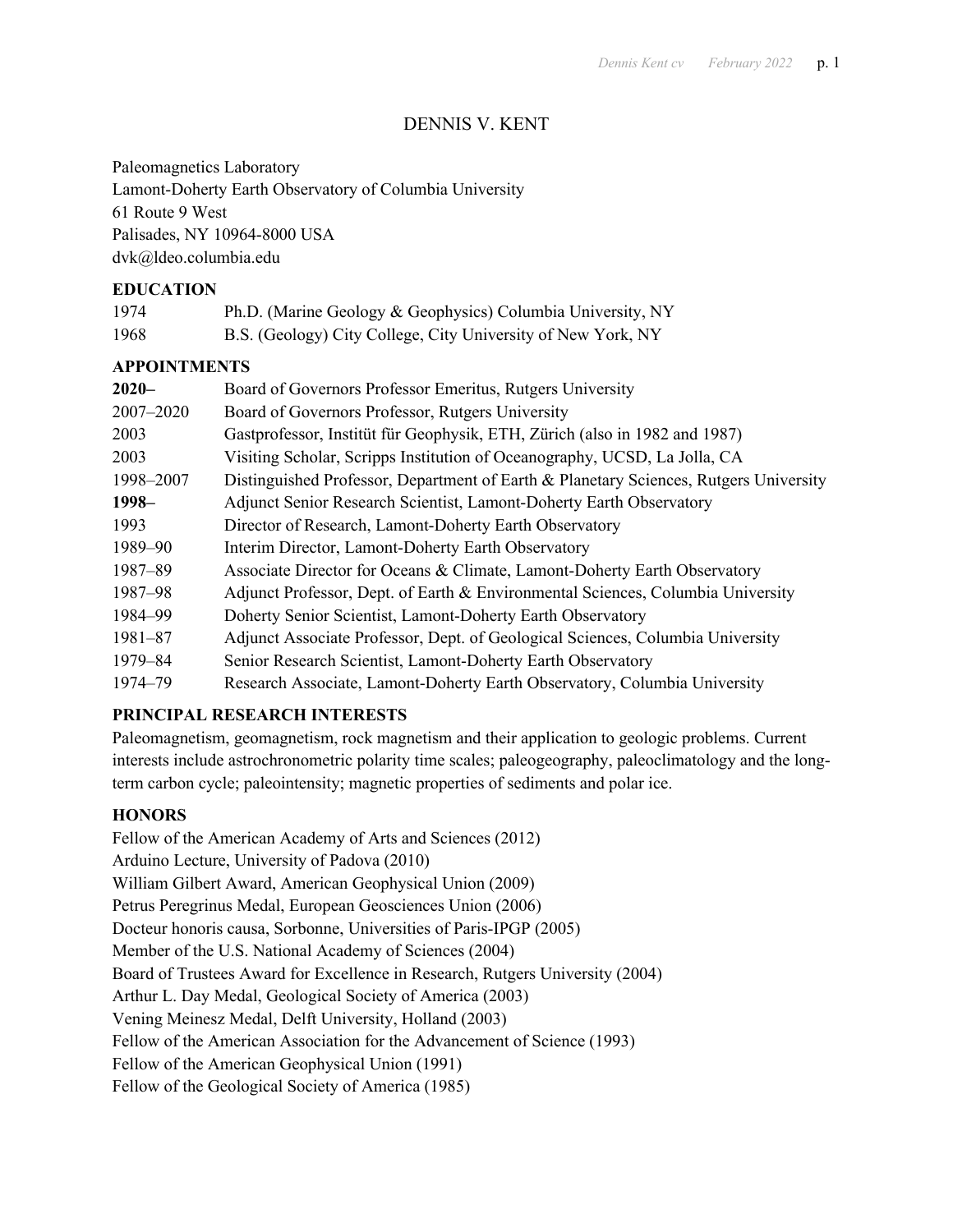Original Member, ISI Highly Cited Researchers <http://isihighlycited.com/>; see also <http://www.sciencewatch.com/nov-dec2001/sw\_nov-dec2001\_page1.htm>

Listed in Who's Who, Dictionary of International Biography, American Men and Women of Science. Scopus ID: 7202552559. ORCID ID: orcid.org/0000-0002-7677-2993.

# **PROFESSIONAL SERVICE**

Editorial Advisory Board, Earth and Planetary Science Letters (2010-2020).

American Association for the Advancement of Science: Member-at-Large, Section E (2014-2018).

AGU: President-elect and President, Geomagnetism and Paleomagnetism Section (1992–96); Edward A. Flinn Award Committee (Chair, 1992–94); Fellows Committee (1992–94; 1998–2000; Chair, 2000– 2002).

- Associate Editor: Journal of Geophysical Research (1981–83), Geophysical Research Letters (1984–87), Paleoceanography (1989–1996), Terra Nova (1997–1999),  $G^3$  (1999–2005).
- Cooperative Institute for Deep Earth Research (CIDER), Steering Committee (2003–2006).
- European Geophysical Union: Arthur Holmes Medal Committee (2019-2022).
- Geological Society of America: Arthur L. Day Medal Committee (2004–2007).
- Institute for Rock Magnetism (Minnesota), Review and Advisory Committee (1994–1999).
- IODP Management International (IODP-MI): Board of Governors, Executive Committee (2003–2007), Alternate (2007-2013);  $2<sup>nd</sup>$  Triennium Review Committee (2010).
- Joint Oceanographic Institutions (JOI), Inc.: Board of Governors (1989–90; 1993; 1999–2007; Vice Chair, 2002–2004; Chair, 2004–2006).
- Joint Oceanographic Institutions for Deep Earth Sampling (JOIDES): COSOD Working Group IV (1981); Ocean History Panel (1987–90); Executive Committee (1989–90; 1993; 1999–2003); COMPOST-II (1996–97); Extreme Climates Program Planning Group (1998–2000).
- National Academy of Sciences: G. K. Warren Prize Committee (2013, Chair 2018).

National Research Council: Committee on the Importance of Deep-Time Geologic Records for Understanding Climate Change Impacts (2007–2011). Committee on Seismology and Geodynamics (COSG), NRC Board on Earth Sciences and Resources (2015-2016). Catalyzing Opportunities for Research in the Earth Sciences (CORES): A Decadal Survey for NSF's Division of Earth Sciences (2018-2020).

National Science Foundation, EAR Instrument & Facilities Panel (2001–2002), Geophysics Panel (2013). Rutgers Univ.: Appointments and Promotions Committee (2007-2019); Research Council (2010-2019).

Subcommission on Triassic Stratigraphy (ICS/IUGS), Voting Member (**2001-** ). Subcommission on Neogene Stratigraphy (ICS/IUGS), Voting Member (1996-2020); Corresponding

(**2021-**).

- U.S. Continental Scientific Drilling Program, Forum Organizing Committee (1993–1995).
- Visiting Committee, Department of Earth & Planetary Sciences, Harvard University (2003–2005). Proposal reviewer for American Chemical Society (PRF), Deutsche Forschungsgemeinschaft (DFG),

DOE, European Science Foundation, Guggenheim Foundation, International Science Foundation, NERC (UK), National Geographic Society, NASA, NSF, NSERC (Canada).

# **INVITED TALKS**

UMass-Amherst; CUNY-Queens, Scripps Institution of Oceanography, Brown, U. Rhode Island, Institute of Geology-Beijing, Institute of Geology and Paleontology-Nanjing, Lehigh, Servicio Nacional de Geologia y Mineria-Santiago (Chile), Woods Hole Oceanographic Institution (Conoco Distinguished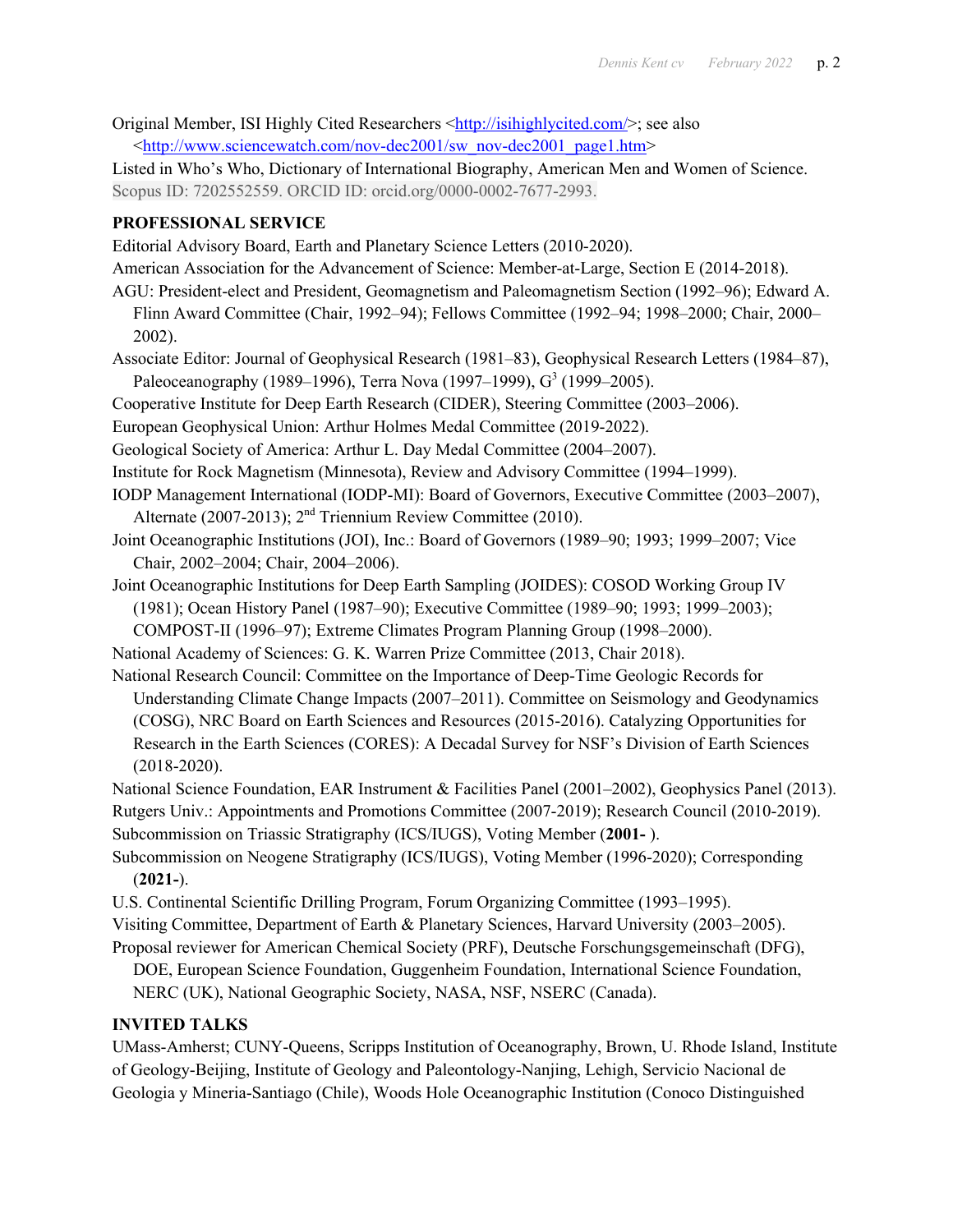Lecturer, 1983), Rutgers U., U. Marseille-France, U. Cincinnati, U. Michigan (Turner/Conoco Distinguished Lecturer, 1985), Syracuse U., Penn. State U., U. Delaware, Florida International U., Northwestern, Cornell, Franklin and Marshall College, U. Utrecht-Holland. 2001: U. Wyoming (Distinguished Lecturer). 2003: Ludwig-Maximilians-Universitaet Munich, U. Milan-Italy, ETH-Zurich, UCSD-Scripps, Delft U.-Holland (Vening Meinesz Lecture). 2004: Tohoku U.-Japan, ETH-Zurich, U. Minnesota, SUNY Stony Brook, GFZ-Potsdam, LDEO. 2005: U. Bremen, IPG-Paris, U. Florida, MIT. 2006: Yale, Braunschweig, Ludwig-Maximilians-Universitaet Munich, LDEO. 2008: Brown, LDEO, Institute of Geology & Geophysics-Beijing (Lecture Series), Rice, Texas A&M U., Princeton, Harvard. 2009: Florida International U., Rutgers, SUNY-Stony Brook. 2010: Yale, U. Padova (Arduino Lecture), CUNY-Brooklyn. 2011: Syracuse U., U. Minnesota, Rutgers. 2013: UCSD-Scripps, Institute of Earth Environment-Xi'an, Institute of Geology & Geophysics-Beijing. 2014: MIT, Franklin Institute. 2015: U. Oslo, U. Michigan, U. Maine, U. Milan. 2016: LDEO, U. Oslo. 2017: U. Florida, Atmospheric Sciences Res. Ctr. in Albany NY, U. Utrecht, Tenerife. 2019: DTM-CIS-D.C., U. Milan, Ludwig-Maximilians-Universitaet Munich.

American Geophysical Union, Geological Society of America, Joint Oceanographic Assembly, Geological Society of London, Geological Society of Australia, United Kingdom Geophysical Assembly, Royal Society, European Geophysical Society, European Geophysical Union, Society of Vertebrate Paleontology, Beijing Earth and Planetary Interior Symposium, Strati2019; Geocosmos Meeting, St. Petersburg University.

## **Ph.D. COMMITTEES**

#### **Department of Earth and Environmental Sciences, Columbia University:**

| 1982 | Donald Prothero (Reader): Magnetostratigraphy and Mammalian Biostratigraphy: Testing the<br>Isochroneity of Mammalian Biostratigraphic Events. |
|------|------------------------------------------------------------------------------------------------------------------------------------------------|
| 1983 | Lisa Tauxe (Academic & Research Advisor): Rock Magnetism and Paleomagnetism of                                                                 |
|      | Miocene Fluvial Sediments in Northern Pakistan.                                                                                                |
| 1983 | John J. Flynn (Reader): Correlation and Geochronology of Middle Eocene Strata from the                                                         |
|      | Western United States.                                                                                                                         |
| 1983 | Muhammed J. Khan (Academic Advisor): Magnetostratigraphy of Neogene and Quaternary                                                             |
|      | Siwalik Group Sediments of the Trans-Indus Salt Range, Northwestern Pakistan.                                                                  |
| 1983 | Steven Marshak (Reader): Aspects of Deformation in Carbonate Rocks of Fold-thrust Belts of                                                     |
|      | Central Italy and Eastern New York State.                                                                                                      |
| 1984 | Dann J. Spariosu (Academic & Research Advisor): Paleomagnetic Investigations of Northern                                                       |
|      | Appalachian Terrane History during the Middle to Late Paleozoic.                                                                               |
| 1984 | Bradford M. Clement (Academic & Research Advisor): Details of Geomagnetic Polarity                                                             |
|      | Transitions as Recorded in Deep-Sea Sediments.                                                                                                 |
| 1988 | John D. Miller (Academic & Research Advisor): Paleomagnetism Applied to Tectonic                                                               |
|      | Problems in the Appalachians of North America.                                                                                                 |
| 1989 | Ann M. Grunow (Research Advisor): Aspects of the Evolution of the West Antarctic Margin                                                        |
|      | of Gondwanaland.                                                                                                                               |
| 1989 | Carol A. Raymond (Academic Advisor): Satellite Elevation Magnetic Anomalies and Their                                                          |
|      | Use in Tectonic Studies.                                                                                                                       |
| 1989 | David A. Schneider (Academic & Research Advisor): Time-Averaged Paleomagnetic Field of                                                         |
|      | the Plio-Pleistocene from Deep-Sea Sediments.                                                                                                  |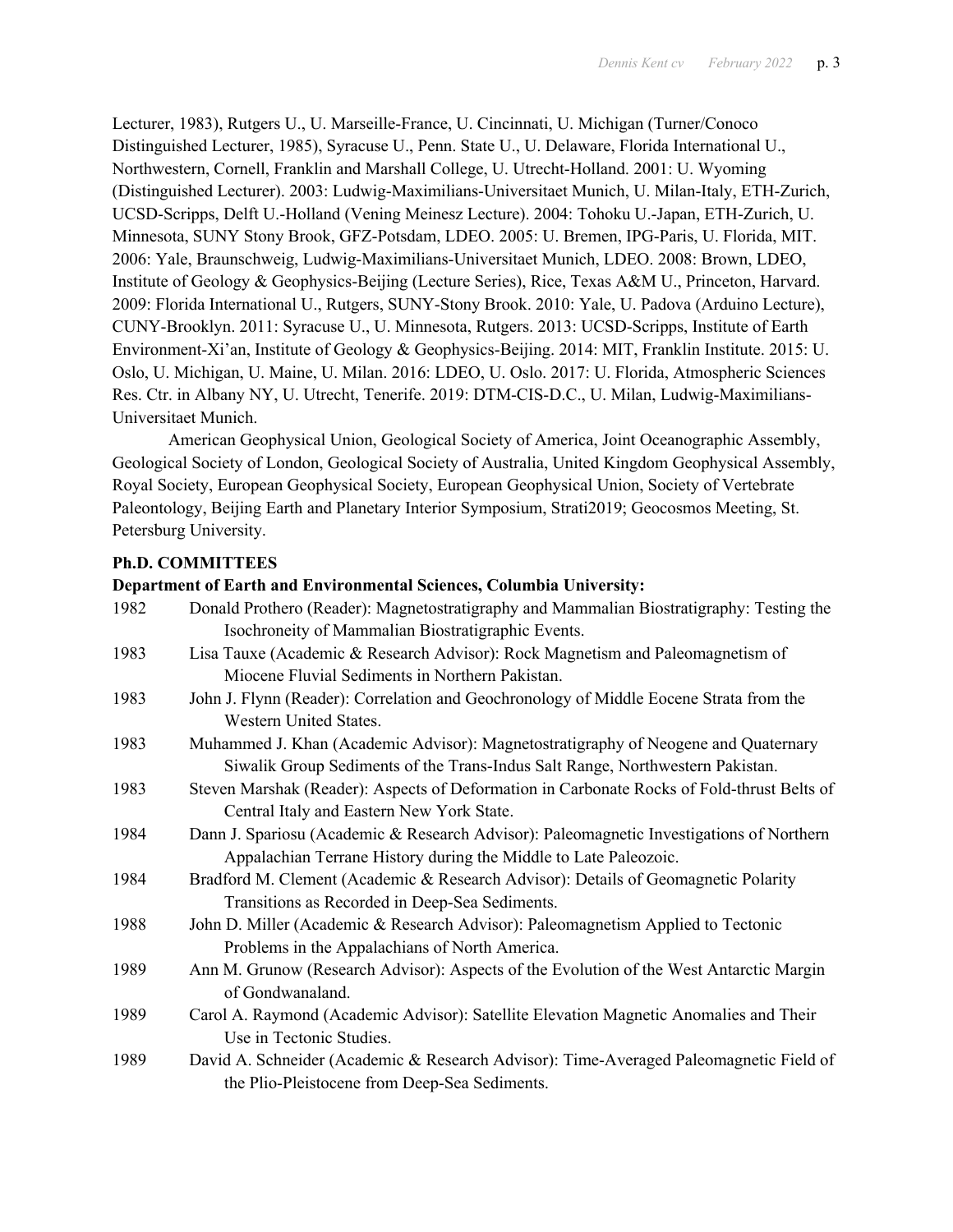| 1991 | William K. Witte (Academic & Research Advisor): Paleomagnetism of Late Triassic and<br>Earliest Jurassic Rocks of the Newark Basin: Paleomagnetic Poles and                                                                                                                         |
|------|-------------------------------------------------------------------------------------------------------------------------------------------------------------------------------------------------------------------------------------------------------------------------------------|
| 1992 | Magnetostratigraphy.<br>Mickey C. Van Fossen (Academic & Research Advisor): Studies in Jurassic Through<br>Cretaceous North American Apparent Polar Wander.                                                                                                                         |
| 1993 | Kim Kane (Reader): Long-Lived Segmentation of the Mid-Ocean Ridge.                                                                                                                                                                                                                  |
| 1995 | Vic DiVenere (Academic & Research Advisor): Paleomagnetic Results from Marie Byrd<br>Land, West Antarctica: Tectonic Implications for West Antarctica and the Atlantic-<br>Pacific Plate Circuit.                                                                                   |
| 1995 | Dan Bryant (Reader): Oxygen Isotope Systematics in Mammalian Body Water and in Modern<br>and Fossil Equid Tooth Enamel Phosphate.                                                                                                                                                   |
| 1999 | Peter M. LeTourneau (Research Advisor): Depositional History and Tectonic Evolution of<br>Late Triassic Age Rifts of the U.S. Central Atlantic Margin: Results of an Integrated<br>Stratigraphic, Structural and Paleomagnetic Analysis of the Taylorsville and Richmond<br>Basins. |
| 2000 | Linda Sohl (Research Advisor): Paleoclimatology of the Neoproterozoic Interglacial to<br>Marinoan Glacial Succession (~650-675 Ma), Central Flinders Ranges, South Australia.                                                                                                       |
| 2006 | Susan H. Zimmerman (Research Advisor): Chronology and Paleoclimate Records of the Late<br>Pleistocene Wilson Creek Formation at Mono Lake, California Lake.                                                                                                                         |
| 2008 | Greg Downing (Reader): Investigating the onset of Hudson Strait Heinrich Events in the Late<br>Pleistocene.                                                                                                                                                                         |
|      | Department of Earth & Planetary Sciences, Rutgers University:                                                                                                                                                                                                                       |
| 2002 | Benjamin S. Cramer (Research Advisor): Milankovitch versus the comet: cyclic and<br>catastrophic climate forcing at the Paleocene/Eocene boundary.                                                                                                                                  |
| 2012 | Morgan F. Schaller (Academic & Research Advisor): Large Igneous Provinces and Earth's<br>carbon cycle: Lessons from the Late Triassic and rapidly emplaced Central Atlantic<br>Magmatic Province.                                                                                   |
| 2013 | Huapei Wang (Academic & Research Advisor): Paleomagnetic Direction and Paleointensity<br>Studies on Pliocene-Pleistocene Lava Flows from the Galapagos Islands.                                                                                                                     |
|      | <b>External Committees:</b>                                                                                                                                                                                                                                                         |
| 1981 | Tullis Onstott (Princeton University): Paleomagnetism of the Guyana Shield, Venezuela and<br>Its Implication Concerning Proterozoic Tectonics of South America and Africa.                                                                                                          |
| 1986 | Jean Besse (IPG Paris): Cinematiques des Plaques et Derive des Poles Magnetiques: Evolution<br>de la Tethys, Collisions Continentals et Couplage Noyeau-Manteau.                                                                                                                    |
| 1987 | D.N. Douglass (Dartmouth College): Geology and Paleomagnetics of Three Old Red<br>Sandstone Basins: Spitsbergen, Norway and Scotland.                                                                                                                                               |
| 1988 | Z.X. Li (Macquarie University): Palaeozoic Paleomagnetism of Australia: Tectonic<br>Significance and Comparison with South China                                                                                                                                                    |
| 1990 | C.A. Burns (University of Delaware): The Australasian Microtektite Layer: Implications<br>concerning its source area and its relationship to the Brunhes/Matuyama geomagnetic<br>reversal.                                                                                          |
| 1993 | Z. Chen (University of Western Australia): Late Devonian-Early Carboniferous<br>Palaeomagnetism of Australia and Tectonic Significance.                                                                                                                                             |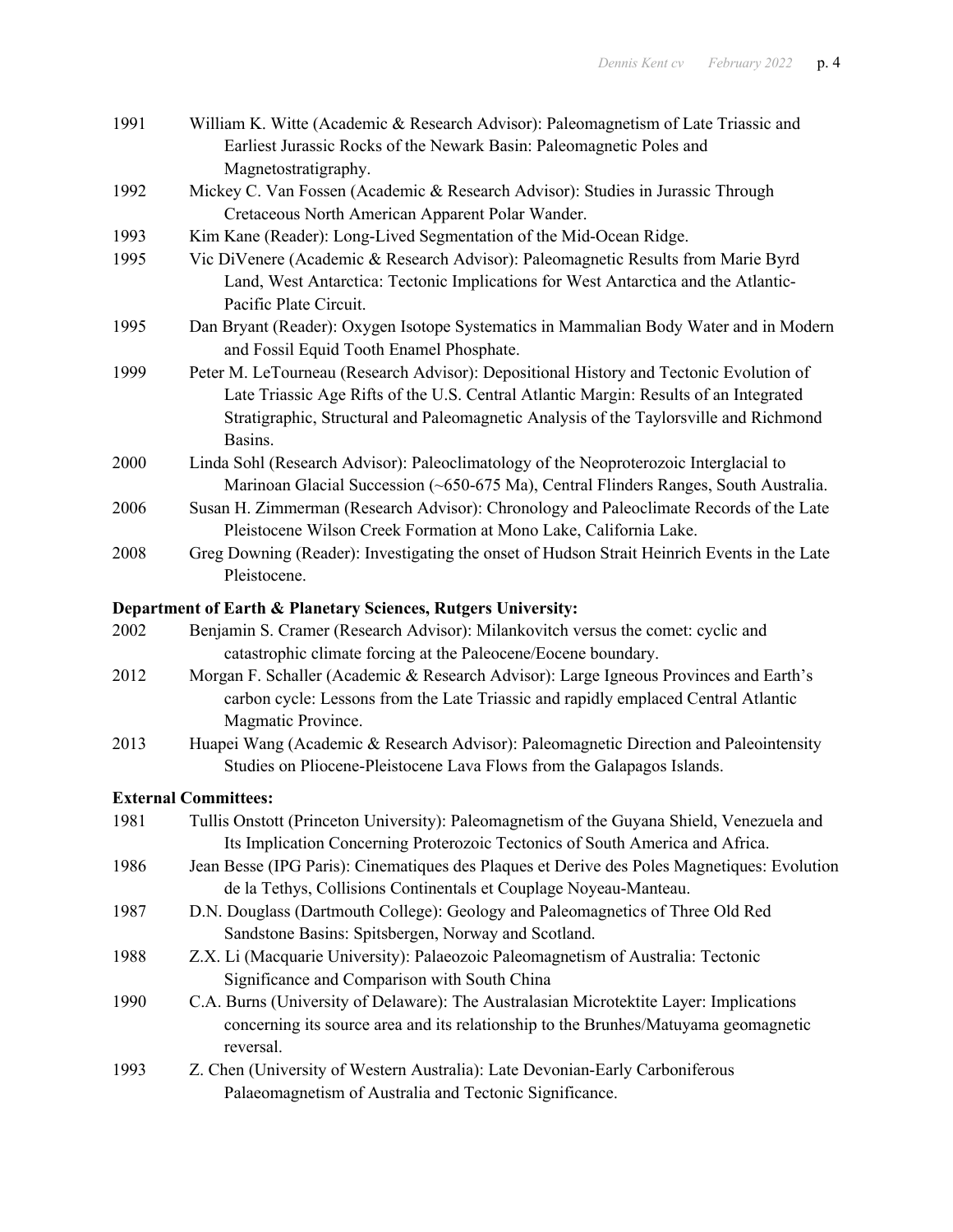| 1994 | Peter Sugarman (Rutgers University): Strontium Isotope and Sequence Stratigraphy of the        |
|------|------------------------------------------------------------------------------------------------|
|      | Uppermost Campanian-Maestrichtian and Miocene, New Jersey Coastal Plain.                       |
| 1994 | Giovanni Muttoni (Università degli studi di Milano): Analisi Paleomagnetica di Sezioni         |
|      | Stratigrafiche Significative del Triassico Inferiore e Medio Della Tetide.                     |
| 1994 | Xavier Quidelleur (IPG Paris): Nature et Fidelité du Message Paleomagné tique des Inversions   |
|      | et de la Palé ovariation Sé culaire.                                                           |
| 1995 | Joseph Stoner (Université du Québec à Montréal): Magnetic Properties and Paleointensity        |
|      | Records from late Quaternary Labrador Sea Sediments.                                           |
| 1996 | Ann Hirt (ETH, Zurich): The Role of Phyllosilicates in Chemical Remagnetization                |
|      | (Habilitationsschrift).                                                                        |
| 1996 | Wout Krijgsman (Utrecht University): Miocene Magnetostratigraphy and Cyclostratigraphy in      |
|      | the Mediterranean: Extension of the Astronomical Polarity Time Scale.                          |
| 1997 | Yves Gallet (IPG Paris): Apport de la Magnetostratigraphie a l'Etude des Inversions du         |
|      | Champ Magnetique Terrestre (Habilitation).                                                     |
| 1998 | Y. Kok (Utrecht University): Relative paleointensities of the Earth's magnetic field derived   |
|      | from deep-sea sediments.                                                                       |
| 1998 | Julie Carlut (IPG Paris): Une étude du champ magnétique terrestre sur les 5 derniers millions  |
|      | d'années.                                                                                      |
| 2000 | R. Cottrell (University of Rochester): Late Cretaceous Paleomagnetism: Tectonic,               |
|      | Paleoclimatic and Geomagnetic Implications                                                     |
| 2000 | R.J. Geeve (University of New South Wales): Paleomagnetism of the southern Tamworth Belt       |
| 2000 | N. van Vugt (Utrecht University): Orbital forcing in late Neogene lacustrine basins from the   |
|      | Mediterranean basin.                                                                           |
| 2002 | Kari Lyn Anderson (Macquarie University): Palaeozoic East Gondwana: Palaeomagnetic             |
|      | Investigations of Queensland.                                                                  |
| 2007 | Pavel Doubrovine (Rochester University): Paleomagnetism and rock magnetism of oceanic          |
|      | basalts: From remanence acquisition to the motion of mantle hot spots and plates.              |
| 2008 | Dario Bilardello (Lehigh University): Correcting for paleomagnetic inclination shallowing in   |
|      | Carboniferous red beds from the Maritime Provinces of Canada.                                  |
| 2010 | Edoardo Dallanave (University of Padova): Magnetostratigraphy and rock-magnetism of            |
|      | Paleogene sections from the Venetian Alps (Italy).                                             |
| 2010 | Martijn Deenen (Utrecht University): A new chronology for the late Triassic to early Jurassic. |
| 2011 | Johannes de Leeuw (Utrecht University): Paleomagnetic and geochronologic constraints on        |
|      | the Miocene evolution of semi-isolated basins in southeastern Europe.                          |
| 2016 | Lara Sciscio (University of Cape Town): Position of the Triassic-Jurassic boundary in South    |
|      | Africa and Lesotho: a multidisciplinary approach aimed at improving the                        |
|      | chronostratigraphy and biostratigraphy of the Elliot Formation, Stormberg Group.               |
| 2017 | Edoardo Monesi (University of Milan): Magnetostratigraphic data on the first colonization of   |
|      | Europe by early hominins during the late Early Pleistocene                                     |
| 2019 | Lydian Boschman (Utrecht University): Reconstructing lost plates of the Panthalassa Ocean      |
|      | POST-DOCTORAL RESEARCH SCIENTISTS & VISITING SCHOLARS                                          |
| 1980 | Jean Besse (now at IPG Paris, France)                                                          |

- 1988 Pierre Rochette (now at University of Aix-Marseille III, France)<br>1989 In Soo Kim (now at Pusan National University, South Korea)
- In Soo Kim (now at Pusan National University, South Korea)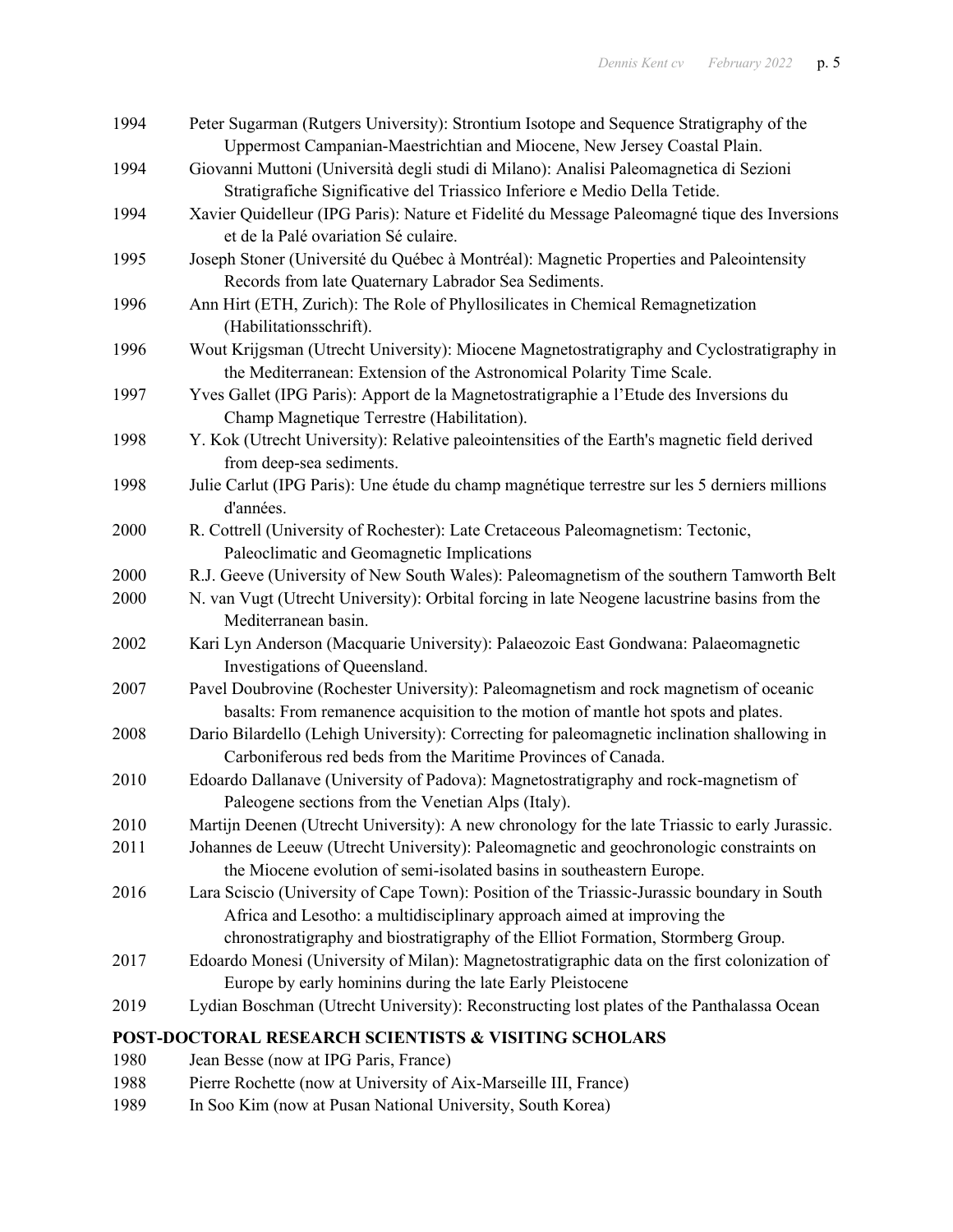- 1991 David Schneider (now at IEEE, Piscataway, NJ)
- 1991-93 William Witte (now at University of Alaska, Fairbanks, AK)
- 1991-94 Jeff Gee (now at Scripps Institution of Oceanography, La Jolla, CA)
- 1995 Giovanni Muttoni (now at University of Milan, Italy)
- 1999-01 Julie Carlut (now at IPG Paris, France)
- 2000-01 Luca Lanci (now at University of Urbino, Italy)
- 2015-17 Roger Fu (now at Harvard University)
- 2016-17 Hong Ao (now at Chinese Academy of Sciences, Xi'an)

## **COURSES & SEMINARS**

### **Department of Earth and Environmental Sciences, Columbia University:**

Paleomagnetism (W4901). Fall 1980, Fall 1982, Fall 1984, Fall 1986, Fall 1988, Fall 1991. Magnetization of the Oceanic Crust and Ridge Crest Processes (G9901). Fall 1987. Plate Velocities Over Geologic Time (G9901). Fall 1989. History of Earth's Magnetic Field (G6947). Spring 1994, Fall 1996. Geomagnetic Reversals and Associated Phenomena (G9901). Spring 1996.

# **Department of Earth & Planetary Sciences, Rutgers University:**

Evolution of Earth's Magnetic Field (460:611). Spring 2004. Graduate Research Seminar (460:612). Spring 2001; Fall 2001, 2002, 2003, 2005. Earth System History (460:102). Fall 2000, 2001, 2002, 2003, 2006. Earth and Life Through Time (460:212). Fall 2007, 2008, 2009, 2010, 2011, 2014, 2016; Spring 2018. Sedimentary Geology (460:505). Spring 2000, 2002. Earth Science Colloquium (460:356). Spring 2000, Fall 2007. Seminar in Paleomagnetism (460:611). Spring 1999. Geodynamics (460:570). Spring 1999, 2001. Honors Introductory Geology Lab (460:105). Spring 1999. Seminar: Quaternary geochronology and geomagnetism (460:613/617). Spring 2006. Seminar: CAMP: Anatomy of a Large Igneous Province (460:613). Spring 2008. Seminar: Climate and geomagnetism: Is there a relationship? (460:613). Spring 2009. Seminar: Mesozoic and Cenozoic Time Scale (460:613). Spring 2010. Seminar: Abrupt geomagnetic changes (460:613). Spring 2011. Seminar: Evolution of the global carbon cycle (460:613). Spring 2012. Seminar: Geomagnetic polarity time scale and the geohistorical record (460:613). Spring 2013. Seminar: Mass Extinctions: Correlations & Causes (460:613). Spring 2015. Seminar: Paleocene-Eocene thermal maximum (460:613). Spring 2016. Seminar: Astrochronostratigraphic polarity time scale (460:613). Spring 2017. Seminar: Tectonics and climate (460:613). Fall 2017. Seminar: Plate tectonics and the CO<sub>2</sub> paradigm for climate change (460:613). Fall 2019.

# **Institüt für Geophysik, ETH, Zürich:**

Source of Marine Magnetic Anomalies. Summer 1982.

Special Topics in Paleomagnetism. Summer 1997.

Magnetostratigraphy, sea-level variations, true polar wander and comet impacts. Spring 2003.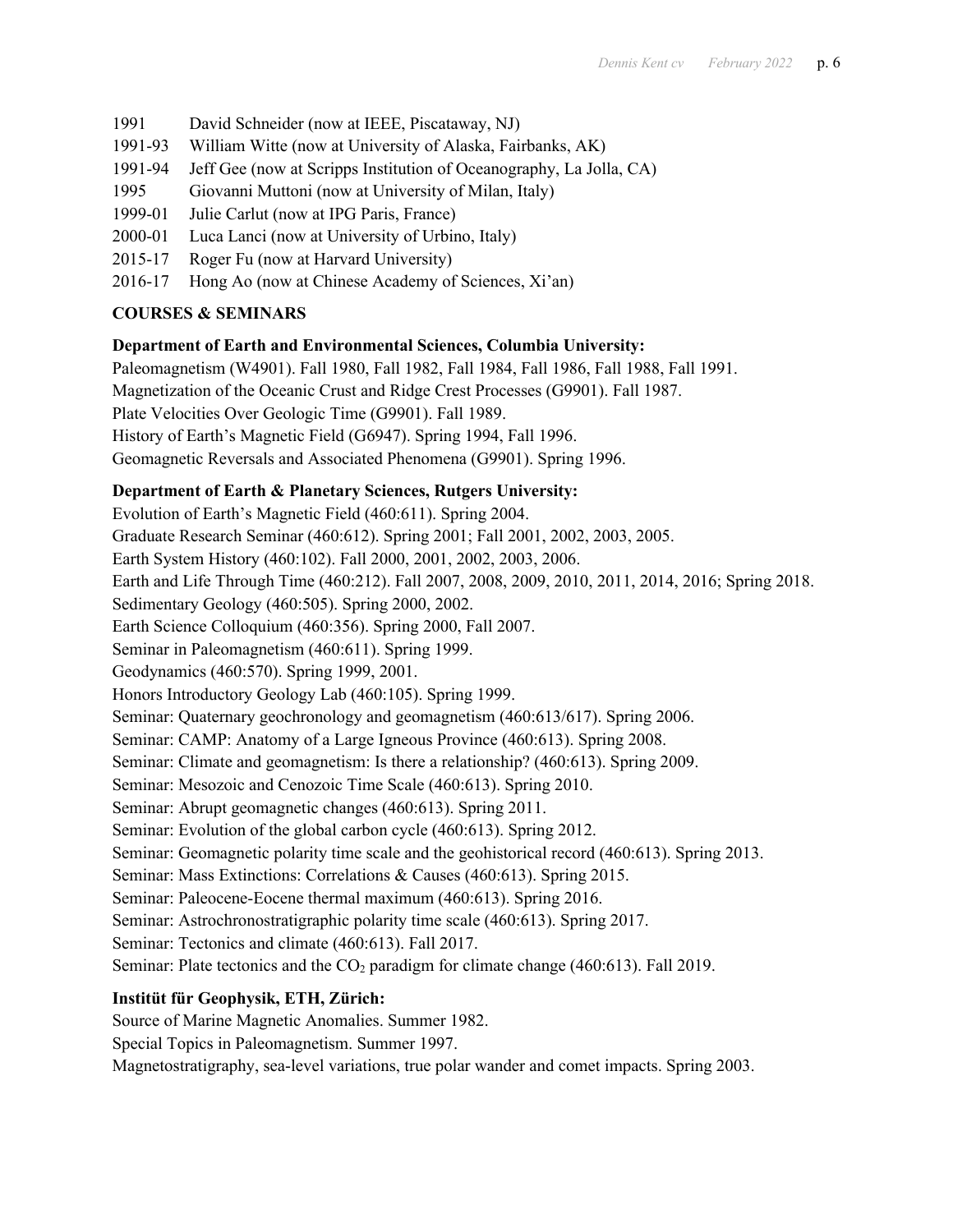## **FIELD EXPERIENCE**

### **Ship Cruises**

| 1968 | R/V Vema (V2602) Bermuda to Bermuda                      |
|------|----------------------------------------------------------|
| 1969 | R/V Vema (V2801) New York to Reykavik                    |
| 1970 | R/V Eastward: Barbados to Jamaica                        |
| 1971 | R/V Vema (V2812) Fiji to Fiji (co-Chief Scientist)       |
| 1971 | R/V Vema (V2813) Fiji to Guam (co-Chief Scientist)       |
| 1979 | D/V Glomar Challenger: Leg 68 (Curacao-Panama-Equador)   |
| 2007 | R/V Melville: Magellan12 (Brisbane-Wellington-Pago Pago) |
|      |                                                          |

# **Field Sampling**

1970- Caribbean (Barbados, Haiti, Jamaica), Japan (Honshu, Hokkaido), North America (e.g., Appalachians, Llano uplift, Rockies, Colorado Plateau, Sierra Nevada, Newark basins), Mediterranean (Santorini, Sicily, Hydra, Pantelleria), Europe (Slovakia, Spain, France, Greece, Italy), Africa (Mauritania, Morocco, Egypt, Kenya, Sao Tome), People's Republic of China (Yangtze platform), South America (Venezuela, Chile, Argentina), Australia (Lachlan foldbelt), New Zealand (South Island), Greenland (Jameson Land, three expeditions).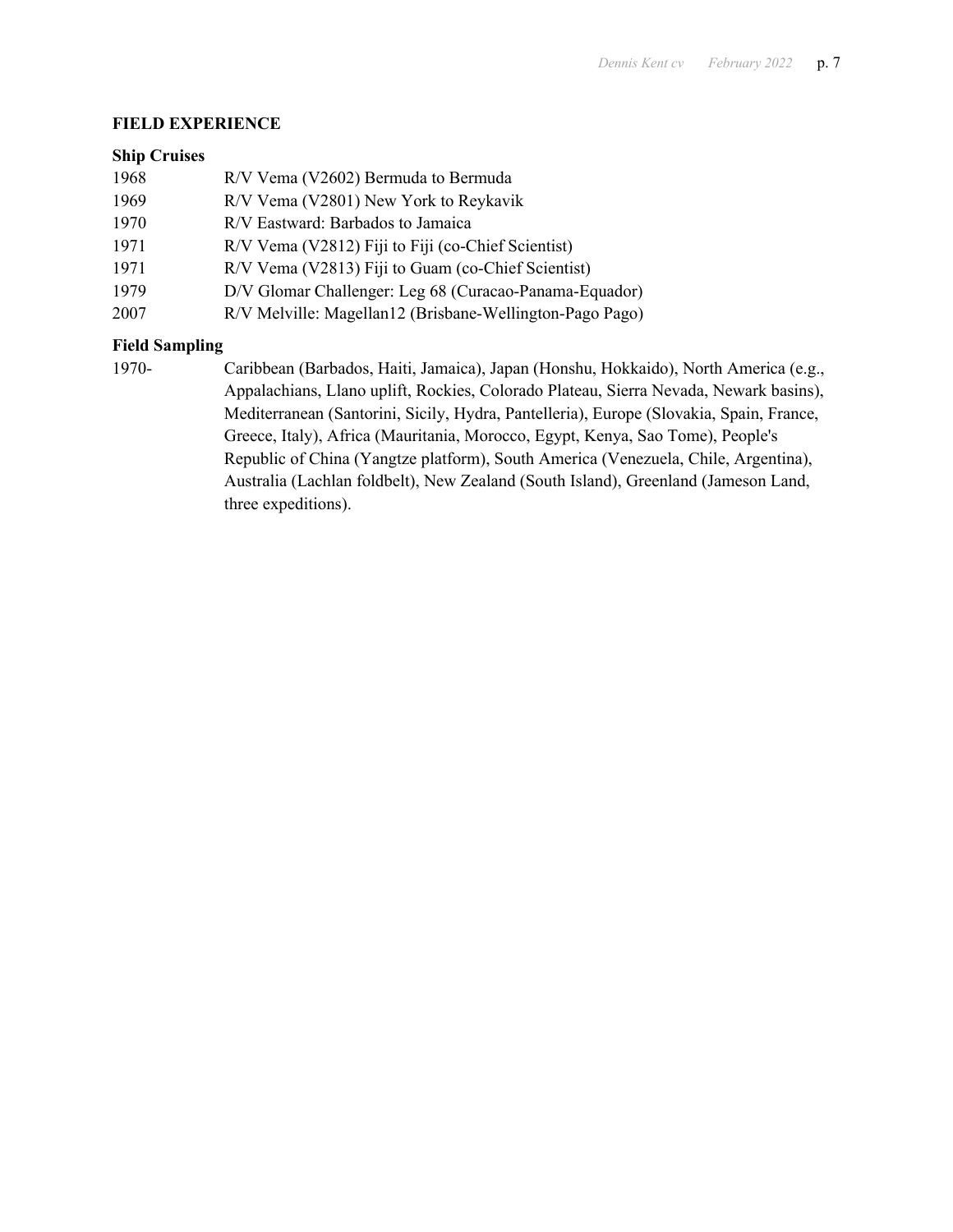### DENNIS V. KENT

#### LIST OF PUBLICATIONS

#### **Ph.D. Dissertation**

**Kent, D.V.**, 1974, Magnetic properties and magnetic mineralogy of deep-sea sediments, Columbia University, New York, 279 p.

#### **Edited Volumes**

- **Kent, D.V.** and M. Krs (editors), 1987, Laurasian paleomagnetism and tectonics, *Tectonophysics*  (special issue), *139 (1/2)*.
- Berggren, W.A. and **D.V. Kent** (editors), 1988, Cenozoic time scales, *Paleoceanography, 3 (2)*.
- Berggren, W.A., **D.V. Kent**, M.P. Aubry and J. Hardenbol (editors), 1995, Geochronology, Time Scales and Global Stratigraphic Correlations, *SEPM Special Publication 54,* 386p.
- Gubbins, D., **D.V. Kent** and C. Laj (editors), 2000, Geomagnetic polarity reversals and long-term secular variation, *Philosophical Transactions Royal Society of London A358,* 889–1223.

Channell, J.E.T., **D.V. Kent**, W. Lowrie and J. Meert (editors), 2004, Timescales of the Paleomagnetic Field, *AGU Geophysical Monograph 145,* 328p.

#### **Journal or Book Articles** (*numbered are peer-reviewed*)

- 1. **Kent, D.**, N.D. Opdyke and M. Ewing, 1971, Climate change in the North Pacific using ice-rafted detritus as a climatic indicator, *Geological Society of America Bulletin, 82,* 2741–2754.
- 2. **Kent, D.V.**, 1973, Paleomagnetism of some Neogene sedimentary rocks on Oga Peninsula, Japan, *Journal of Geomagnetism and Geoelectricity, 25,* 87–103.
- 3. **Kent, D.V.**, 1973, Post-depositional remanent magnetization in deep-sea sediment, *Nature, 246,* 32–34.
- 4. Opdyke, N.D., **D.V. Kent** and W. Lowrie, 1973, Details of magnetic polarity transitions recorded in a high deposition rate deep sea core, *Earth and Planetary Science Letters, 20*, 315–324.
- 5. **Kent, D.V.** and W. Lowrie, 1974, Origin of magnetic instability in cores from the central North Pacific, *Journal of Geophysical Research, 79,* 2987–3000.
- 6. Johnson, H.P., W. Lowrie and **D.V. Kent**, 1975, Stability of anhysteretic remanent magnetization in fine and coarse magnetite and maghemite particles, *Geophysical Journal of the Royal Astronomical Society, 41,* 1–10.
- 7. **Kent, D.V.**, 1975, Post-depositional detrital remanent magnetism in reconstituted deep sea sediment, in *Proceedings Takesi Nagata Conference* (June 1974, Univ. of Pittsburgh, Pittsburgh), 85–95.
- 8. **Kent, D.V.** and W. Lowrie, 1975, On the magnetic susceptibility anisotropy of deep sea sediment, *Earth and Planetary Science Letters, 28,* 1–12.
- 9. Cande, S.C. and **D.V. Kent**, 1976, Constraints imposed by the shape of marine magnetic anomalies on the magnetic source, *Journal of Geophysical Research, 81,* 4157–4162.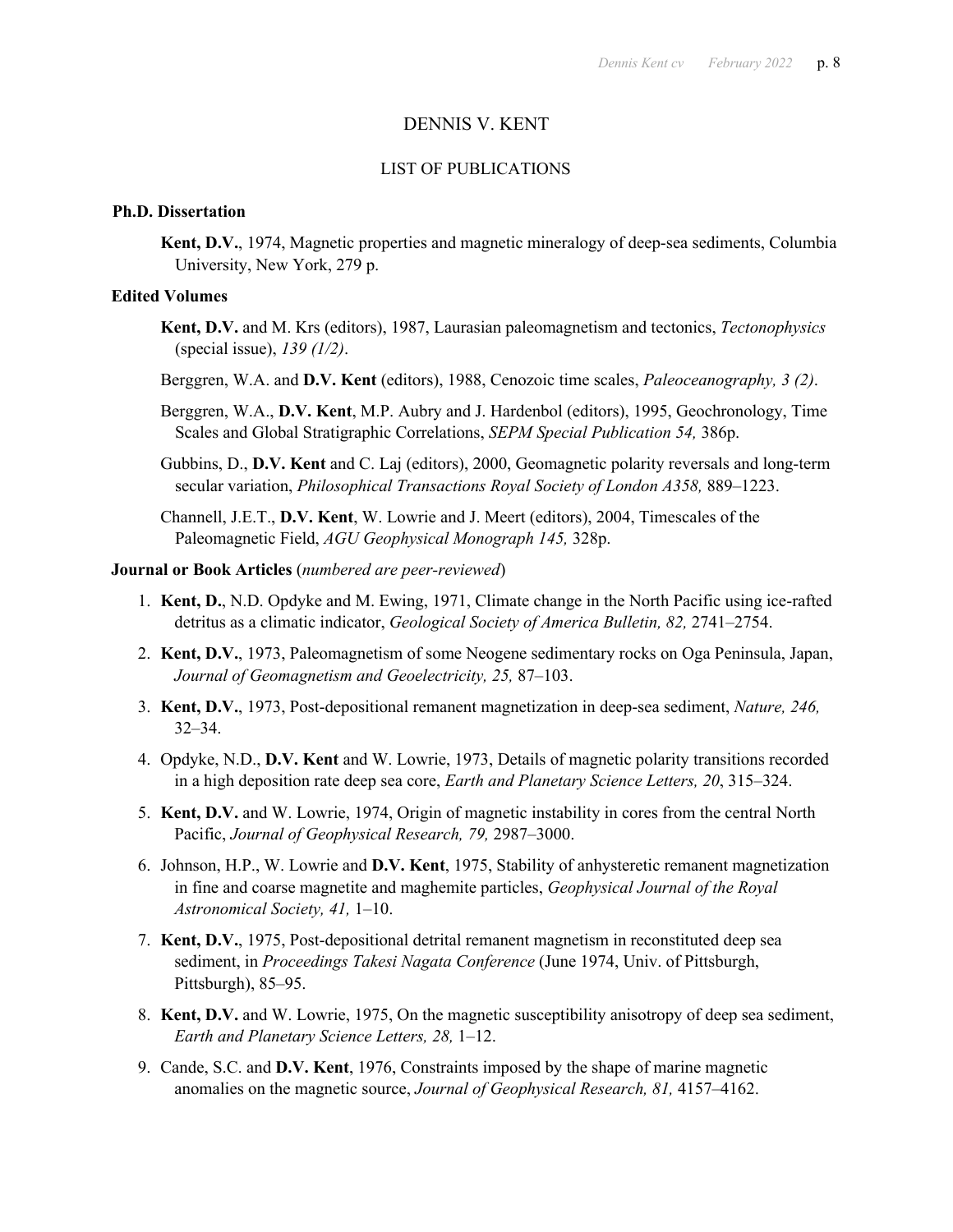- 10. Lowrie, W. and **D.V. Kent**, 1976, Viscous remanent magnetization in basalt samples, *Initial Reports of the Deep Sea Drilling Project, 34,* 479–484.
- 11. LaBrecque, J.L., **D.V. Kent** and S.C. Cande, 1977, Revised magnetic polarity time scale for the Late Cretaceous and Cenozoic, *Geology, 5,* 330–335.
- 12. **Kent, D.V.**, 1977, An estimate of the duration of the faunal change at the Cretaceous/Tertiary boundary, *Geology, 5,* 769–771.
- 13. **Kent, D.V.** and W. Lowrie, 1977, Magnetic properties of igneous rock samples from Leg 37, *Initial Reports of the Deep Sea Drilling Project, 37,* 525–530.
- 14. **Kent, D.V.** and N.D. Opdyke, 1977, Paleomagnetic field intensity variation recorded in a Brunhes epoch deep sea sediment core, *Nature, 266,* 156–159.
- 15. Ujiie, H., T. Saito, **D.V. Kent**, P.R. Thompson, H. Okada, G. de Vries Klein, I. Koizumi, H. E. Harper and T. Sato, 1977, Biostratigraphy, paleomagnetism and sedimentology of Late Cenozoic sediments in northwestern Hokkaido, Japan: *Bulletin of the National Science Museum, Series C (Geology), 3*, 49-102.
	- **Kent, D.V.**, 1978, Anisotropy in sediments, in Fairbridge, R.W. and Bourgeois, J. (editors), *Encyclopedia of Sedimentology (Volume VIA)* (Dowden, Hutchinson & Ross, Stroudsburg), 13– 14.
	- **Kent, D.V.**, 1978, Remanent magnetism in sediment, in Fairbridge, R.W. and Bourgeois, J. (editors), *Encyclopedia of Sedimentology (Volume VIA)* (Dowden, Hutchinson & Ross, Stroudsburg), 617.
- 16. **Kent, D.V.,** B.M. Honnorez, N.D. Opdyke and P.J. Fox, 1978, Magnetic properties of dredged oceanic gabbros and the source of marine magnetic anomalies, *Geophysical Journal of the Royal Astronomical Society, 5,* 513–537.
- 17. **Kent, D.V.** and N.D. Opdyke, 1978, Paleomagnetism of the Devonian Catskill Red Beds: Evidence for motion of the coastal New England-Canadian Maritime region relative to cratonic North America, *Journal of Geophysical Research, 83,* 4441–4450.
- 18. **Kent, D.V.** and N.D. Opdyke, 1978, Paleomagnetism and magnetic properties of igneous rock samples–Leg 38, *Initial Reports of the Deep Sea Drilling Project, 38 (Supplement)*, 3–8.
- 19. **Kent, D.V.** and L.P. Tsai, 1978, Paleomagnetism and rock magnetism of Upper Jurassic limestone and basalt from Site 367, *Initial Reports of the Deep Sea Drilling Project, 41 (Supplement),* 995–1002.
- 20. Lowrie, W. and **D.V. Kent**, 1978, Characteristics of viscous remanent magnetization in oceanic basalts, *Journal of Geophysics, 44,* 297–315.
- 21. **Kent, D.V.**, 1979, Paleomagnetism of the Devonian Onondaga Limestone revisited, *Journal of Geophysical Research, 84,* 3576–3588.
- 22. **Kent, D.V.** and N.D. Opdyke, 1979, The Early Carboniferous paleomagnetic field of North America and its bearing on tectonics of the northern Appalachians, *Earth and Planetary Science Letters, 44,* 365–372.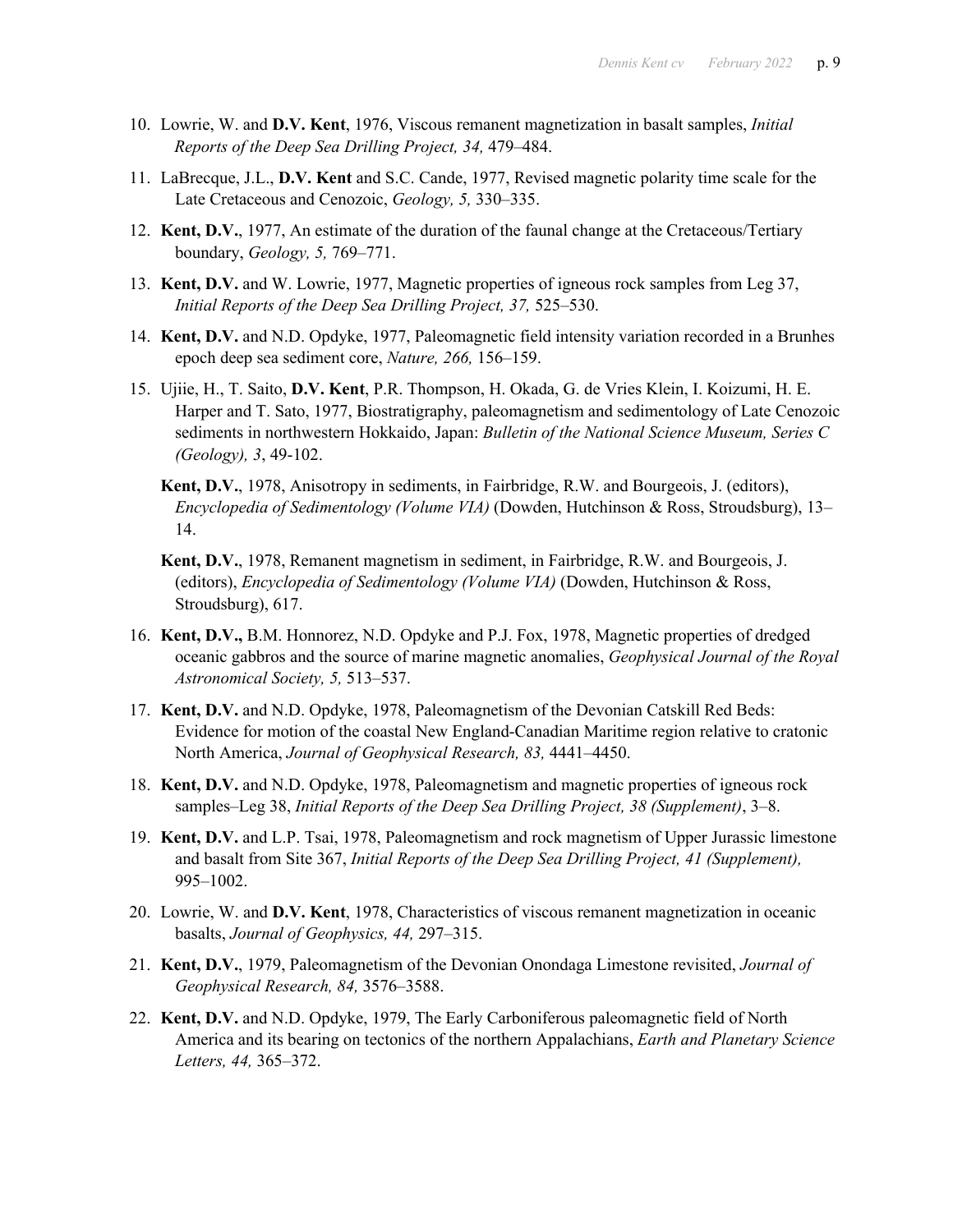- 23. Alvarez, W., **D.V. Kent**, I. Premoli Silva, R.A. Schweickert and R.L. Larson, 1980, Franciscan Complex limestone deposited at 17° south paleolatitude, *Geological Society of America Bulletin, 91,* 476–484.
- 24. **Kent, D.V.** and N.D. Opdyke, 1980, Paleomagnetism of Siluro-Devonian rocks from eastern Maine, *Canadian Journal of Earth Sciences, 17,* 1653–1665.
- 25. Prell, W. L., J. V. Gardner, C. Adelseck, G. Blechschmidt, A. J. Fleet, Keigwin, L.D., **D.V. Kent**, M. T. Ledbetter, U. Mann, L. Mayer, W. R. Reidel, C. Sancetta, D. Spariosu and H. B. Zimmerman, 1980, Hydraulic piston coring of late Neogene and Quaternary sections in the Caribbean and equatorial Pacific: Preliminary results of Deep Sea Drilling Project Leg 68: *Geological Society of America Bulletin, 91,* 433–444.
- 26. Tauxe, L., **D.V. Kent** and N.D. Opdyke, 1980, Magnetic components contributing to the NRM of Middle Siwalik redbeds, *Earth and Planetary Science Letters, 47,* 279–284.
- 27. **Kent, D.V.**, 1981, Asteroid extinction hypothesis (Letter), *Science, 211,* 648.
- 28. **Kent, D.V.** and M.R. Maurrasse, 1981, Paleomagnetic results from the Cretaceous Dumisseau Formation of Haiti, *Publications, Trans. du Premiere Colloque sur la Geologie d'Haiti, Port-au-Prince* (Mars 1980, Publ. Henri Deschamps), 236–244.
- 29. **Kent, D.V.**, D. Ninkovich, T. Pescatore and R.S.J. Sparks, 1981, Paleomagnetic determination of emplacement temperature of the Vesuvius 79 A.D. pyroclastic deposit, *Nature, 290,* 393–396.
- 30. Clement, B.M., **D.V. Kent** and N.D. Opdyke, 1982, Brunhes-Matuyama transition in three deep sea sediment cores, *Philosophical Transactions of the Royal Society of London A306,* 113–119.
- 31. **Kent, D.V.**, 1982, Apparent correlation of paleomagnetic intensity and climatic records in deep sea sediments, *Nature, 299,* 538–540.
- 32. **Kent, D.V.**, 1982, Paleomagnetic evidence for post-Devonian displacement of the Avalon Platform (Newfoundland), *Journal of Geophysical Research, 87,* 8709–8716.
- 33. **Kent, D.V.** and N.D. Opdyke, 1982, Paleomagnetism of Siluro-Devonian rocks from eastern Maine: Reply to Comment by J. Roy, *Canadian Journal of Earth Sciences, 19,* 232–237.
- 34. **Kent, D.V.** and D.J. Spariosu, 1982, Magnetostratigraphy of Caribbean Site 502 hydraulic piston cores, *Initial Reports of the Deep Sea Drilling Project, 68,* 419–433.
- 35. **Kent, D.V.** and D.J. Spariosu, 1982, Magnetostratigraphy of equatorial Pacific Site 503 hydraulic piston cores, *Initial Reports of the Deep Sea Drilling Project, 68,* 435–440.
- 36. Prell, W. L., J. V. Gardner, C. G. Adelseck, G. Blechschmidt, A. J. Fleet, L. D. Keigwin, **D.V. Kent**, M. T. Ledbetter, U. Mann, L. A. Mayer, W. R. Riedel, C. Sancetta, D. J. Spariosu and H. B. Zimmerman, 1982, Site 502: Colombia Basin, western Caribbean: *Initial Reports of the Deep Sea Drilling Project, 68,* 15–162.
- 37. Prell, W. L., J. V. Gardner, C. G. Adelseck, G. Blechschmidt, A. J. Fleet, L. D. Keigwin, **D.V. Kent**, M. T. Ledbetter, U. Mann, L. A. Mayer, W. R. Riedel, C. Sancetta, D. J. Spariosu and H. B. Zimmerman, 1982, Site 503: Eastern Equatorial Pacific: *Initial Reports of the Deep Sea Drilling Project, 68,* 163–242.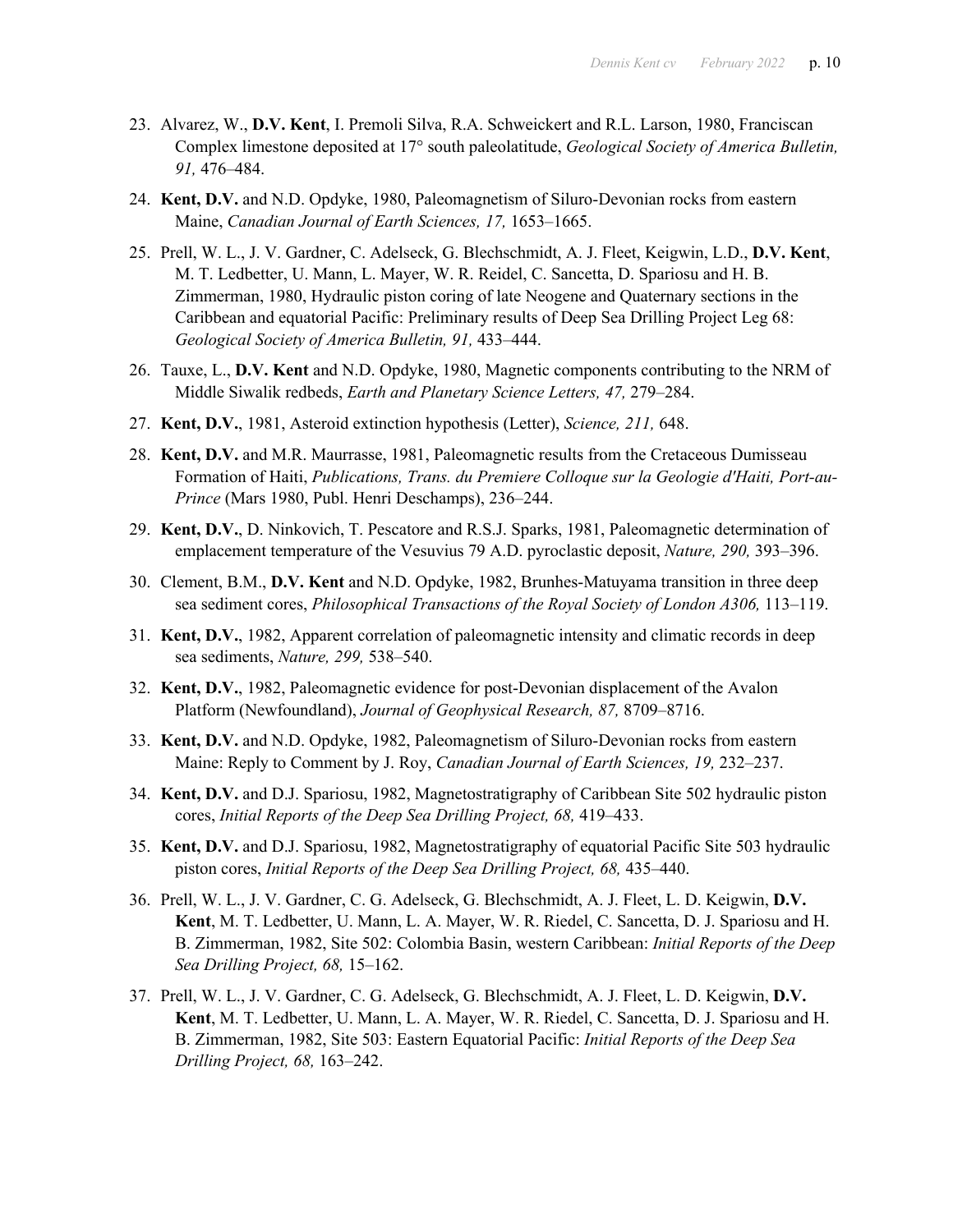- 38. **Kent, D.V.**, 1983, Geomagnetic excursions and climate change: Reply to Comment by M.R. Rampino, *Nature, 302,* 455.
- 39. **Kent, D.V.** and D.J. Spariosu, 1983, High resolution magnetostratigraphy of Caribbean Plio-Pleistocene deep sea sediments, *Palaeogeography, Palaeoclimatology, Palaeoecology, 42,* 47– 64.
- 40. Lowrie, W. and **D.V. Kent**, 1983, Geomagnetic reversal frequency since the Late Cretaceous, *Earth and Planetary Science Letters, 62,* 305–313.
- 41. Spariosu, D.J. and **D.V. Kent**, 1983, Paleomagnetism of the Lower Devonian Traveler Felsite and the Acadian orogeny in the New England Appalachians, *Bulletin of the Geological Society of America, 94,* 1319–1328.
- 42. Clement, B.M. and **D.V. Kent**, 1984, A detailed record of the Lower Jaramillo polarity transition from a southern hemisphere deep sea sediment core, *Journal of Geophysical Research, 89,* 1049–1058.
- 43. Clement, B.M. and **D.V. Kent**, 1984, Latitudinal dependency of geomagnetic polarity transition durations, *Nature, 310,* 488–491.
- 44. **Kent, D.V.**, O. Dia and J. Sougy, 1984, Paleomagnetism of Lower-Middle Devonian Rocks and Upper Proterozoic-Cambrian(?) Rocks from Mejeria (Mauritania, West Africa), *American Geophysical Union Geodynamics Series, 12,* 99–115.
- 45. **Kent, D.V.**, M.C. McKenna, N.D. Opdyke, J.J. Flynn and B.J. MacFadden, 1984, Arctic biostratigraphic heterochroneity (Technical Comment), *Science, 224,* 173–174.
- 46. Shackleton, N.J., J. Backman, H. Zimmerman, **D.V. Kent**, M.A. Hall, D.G. Roberts, D. Schnitker, J.G. Baldauf, A. Desprairies, R. Homrighausen, P. Huddlestun, J.B. Keene, A.J. Kaltenback, K.A. O. Krumsiek, A.C. Morton, J.W. Murray and J. Westberg-Smith, 1984, Oxygen isotope calibration of the onset of ice-rafting and history of glaciation in the North Atlantic region, *Nature, 307,* 620–623.
- 47. Shor, A.N., **D.V. Kent** and R.D. Flood, 1984, Contourite or Turbidite? Magnetic fabric of finegrained Quaternary sediments, Nova Scotia continental rise, in D.A.V. Stow and D.J.W. Piper (editors), *Fine-Grained Sediments: Deep Water Processes and Facies* (Geological Society London), 257–274.
- 48. Spariosu, D.J., **D.V. Kent** and J.D. Keppie, 1984, Late Paleozoic motions of the Meguma Terrane, Nova Scotia: New paleomagnetic evidence, *American Geophysical Union Geodynamics Series, 12,* 82–98.
- 49. Tauxe, L. and **D.V. Kent**, 1984, Properties of a detrital remanence carried by hematite from study of modern river deposits and laboratory redeposition experiments, *Geophysical Journal of the Royal Astronomical Society*, *76,* 543–561.
- 50. Zimmerman, H.B., N.J. Shackleton, J. Backman, **D.V. Kent**, J.G. Baldauf, A. J. Kaltenback and A. C. Morton, 1984, History of Plio-Pleistocene climate in the northeastern Atlantic, DSDP Site 552A, *Initial Reports of the Deep Sea Drilling Project, 81,* 861–876.
- 51. Berggren, W.A., **D.V. Kent** and J.J. Flynn, 1985, Paleogene geochronology and chronostratigraphy, *Geological Society of London Memoir 10,* 141–186.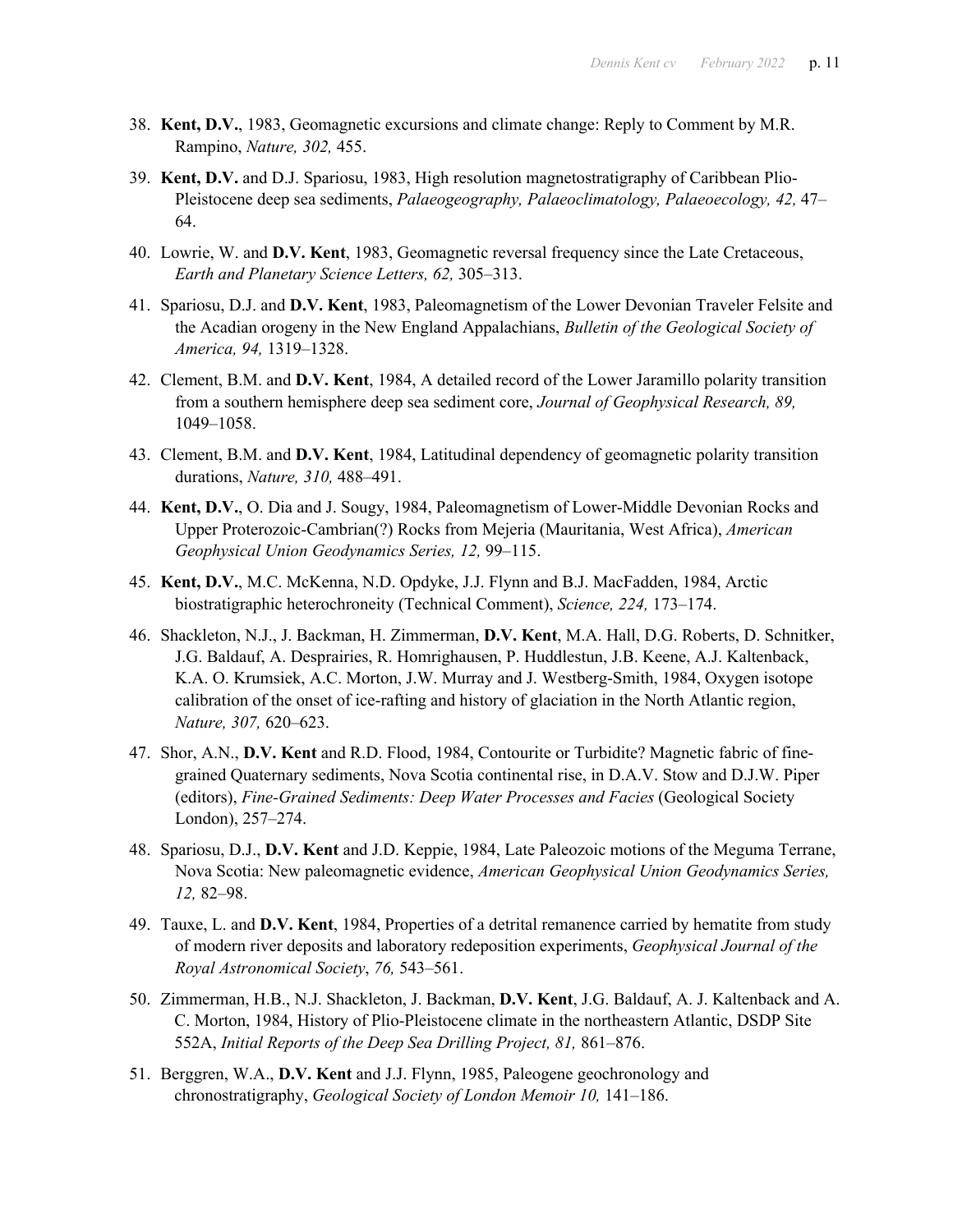- 52. Berggren, W.A., **D.V. Kent**, J.J. Flynn and J.A. Van Couvering, 1985, Cenozoic geochronology, *Geological Society of America Bulletin, 96,* 1407–1426.
- 53. Berggren, W.A., **D.V. Kent** and J. Van Couvering, 1985, Neogene geochronology and chronostratigraphy, *Geological Society London Memoir 10,* 211–260.
- 54. Bogen, N.L., **D.V. Kent** and R.A. Schweickert, 1985, Paleomagnetism of Jurassic rocks in the western Sierra Nevada metamorphic belt and its bearing on the structural evolution of the Sierra Nevada block, *Journal of Geophysical Research, 90,* 4627–4638.
- 55. Cande, S.C. and **D.V. Kent**, 1985, Tectonic rotations and marine magnetic anomalies, *Journal of Geophysical Research, 90,* 4647–4651.
- 56. Clement, B.M. and **D.V. Kent**, 1985, A comparison of two sequential geomagnetic polarity transitions (upper Olduvai and lower Jaramillo) from the southern hemisphere, *Physics of the Earth and Planetary Interiors, 39,* 301–313.
- 57. Flood, R.D., **D.V. Kent**, A.N. Shor and F.R. Hall, 1985, The magnetic fabric of surficial sediments in the HEBBLE area (Nova Scotian continental rise), *Marine Geology, 66,* 149–167.
- 58. **Kent, D.V.**, 1985, Statistical structure of geomagnetic reversals, *Nature, 313,* 15.
- 59. **Kent, D.V.**, 1985, Paleocontinental setting for the Catskill Delta, *Geological Society America Special Paper 201,* 9–13.
- 60. **Kent, D.V.**, 1985, Thermoviscous remagnetization in some Appalachian limestones, *Geophysical Research Letters, 12,* 805–808.
- 61. **Kent, D.V.** and F.M. Gradstein, 1985, A Cretaceous and Jurassic geochronology, *Geological Society of America Bulletin, 96,* 1419–1427.
- 62. **Kent, D.V.** and N.D. Opdyke, 1985, Multicomponent magnetizations from the Mississippian Mauch Chunk Formation of the central Appalachians and their tectonic implications, *Journal of Geophysical Research, 90,* 5371–5383.
- 63. Khan, M.J., **D.V. Kent** and K.G. Miller, 1985, Magnetostratigraphy of Oligocene to Pleistocene sediments at Holes 558, 558A and 563, *Initial Reports of the Deep Sea Drilling Project, 82,* 385–392.
- 64. Miller, K.G., M-P. Aubry, M.J. Khan, A.J. Melillo, **D.V. Kent** and W.A. Berggren, 1985, Oligocene-Miocene bio-, magneto- and isotopic stratigraphy of the western North Atlantic, *Geology, 13,* 257–261.
- 65. Raisbeck, G.M., F. Yiou, D. Bourles and **D.V. Kent**, 1985, Evidence for an increase in cosmogenic 10Be during a geomagnetic reversal, *Nature, 315,* 315–317.
- 66. Huang, K., N.D. Opdyke, **D.V. Kent**, G. Xu and R. Tang, 1986, Further paleomagnetic results from the Permian Emeishan basalt in SW China, *Kexue Tongbao, 31,* 1195–1201. [Also published in Chinese under the title: Some new paleomagnetic results on Permian Basalts from Emei Mountain (Sichuan Province, China), *Science Bulletin, 4,* 133–135.]
- 67. **Kent, D.V.** and F.M. Gradstein, 1986, A Jurassic to Recent chronology, in P.R. Vogt and B.E. Tucholke (editors), *The Western North Atlantic Region, Geology of North America Volume M* (Geological Society America, Boulder), 45–50.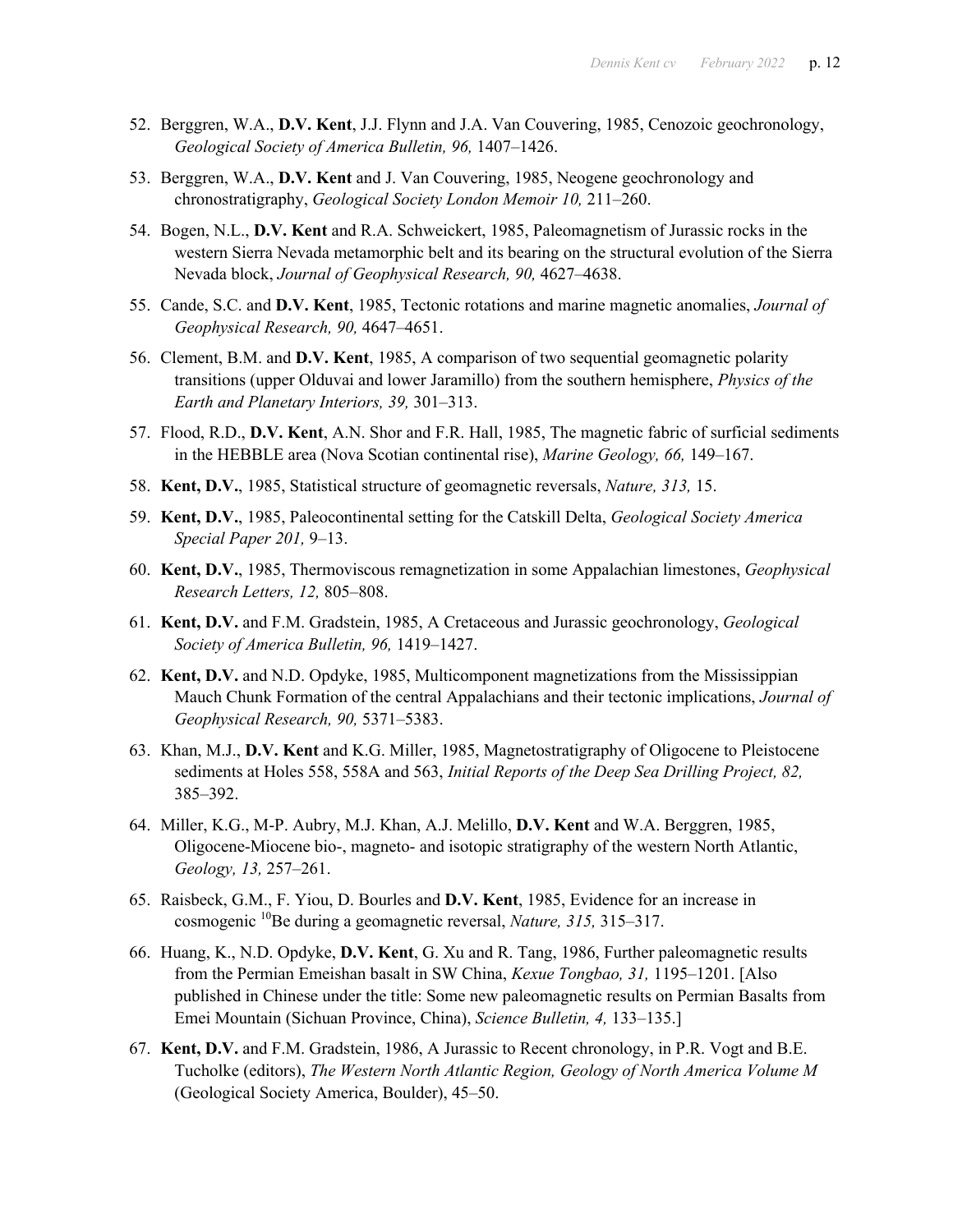- 68. **Kent, D.V.**, G. Xu, K. Huang, W.Y. Zhang and N.D. Opdyke, 1986, Paleomagnetism of Upper Cretaceous rocks from South China, *Earth and Planetary Science Letters, 79,* 179–184.
- 69. Miller, J.D. and **D.V. Kent**, 1986, Synfolding and prefolding magnetizations in the Upper Devonian Catskill Formation of eastern Pennsylvania, *Journal of Geophysical Research, 91,* 12791–12803.
- 70. Miller, J.D. and **D.V. Kent**, 1986, Paleomagnetism of the Upper Devonian Catskill Formation from the southern limb of the Pennsylvania salient: Possible evidence of oroclinal rotation, *Geophysical Research Letters, 13,* 1173–1176.
- 71. Opdyke, N.D., K. Huang, G. Xu, W.Y. Zhang and **D.V. Kent**, 1986, Paleomagnetic results from the Triassic of the Yangtze Platform, *Journal of Geophysical Research, 91,* 9553–9568.
- 72. Schneider, D.A. and **D.V. Kent**, 1986, Influence of non-dipole field on determination of Plio-Pleistocene true polar wander, *Geophysical Research Letters, 13,* 471–474.
- 73. Clement, B.M. and **D.V. Kent**, 1987, Short polarity intervals within the Matuyama: transition field records from hydraulic piston cored sediments from the North Atlantic, *Earth and Planetary Science Letters, 81,* 253–264.
- 74. Clement, B.M. and **D.V. Kent**, 1987, Geomagnetic polarity transition records from five hydraulic piston core sites in the North Atlantic, *Initial Reports of the Deep Sea Drilling Project, 94,* 831– 852.
- 75. Forsythe, R.D., **D.V. Kent**, C. Mpodozis and J. Davidson, 1987, Paleomagnetism of Permian and Triassic Rocks, Central Chilean Andes, *AGU Geophysical Monograph 40*, 241–252.
- 76. Grunow, A.M., I.W.D. Dalziel and **D.V. Kent**, 1987, Ellsworth-Whitmore Mountains Crustal Block, Western Antarctica: New paleomagnetic results and their tectonic significance, *AGU Geophysical Monograph 40*, 161–171.
- 77. Grunow, A.M., **D.V. Kent** and I.W.D. Dalziel, 1987, Mesozoic evolution of West Antarctica and the Weddell Sea Basin: New paleomagnetic constraints, *Earth and Planetary Science Letters, 86,* 16–26.
- 78. Keigwin, L.D., M.-P. Aubry and **D.V. Kent**, 1987, North Atlantic Late Miocene stable-isotope stratigraphy, biostratigraphy and magnetostratigraphy, *Initial Reports of the Deep Sea Drilling Project, 94,* 935–963.
- 79. **Kent, D.V.** and S.R. May, 1987, Polar wander and paleomagnetic reference pole controversies, *Reviews of Geophysics, 25,* 961–970.
- 80. **Kent, D.V.** and J.D. Miller, 1987, Redbeds and thermoviscous magnetization theory, *Geophysical Research Letters, 14,* 327–330.
- 81. **Kent, D.V.**, X. Zeng, W.Y. Zhang and N.D. Opdyke, 1987, Widespread Late Mesozoic to Recent remagnetization of Paleozoic and Lower Triassic sedimentary rocks from South China, *Tectonophysics, 139,* 133–143.
- 82. McFadden, P.L., R.T. Merrill, W. Lowrie and **D.V. Kent**, 1987, The relative stabilities of the reverse and normal polarity states of the Earth's magnetic field, *Earth and Planetary Science Letters, 82,* 373–383.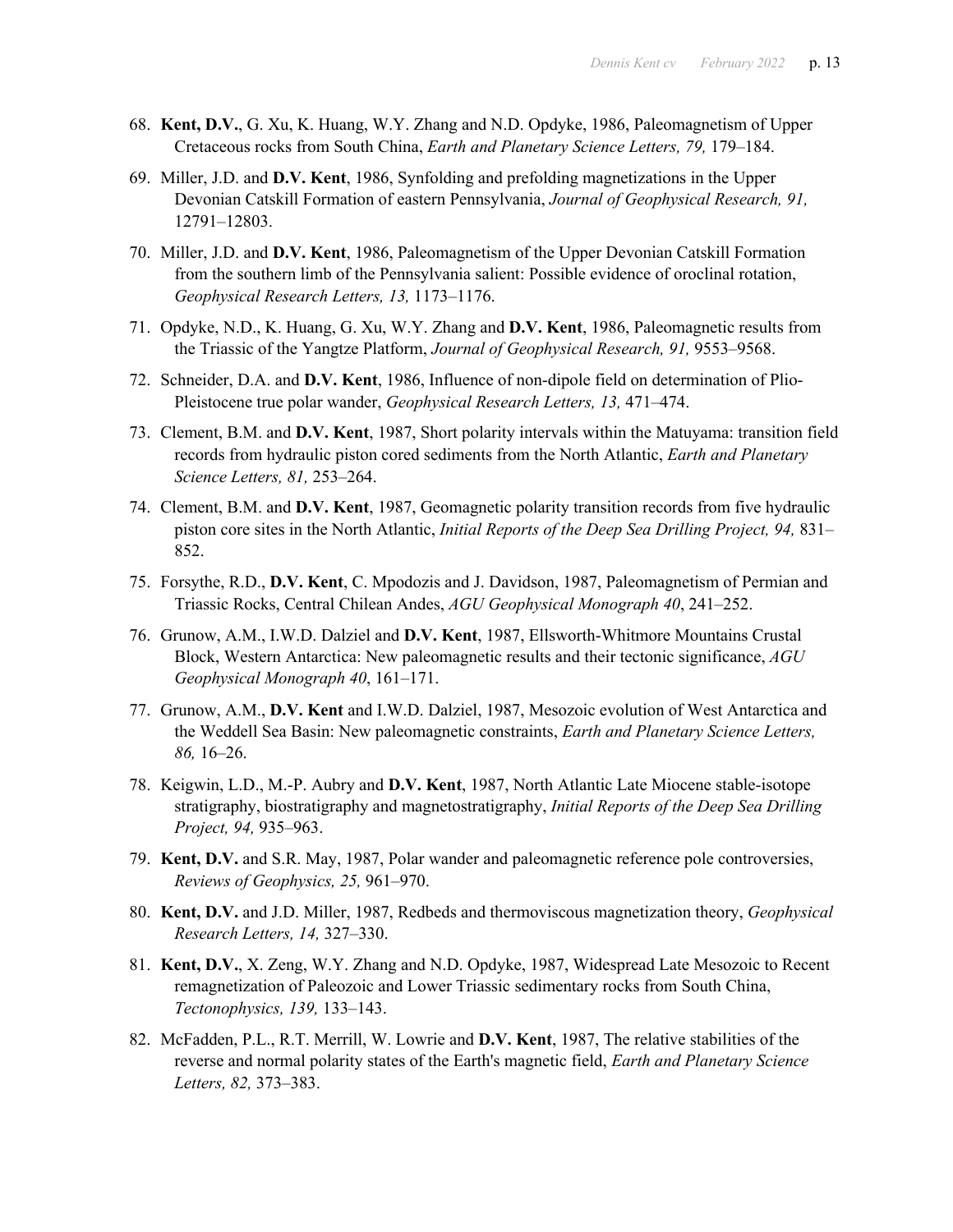- 83. Miller, K.G. and **D.V. Kent**, 1987, Testing Cenozoic eustatic changes: The critical role of stratigraphic resolution, *Cushman Foundation for Foraminiferal Research, Special Publication 24,* 51–56.
- 84. Opdyke, N.D., K. Huang, G. Xu, W.Y. Zhang and **D.V. Kent**, 1987, Paleomagnetic results from the Silurian of the Yangtze Paraplatform, *Tectonophysics, 139,* 123–132.
- 85. Aubry, M.-P., W.A. Berggren, **D.V. Kent**, J.J. Flynn, K.D. Klitgord, J.D. Obradovich and D.R. Prothero, 1988, Paleogene geochronology: An integrated approach, *Paleoceanography, 3,* 707– 742.
- 86. Briden, J.C., **D.V. Kent**, P.L. Lapointe, R.A. Livermore, J.L. Roy, M.K. Seguin, A.G. Smith, R. Van der Voo and D.R. Watts, 1988, Paleomagnetic constraints on the evolution of the Caledonian-Appalachian Orogen, *Geological Society London, Special Publication 38,* 35–48.
- 87. Gradstein, F., F.P. Agterberg, M.-P. Aubry, W.A. Berggren, J.J. Flynn, R. Hewitt, **D.V. Kent**, K.D. Klitgord, K.G. Miller, J. Obradovich, J.G. Ogg, D.R. Prothero and G.E.G. Westermann, 1988, Sea-level history (Technical Comment), *Science, 241,* 599–601.
- 88. **Kent, D.V.**, 1988, Further paleomagnetic evidence for oroclinal rotation in the central folded Appalachians from the Bloomsburg and the Mauch Chunk formations, *Tectonics, 7,* 749–760.
- 89. **Kent, D.V.** and J.D. Keppie, 1988, Silurian-Permian paleocontinental reconstructions and circum-Atlantic tectonics, *Geological Society London, Special Publication 38,* 469–480.
- 90. **Kent, D.V.** and J.D. Miller, 1988, New perspectives from paleomagnetism: Paleozoic drift and Appalachian tectonics, *Lamont-Doherty Geological Observatory Yearbook,* 12–17.
- 91. Miller, J.D. and **D.V. Kent**, 1988, Paleomagnetism of the Siluro-Devonian Andreas Redbeds: Evidence for an Early Devonian supercontinent?, *Geology, 16,* 195–198.
- 92. Miller, J.D. and **D.V. Kent**, 1988, Regional trends in the timing of Alleghanian remagnetization in the Appalachians, *Geology, 16,* 588–591.
- 93. Miller, K.G., M.D. Feigensen, **D.V. Kent** and R.K. Olsson, 1988, Upper Eocene to Oligocene stable isotope  $({}^{87}Sr, \delta^{18}O, \delta^{13}C)$  standard section, Deep Sea Drilling Project Site 522, *Paleoceanography, 3,* 223–233.
- 94. Schneider, D.A. and **D.V. Kent**, 1988, Inclination anomalies from Indian Ocean sediments and the possibility of a standing non-dipole field, *Journal of Geophysical Research, 93,* 11621–11630.
- 95. Schneider, D.A. and **D.V. Kent**, 1988, The paleomagnetic field from equatorial deep-sea sediments: Axial symmetry and polarity asymmetry, *Science, 242,* 252–256.
- 96. Tucker, S. and **D.V. Kent**, 1988, Multiple remagnetizations of lower Paleozoic limestones from the Taconics of Vermont, *Geophysical Research Letters, 15,* 1251–1254.
- 97. Witte, W.K. and **D.V. Kent**, 1988, Revised magnetostratigraphies confirm low sedimentation rates in Arctic Ocean cores, *Quaternary Research, 29,* 43–53.
- 98. Johnson, D.A., D.A. Schneider, C. Nigrini, J-P. Caulet and **D.V. Kent**, 1989, Pliocene-Pleistocene Radiolarian events and magnetostratigraphic calibrations for the tropical Indian Ocean, *Marine Micropaleontology, 14,* 33–66.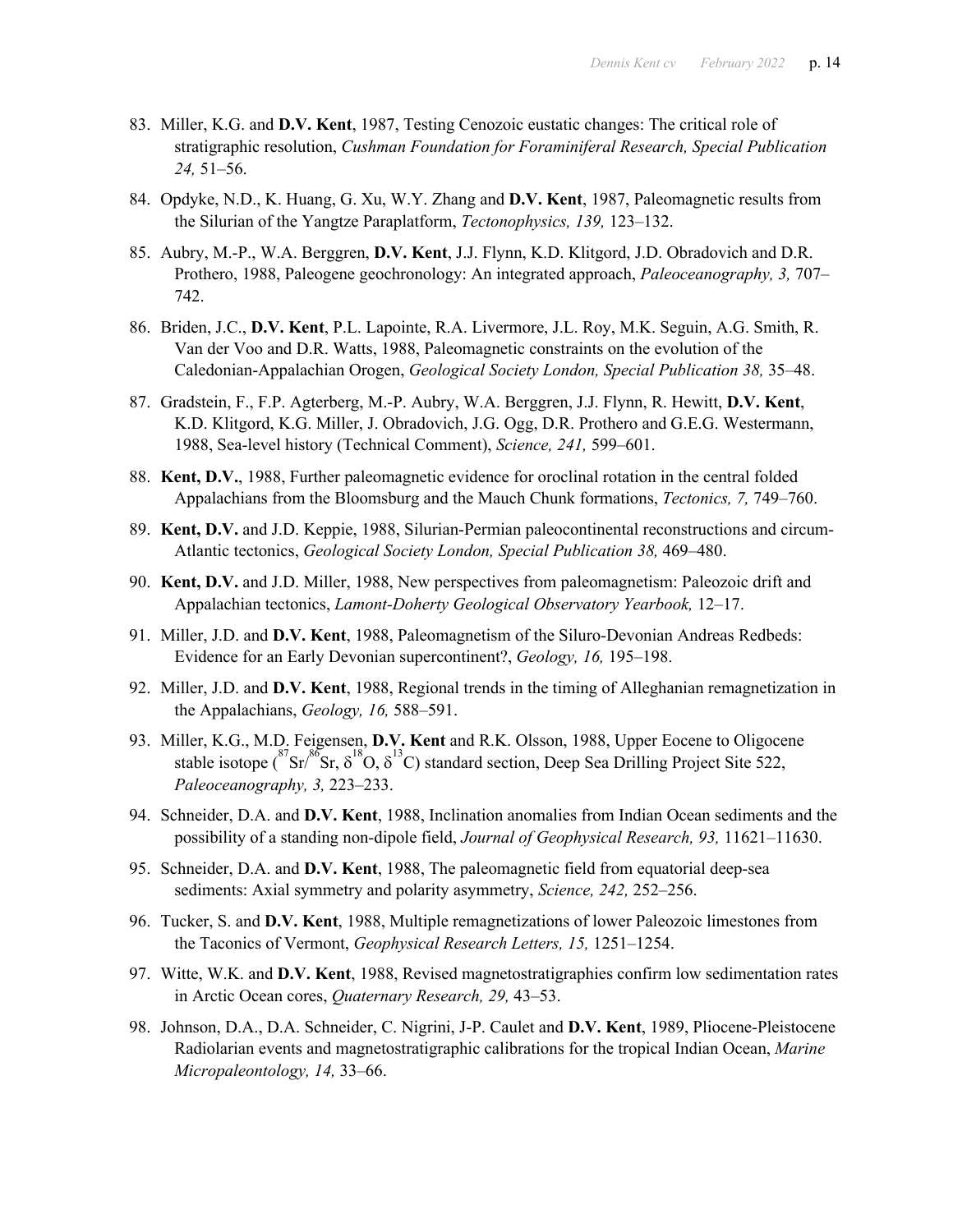- 99. Miller, J.D. and **D.V. Kent**, 1989, Paleomagnetism of the Upper Ordovician Juniata Formation of the central Appalachians revisited again, *Journal of Geophysical Research, 94,* 1843–1849.
- 100. Miller, J.D. and **D.V. Kent**, 1989, Paleomagnetism of selected Devonian age plutons from Maine, Vermont and New York, *Northeastern Geology, 11,* 66–76.
- 101. Witte, W.K. and **D.V. Kent**, 1989, A middle Carnian to early Norian (~225 Ma) paleopole from sediments of the Newark Basin, *Geological Society of America Bulletin, 101,* 1118–1126.
- 102. deMenocal, P.B., W.F. Ruddiman and **D.V. Kent**, 1990, Depth of post-depositional remanence acquisition in deep-sea sediments: A case study of the Brunhes-Matuyama reversal and oxygen isotopic stage 19.1, *Earth and Planetary Science Letters, 99,* 1–13.
- 103. **Kent, D.V.** and R. Van der Voo, 1990, Paleozoic paleogeography from paleomagnetism of the Atlantic-bordering continents, *Geological Society of London Memoir 12,* 49–56.
- 104. Lu, G., S. Marshak and **D.V. Kent**, 1990, Characteristics of magnetic carriers responsible for late Paleozoic remagnetization in carbonate strata of the midcontinent, U.S.A., *Earth and Planetary Science Letters, 99,* 351–361.
- 105. Miller, K.G., **D.V. Kent**, A.N. Brower, L.M. Bybell, M.D. Feigensen, R.K. Olsson and R.Z. Poore, 1990, Eocene-Oligocene sea-level changes on the New Jersey coastal plain linked to the deep-sea record, *Geological Society of America Bulletin, 102,* 331–339.
	- Olsen, P.E. and **D.V. Kent**, 1990, Continental coring of the Newark Rift, *Eos, Transactions American Geophysical Union, 71,* 385 and 394.
- 106. Schneider, D.A. and **D.V. Kent**, 1990, Ivory Coast microtektites and geomagnetic reversals, *Geophysical Research Letters, 17,* 163–166.
- 107. Schneider, D.A. and **D.V. Kent**, 1990, The time-averaged paleomagnetic field, *Reviews of Geophysics, 28,* 71–96.
- 108. Schneider, D.A. and **D.V. Kent**, 1990, Testing models of the Tertiary paleomagnetic field, *Earth and Planetary Science Letters, 101,* 260–271.
- 109. Schneider, D.A. and **D.V. Kent**, 1990, Paleomagnetism of Leg 115 sediments: implications for Neogene magnetostratigraphy and paleolatitude of the Reunion hotspot, *Proceedings of the Ocean Drilling Program, Scientific Results, 115,* 717–736.
- 110. Van Fossen, M.C. and **D.V. Kent**, 1990, High-latitude paleomagnetic poles from Middle Jurassic plutons and Moat Volcanics in New England and the controversy regarding Jurassic apparent polar wander for North America, *Journal of Geophysical Research, 95,* 17,503–17,516.
- 111. Vigliotti, L. and **D.V. Kent**, 1990, Paleomagnetic results from Tertiary sediments from Corsica: Evidence for post-Eocene rotation, *Physics of the Earth and Planetary Interiors, 62,* 97–108.
- 112. Witte, W.K. and **D.V. Kent**, 1990, The paleomagnetism of redbeds and basalts of the Hettangian extrusive zone, Newark Basin, New Jersey, *Journal of Geophysical Research, 95,* 17,533– 17,546.
- 113. Clement, B.M. and **D.V. Kent**, 1991, A southern hemisphere record of the Matuyama-Brunhes polarity reversal, *Geophysical Research Letters, 18,* 81–84.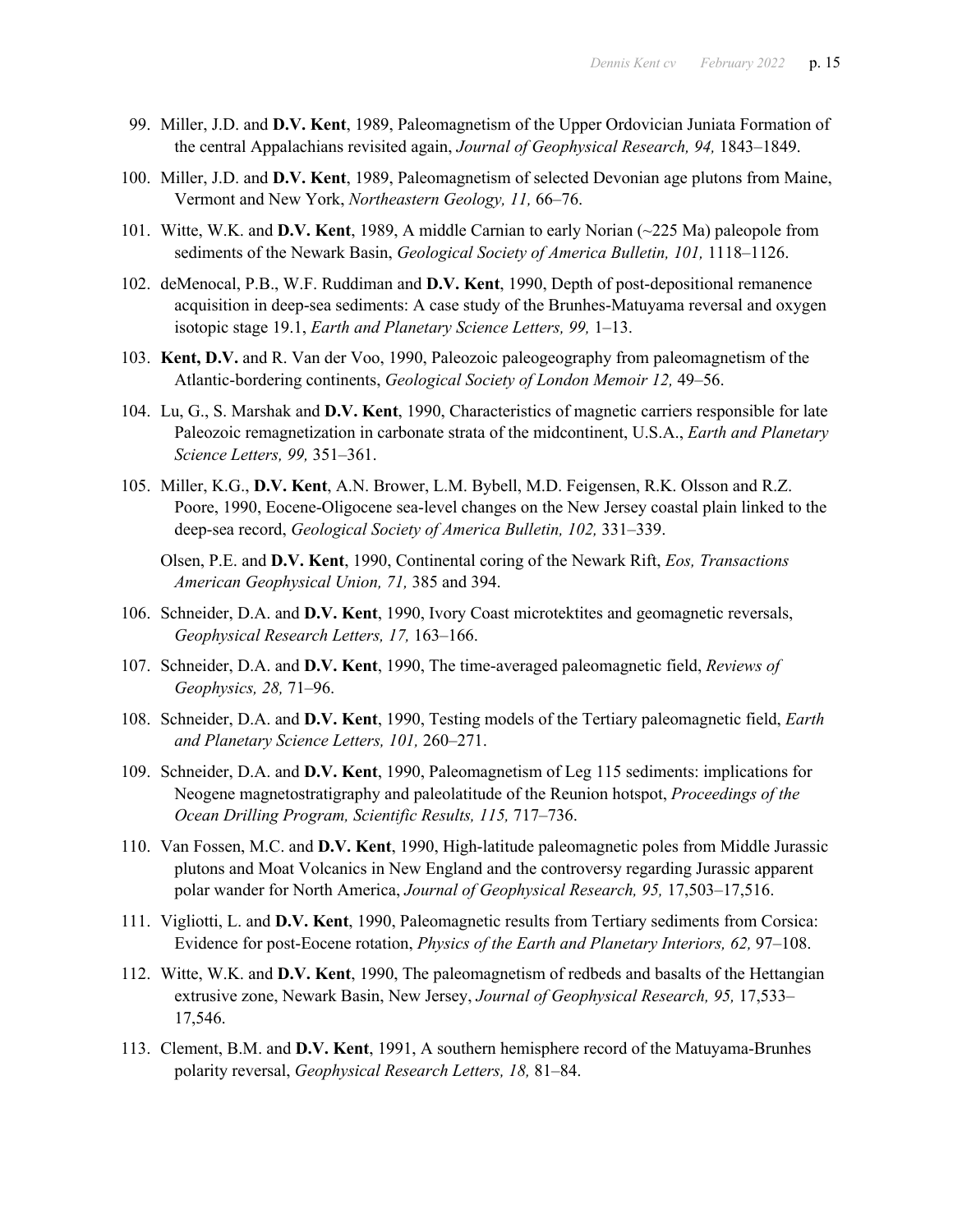- 114. Glass, B.P., **D.V. Kent**, D.A. Schneider and L. Tauxe, 1991, Ivory Coast tektite strewnfield: Description and relation to the Jaramillo geomagnetic polarity subchron, *Earth and Planetary Science Letters, 107,* 182–196.
- 115. Grunow, A.M., **D.V. Kent** and I.W.D. Dalziel, 1991, New paleomagnetic data from Thurston Island and their implications for the tectonics of West Antarctica, *Journal of Geophysical Research, 96,* 17,935–17,954.
- 116. Thrupp, G.A., **D.V. Kent**, P.W. Schmidt and C.McA. Powell, 1991, Paleomagnetism of red beds of the Late Devonian Worange Point Formation, SE Australia, *Geophysical Journal International, 104,* 179–201.
- 117. Witte, W.K. and **D.V. Kent**, 1991, Tectonic implications of a remagnetization event in the Newark Basin, *Journal of Geophysical Research, 96,* 19,569–19,582.
- 118. Witte, W.K., **D.V. Kent** and P.E. Olsen, 1991, Magnetostratigraphy and paleomagnetic poles from the Late Triassic-earliest Jurassic strata of the Newark Basin, *Geological Society of America Bulletin, 103,* 1648–1662.
- 119. Berggren, W.A., **D.V. Kent**, J.D. Obradovich and C.C. Swisher III, 1992, Toward a revised Paleogene geochronology, in D.R. Prothero and W.A. Berggren (editors), *Eocene-Oligocene Climatic and Biotic Evolution* (Princeton Univ. Press), 29–45.
- 120. Cande, S.C. and **D.V. Kent**, 1992, A new geomagnetic polarity timescale for the late Cretaceous and Cenozoic, *Journal of Geophysical Research, 97*, 13,917–13,951.
- 121. Cande, S.C. and **D.V. Kent**, 1992, Ultra-high resolution marine magnetic profiles: A record of continuous paleointensity variations?, *Journal of Geophysical Research, 97,* 15,075–15,083.
- 122. Schneider, D.A., **D.V. Kent** and G.A. Mello, 1992, A detailed chronology of the Australasian impact event and the Brunhes-Matuyama geomagnetic polarity reversal, *Earth and Planetary Science Letters, 111,* 395–405.
- 123. Van Fossen, M.C. and **D.V. Kent**, 1992, A Reply in defense of high latitude middle Jurassic North American apparent polar wander, *Journal of Geophysical Research, 97,* 1803–1805.
- 124. Van Fossen, M.C. and **D.V. Kent**, 1992, Paleomagnetism of the Front Range Morisson Formation and an alternative model of late Jurassic apparent polar wander for North America, *Geology, 20,* 223–226.
- 125. Van Fossen, M.C. and **D.V. Kent**, 1992, Paleomagnetism of 122 Ma plutons in New England and the mid-Cretaceous paleomagnetic field in North America: True polar wander or large-scale differential mantle motion? *Journal of Geophysical Research, 97,* 19,651–19,661.
- 126. Collombat, H., P. Rochette and **D.V. Kent**, 1993, Possible correction of the inclination error in deep-sea sediments using the anisotropy of anhysteretic remanence, *Bulletin Societe Geologie France, 164*, 103–111.
- 127. **Kent, D.V.** and W.K. Witte, 1993, Slow apparent polar wander for North America in the Late Triassic and large Colorado Plateau rotation, *Tectonics, 12*, 291–300.
- 128. Miller, K.G., P.R. Thompson and **D.V. Kent**, 1993, Integrated Late Eocene-Oligocene stratigraphy of the Alabama coastal plain: Correlation of hiatuses and stratal surfaces to glacioeustatic lowerings, *Paleoceanography, 8,* 313–331.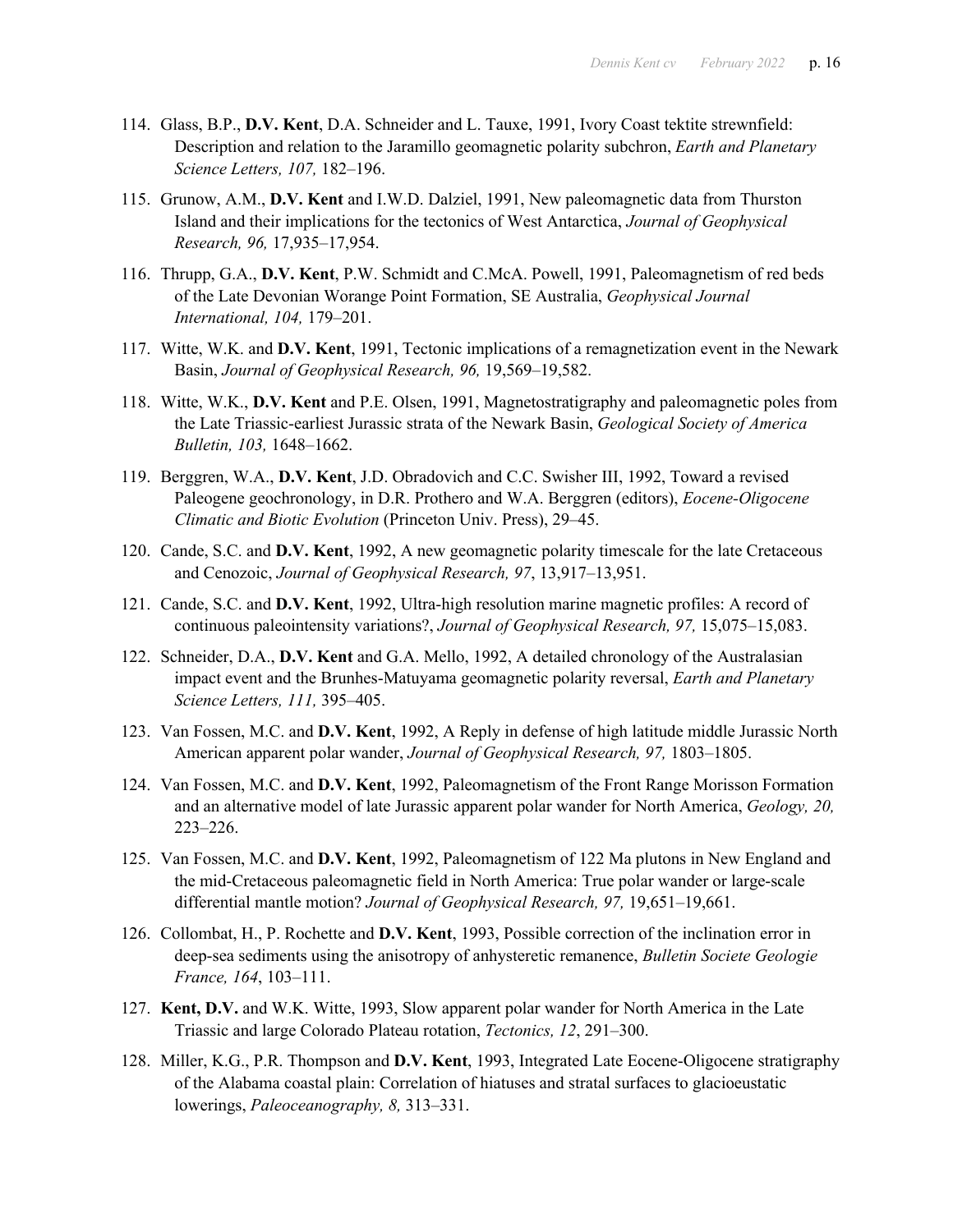- 129. Van Fossen, M.C. and **D.V. Kent**, 1993, Paleomagnetic study of 143 Ma kimberlite dikes in central New York State, *Geophysical Journal International, 113,* 175–185.
- 130. Witte, W.K., **D.V. Kent** and P.E. Olsen, 1993, Reply to Discussion by Lucas, S.G., M.B. Steiner, P. Huber and A. Hunt, "Magnetostratigraphy and paleomagnetic poles from the Late Triassicearliest Jurassic strata of the Newark Basin", *Geological Society of America Bulletin, 105,* 1260– 1262.
- 131. DiVenere, V., **D.V. Kent** and I.W.D. Dalziel, 1994, Mid-Cretaceous paleomagnetic results from Marie Byrd Land, West Antarctica: A test of post-100 Ma relative motion between East and West Antarctica, *Journal of Geophysical Research, 99,* 15115–15139.
- 132. Gee, J. and **D.V. Kent**, 1994, Variations in Layer 2A thickness and the origin of the Central Anomaly Magnetic High, *Geophysical Research Letters, 21,* 297–300.
- 133. Goldberg, D.S., D.J. Reynolds, C.F. Williams, W.K. Witte, P.E. Olsen and **D.V. Kent**, 1994, Well logging results from the Newark Rift Basin Coring Project, *Scientific Drilling, 4,* 267–279.
- 134. Hodell, D.A., R.H. Benson, **D.V. Kent**, A. Boersma and K. Rakic-El Bied, 1994, Magnetostratigraphy, biostratigraphy and stable isotope stratigraphy of an upper Miocene drill core from the Salé Briqueterie (northwestern Morocco): A high resolution chronology for the Messinian stage, *Paleoceanography, 9,* 835–855.
- 135. **Kent, D.V.** and J. Gee, 1994, Grain size-dependent alteration and the magnetization of oceanic basalts, *Science, 265,* 1561–1563.
- 136. Miller, K.G., J.D. Wright, M.C. Van Fossen and **D.V. Kent**, 1994, Miocene stable isotopic stratigraphy and magnetostratigraphy of Buff Bay, Jamaica, *Geological Society of America Bulletin, 106,* 1605–1620.
- 137. Miller, K.G., J.V. Browning, C. Liu, P. Sugarman, **D.V. Kent**, M.V. Fossen, D. Queen, M. Goss, D. Gwynn, L. Mullikin, M.D. Feigenson, M.P. Aubry and L.D. Burckle, 1994, Atlantic City site report: *Proceedings of the Ocean Drilling Program, Initial Reports, 150X, New Jersey Coastal Plain*, 1-9.
- 138. Muttoni, G. and **D.V. Kent**, 1994, Paleomagnetism of latest Anisian (Middle Triassic) Prezzo Limestone and Buchenstein Formation, Southern Alps, Italy, *Earth and Planetary Science Letters, 122,* 1–18.
- 139. Muttoni, G., **D.V. Kent** and M. Gaetani, 1994, The base of the Anisian: A candidate global stratotype section and point from Chios Island (Greece), *Albertiana, 13,* 37–43.
- 140. Berggren, W.A., F.J. Hilgen, C.G. Langereis, **D.V. Kent**, J.D. Obradovich, I. Raffi, M. Raymo and N.J. Shackleton, 1995, Late Neogene chronology: New perspectives in high resolution stratigraphy, *Geological Society of America Bulletin, 107,* 1272–1287.
- 141. Berggren, W.A., **D.V. Kent**, C.C. Swisher and M.-P. Aubry, 1995, A revised Cenozoic geochronology and chronostratigraphy, *SEPM Special Publication 54,* 129–212.
- 142. Cande, S.C. and **D.V. Kent**, 1995, Revised calibration of the geomagnetic polarity time scale for the late Cretaceous and Cenozoic, *Journal of Geophysical Research, 100,* 6093–6095.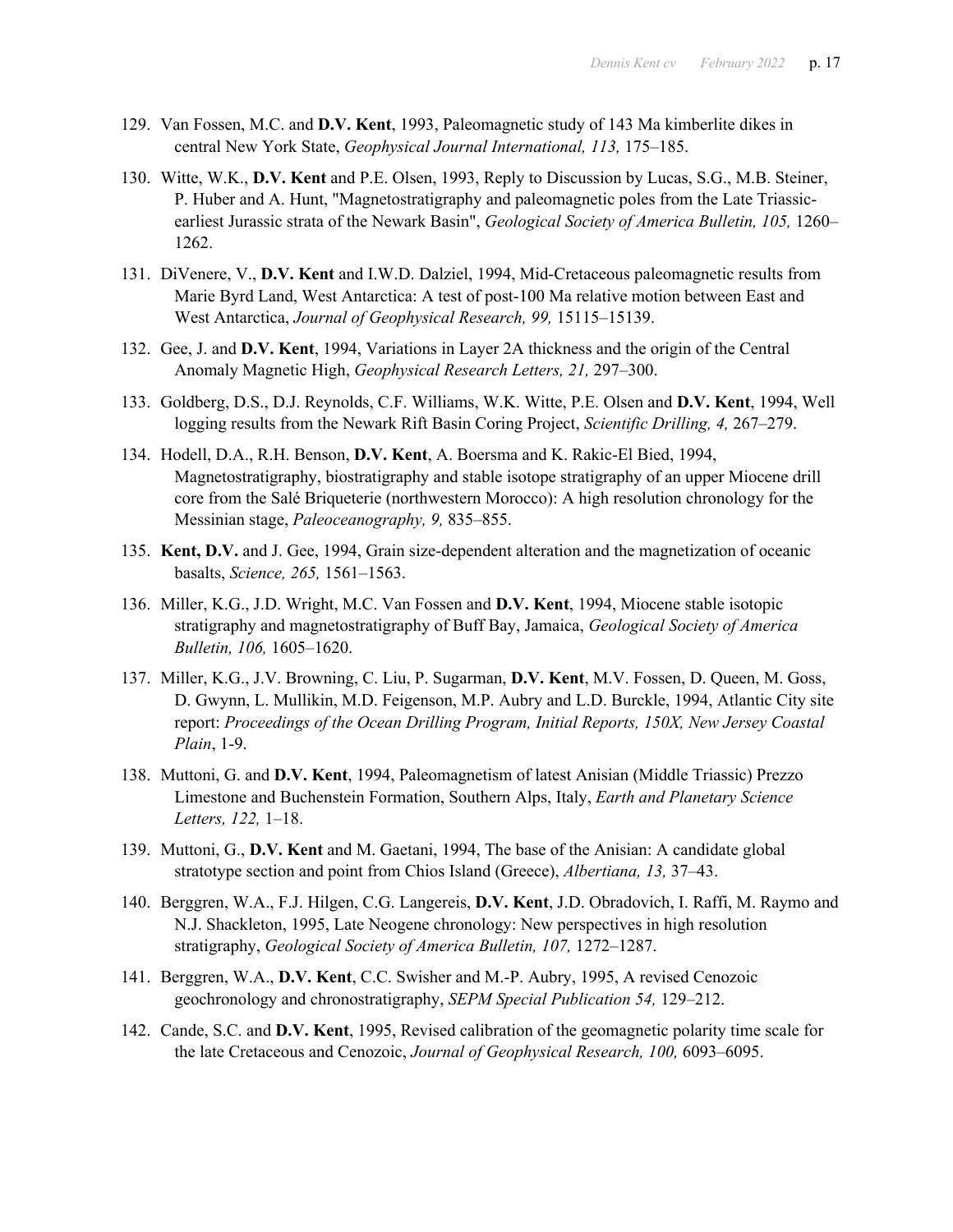- 143. DiVenere, V., **D.V. Kent** and I.W.D. Dalziel, 1995, Early Cretaceous paleomagnetic results from Marie Byrd Land, West Antarctica: Implications for the Weddellia collage of crustal blocks, *Journal of Geophysical Research, 100,* 8133–8151.
- 144. DiVenere, V., **D.V. Kent** and I.W.D. Dalziel, 1995, Tectonic implications of paleomagnetic results from Marie Byrd Land, West Antarctica, *Antarctic Journal of the U. S., 30,* 22–24.
- 145. Gee, J. and **D.V. Kent**, 1995, Magnetic hysteresis in young mid-ocean ridge basalts: Dominant cubic anisotropy?, *Geophysical Research Letters, 22,* 551–554.
- 146. **Kent, D.V.**, P.E. Olsen and W.K. Witte, 1995, Late Triassic-earliest Jurassic geomagnetic polarity sequence and paleolatitudes from drill cores in the Newark rift basin, eastern North America, *Journal of Geophysical Research, 100,* 14,965–14,998.
- 147. **Kent, D.V.**, P.E. Olsen and W.K. Witte, 1995, Late Triassic-earliest Jurassic geomagnetic polarity reference sequence from cyclic continental sediments of the Newark rift basin (eastern North America), *Albertiana, 16,* 17–26.
- 148. **Kent, D.V.** and D.A. Schneider, 1995, Correlation of paleointensity variation records in the Brunhes/Matuyama polarity transition interval, *Earth and Planetary Science Letters, 129,* 135– 144.
- 149. Muttoni, G., **D.V. Kent** and M. Gaetani, 1995, Magnetostratigraphy of a Lower/Middle Triassic boundary section from Chios (Greece), *Physics of the Earth and Planetary Interiors, 92,* 245– 260.
- 150. Clement, B.M., **D.V. Kent** and N.D. Opdyke, 1996, A synthesis of magnetostratigraphic results from Pliocene-Pleistocene sediments cored using the hydraulic piston corer, *Paleoceanography, 11,* 299–308.
- 151. DiVenere, V., **D.V. Kent** and I.W.D. Dalziel, 1996, Summary of paleomagnetic results from West Antarctica: Implications for the tectonic evolution of the Pacific margin of Gondwana during the Mesozoic, *Geological Society Special Publication No. 108,* 31–43.
- 152. Gee, J., D.A. Schneider and **D.V. Kent**, 1996, Marine magnetic anomalies as recorders of geomagnetic intensity variations, *Earth and Planetary Science Letters, 144,* 327–336.
- 153. **Kent, D.V.** and L.B. Clemmensen, 1996, Paleomagnetism and cycle stratigraphy of the Triassic Fleming Fjord and Gipsdalen Formations of East Greenland, *Bulletin of the Geological Society of Denmark, 142,* 121–136.
- 154. **Kent, D.V.** and J. Gee, 1996, Magnetic alteration of zero-age oceanic basalt, *Geology, 24,* 703– 706.
- 155. Miller, K. G., G. S. Mountain, et al., 1996, Drilling and dating New Jersey Oligocene-Miocene sequences: Ice volume, global sea level and Exxon records, *Science, 271,* 1092–1095.
- 156. Muttoni, G., **D.V. Kent** and J.E.T. Channell, 1996, Evolution of Pangea: Paleomagnetic constraints from the Southern Alps, Italy, *Earth and Planetary Science Letters, 140,* 97–112.
- 157. Muttoni, G., **D.V. Kent**, S. Meço, A. Nicora, M. Gaetani, M. Balini, D. Germani and R. Rettori, 1996, Magnetobiostratigraphy of the Spathian to Anisian (Lower to Middle Triassic) Kçira section, Albania, *Geophysical Journal International, 127,* 503–514.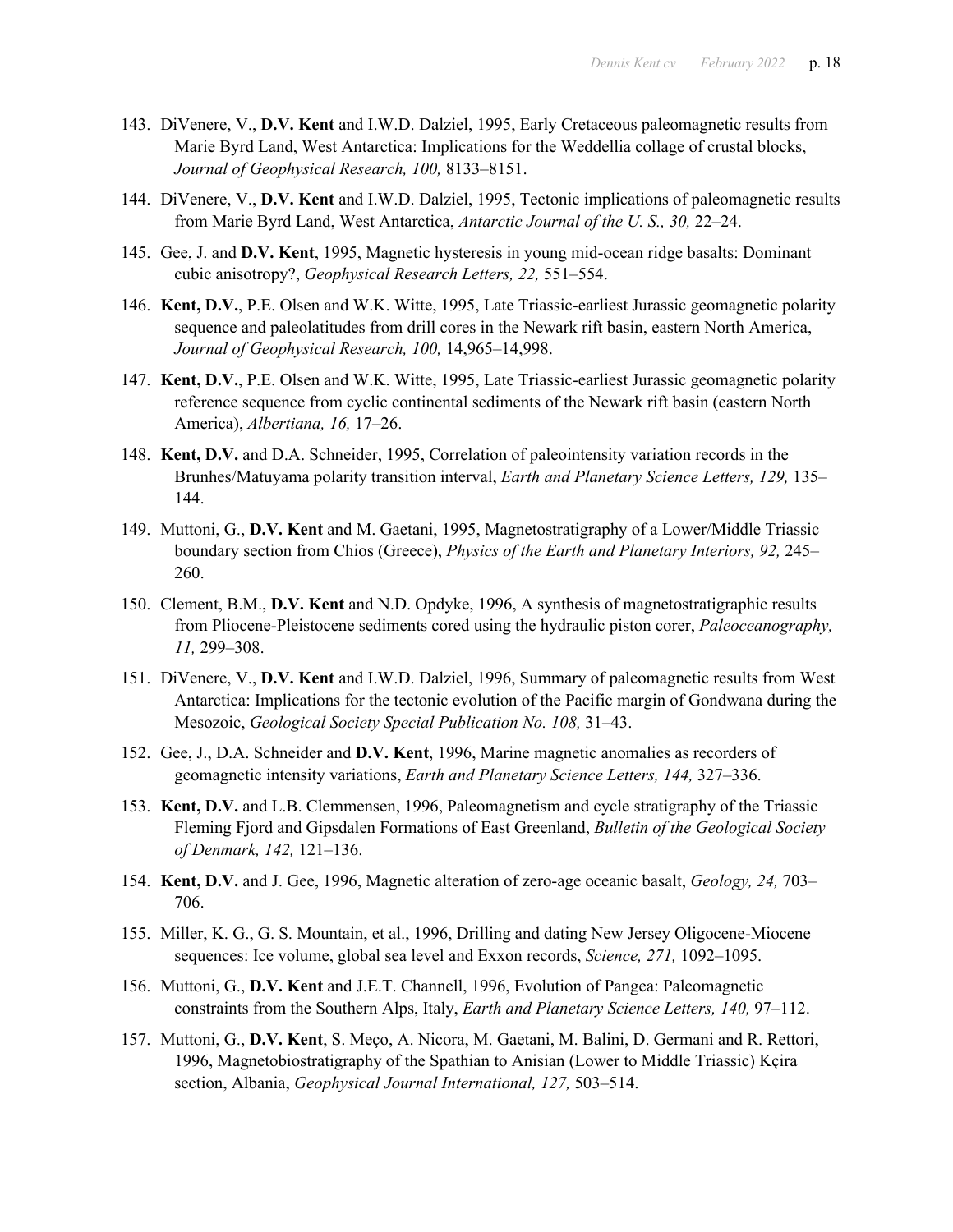- 158. Muttoni, G., **D.V. Kent**, A. Nicora, H. Rieber and P. Brack, 1996, Magneto-biostratigraphy of the 'Buchenstein Beds' at Frötschbach (western Dolomites, Italy), *Albertiana, 17,* 51–56.
- 159. Olsen, P.E. and **D.V. Kent**, 1996, Milankovitch climate forcing in the tropics of Pangea in the Late Triassic, *Palaeogeography, Palaeoclimatology, Palaeoecology, 122,* 1–16.
- 160. Olsen, P.E., **D.V. Kent**, B. Cornet, W.K. Witte and R.W. Schlische, 1996, High resolution stratigraphy of the Newark rift basin (early Mesozoic, eastern North America), *Geological Society of America Bulletin, 108,* 40–77.
- 161. Steininger, F.F., W.A. Berggren, **D.V. Kent**, R.L. Bernor, S. Sen and J. Agusti, 1996, Circum-Mediterranean Neogene (Miocene and Pliocene) marine-continental chronologic correlations of European mammal units, *in* R.L. Bernor, V. Fahlbusch and H.W. Mittman (editors), *The Evolution of Western Eurasian Neogene Mammal Faunas,* Columbia Univ. Press (New York), 7–46.
- 162. Gee, J. and **D.V. Kent**, 1997, Magnetization of axial lavas from the southern East Pacific Rise (14°–23° S): Geochemical controls on magnetic properties, *Journal of Geophysical Research, 102,* 24,873–24,886.
- 163. Johnson, H.P., **D.V. Kent**, M.A. Tivey, J.S. Gee, R.L. Larson and R.W. Embley, 1997, Conference on the magnetization of the oceanic crust steers future research, *Eos, Transactions American Geophysical Union, 78,* 199–200, 202.
- 164. **Kent, D.V.** and P.E. Olsen, 1997, Paleomagnetism of Upper Triassic continental sedimentary rocks from the Dan River-Danville rift basin (eastern North America), *Geological Society of America Bulletin, 109,* 366–377.
- 165. Metzger, J.M., Remer, S.C., Miller, K.G., Van Fossen, M.C., **Kent, D.V.**, Browning, J.V., Pekar, S.F. and Goldberg, D.S., 1997. Pass-through core measurements of magnetic susceptibility and natural gamma ray, New Jersey coastal plain Leg 150X: Sequence stratigraphic implications, *Proceedings of the Ocean Drilling Program, Scientific Results, 150X,* 65–74.
- 166. Muttoni, G., **D.V. Kent**, P. Brack, A. Nicora and M. Balini, 1997, Middle Triassic magnetostratigraphy and biostratigraphy from the Dolomites and Greece, *Earth and Planetary Science Letters, 146,* 107–120.
- 167. Clemmensen, L.B., **D.V. Kent** and F.A. Jenkins, 1998, A Late Triassic lake system in East Greenland: facies, depositional cycles and paleoclimate, *Palaeogeography, Palaeoclimatology, Palaeoecology, 140,* 135–159.
- 168. Gee, J. and **D.V. Kent**, 1998, Magnetic telechemistry and magmatic segmentation on the southern East Pacific Rise, *Earth and Planetary Science Letters, 164,* 379–385.
- 169. **Kent, D.V.**, 1998, Impacts on Earth in the Late Triassic, *Nature, 395,* 126.
- 170. **Kent, D.V.**, 1998, Cenozoic Era: Geomagnetic polarity time-scale, Appendix to: J. Hardenbol et al., Mesozoic and Cenozoic sequence chronostratigraphic framework of European basins, *in* P.C. de Graciansky, J. Hardenbol, T. Jacquin and P.R. Vail (editors), Mesozoic and Cenozoic Sequence Stratigraphy of European Basins, *SEPM Special Publication 60,* 763.
- 171. **Kent, D.V.** and M.A. Smethurst, 1998, Shallow bias of paleomagnetic inclinations in the Paleozoic and Precambrian, *Earth and Planetary Science Letters, 160,* 391–402.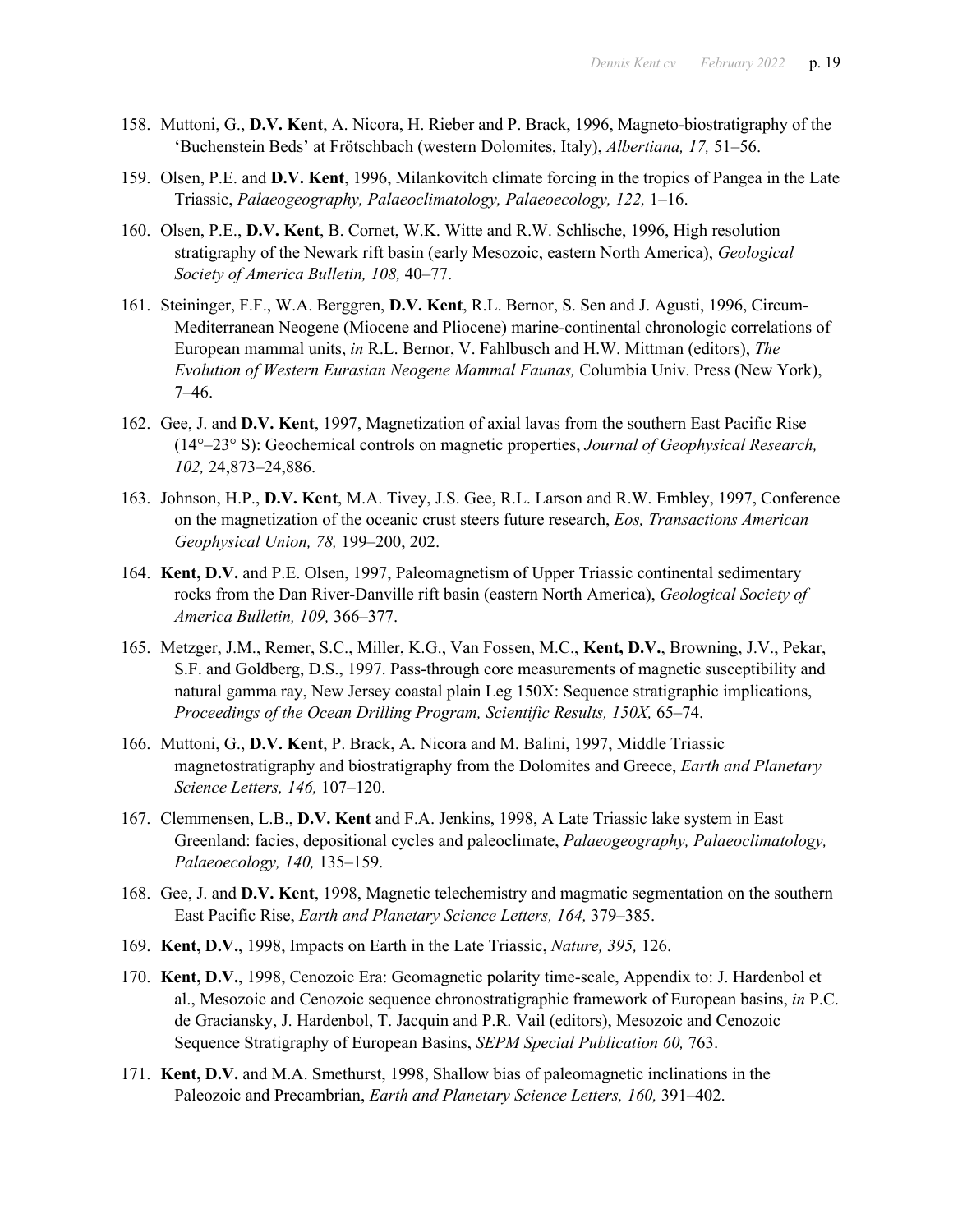- 172. Muttoni, G., A. Argnani, **D.V. Kent**, N. Abrahamsen and I. Cibin, 1998, Paleomagnetic evidence for Neogene tectonic rotations in the northern Apennines, Italy, *Earth and Planetary Science Letters, 154,* 25–40.
- 173. Muttoni, G., **D.V. Kent**, S. Meço, A. Nicora, L. Krystyn, M. Balini, R. Rettori and M. Gaetani, 1998, Towards a better definition of the Middle Triassic magnetostratigraphy and biostratigraphy of the Tethyan realm, *Earth and Planetary Science Letters, 164,* 285–302.
- 174. Cramer, B.S., M.-P. Aubry, K.G. Miller, R.K. Olsson, J.D. Wright and **D.V. Kent**, 1999, An exceptional chronologic, isotopic and clay mineralogic record of the latest Paleocene thermal maximum, Bass River, NJ, ODP 174AX, *Geological Society of France Bulletin, 170,* 883–897.
- 175. DiVenere, V. and **D.V. Kent**, 1999, Are the Pacific and Indo-Atlantic hotspots fixed? Testing the plate circuit through Antarctica, *Earth and Planetary Science Letters, 170,* 105–117.
- 176. Gee, J. and **D.V. Kent**, 1999, Calibration of magnetic granulometric trends in oceanic basalts, *Earth and Planetary Science Letters, 170,* 377–390.
- 177. **Kent, D.V.**, 1999, Orbital tuning and geomagnetic polarity timescales *Philosophical Transactions, Royal Society of London, Series A, 357,* 1995–2007.
- 178. **Kent, D.V.** and P.E. Olsen, 1999, Astronomically tuned geomagnetic polarity timescale for the Late Triassic, *Journal of Geophysical Research, 104,* 12831–12841.
- 179. Olsen, P.E. and **D.V. Kent**, 1999, Long-period Milankovitch cycles from the Late Triassic and Early Jurassic of eastern North America and their implications for the calibration of the early Mesozoic time-scale and the long-term behaviour of the planets, *Philosophical Transactions, Royal Society of London, Series A, 357,* 1761–1786.
- 180. Sohl, L.E., N. Christie-Blick and **D.V. Kent**, 1999, Paleomagnetic record in Marinoan (~600 Ma) glacial deposits of Australia: Implications for the duration and causes of low-latitude glaciation in the Neoproterozoic, *Geological Society of America Bulletin, 111,* 1120–1139.
- 181. Ali, J.R., **D.V. Kent** and E.A. Hailwood, 2000, Magnetostratigraphic reinvestigation of the Paleocene/Eocene boundary interval in Hole 690B, Maud Rise, Antarctica, *Geophysical Journal International, 141,* 639–646.
- 182. Aubry, M.-P., Cramer, B.S., K.G. Miller, J.D. Wright, **D.V. Kent** and R.K. Olsson, 2000, Late Paleocene event chronology: unconformities, not diachrony, *Geological Society of France Bulletin, 171*, 367–378.
- 183. Berggren, W.A., M.-P. Aubry, M. van Fossen, **D.V. Kent**, R.D. Norris and F. Quillevere, 2000, Integrated Paleocene calcareous plankton magnetobiochronology and stable isotope stratigraphy: DSDP Site 384 (NW Atlantic Ocean), *Palaeogeography, Palaeoclimatology, Palaeoecology, 159*, 1–51.
- 184. Carlut, J. and **D.V. Kent**, 2000, Paleointensity record in zero-age submarine basalt glass: Testing a new dating technique for recent MORBS, *Earth and Planetary Science Letters, 183,* 389–401.
- 185. **Kent, D.V.** and P.E. Olsen, 2000, Magnetic polarity stratigraphy and paleolatitude of the Triassic-Jurassic Blomidon Formation in the Fundy basin (Canada): Implications for early Mesozoic tropical climate gradients, *Earth and Planetary Science Letters, 179,* 311–324.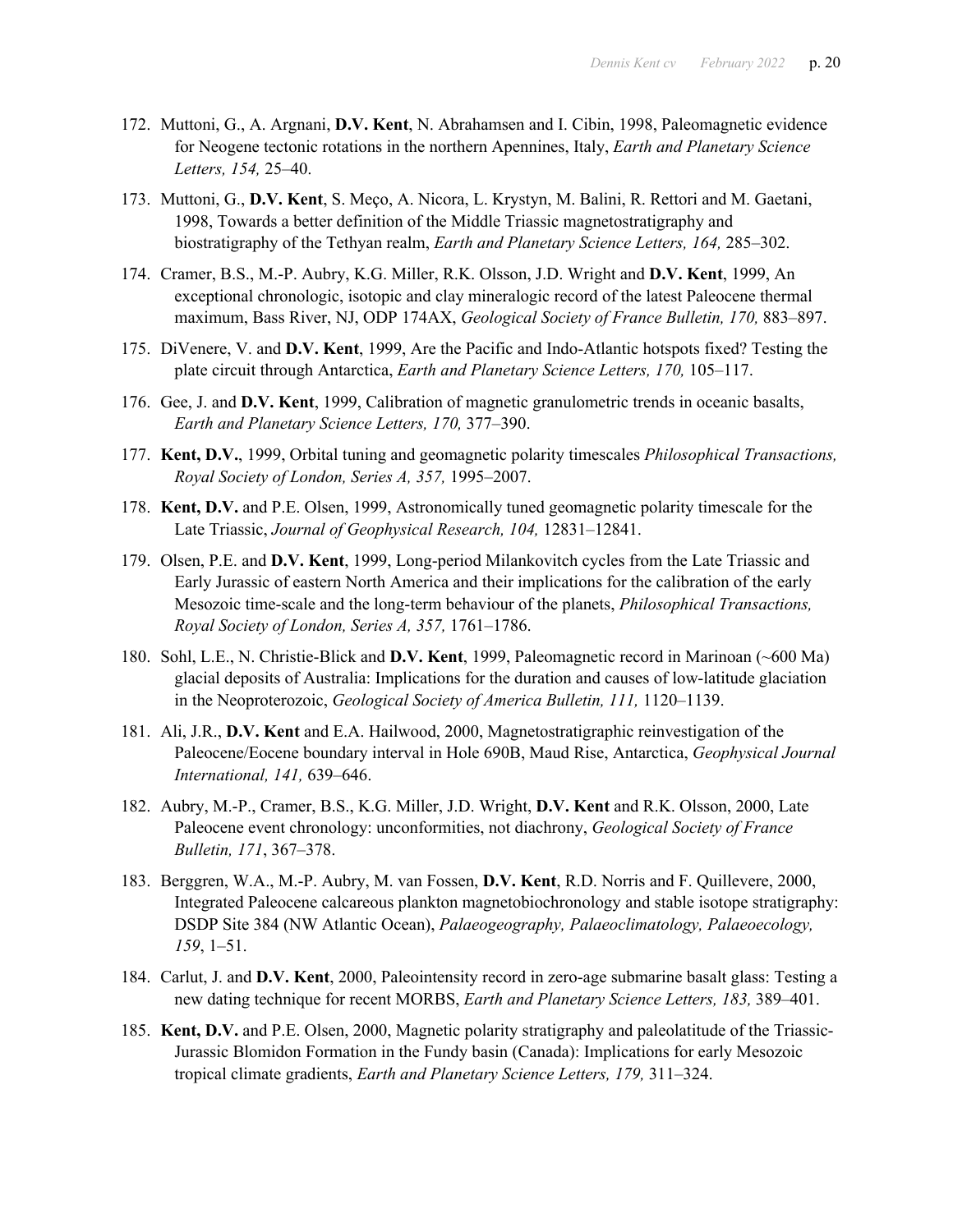- 186. **Kent, D.V.** and P.E. Olsen, 2000, Implications of astronomical climate cycles to the chronology of the Triassic, *in* G.H Bachmann and I. Lerche (editors), *Epicontinental Triassic, Volume 3*, E. Schweizerbart'sche Verlagsbuchhandlung (Stuttgart), 1463–1474.
- 187. Olsen, P.E. and **D.V. Kent**, 2000, High-resolution early Mesozoic Pangean climate transect in lacustrine environments, *in* G.H Bachmann and I. Lerche (editors), *Epicontinental Triassic, Volume 3*, E. Schweizerbart'sche Verlagsbuchhandlung (Stuttgart), 1475–1496.
- 188. Olsen, P.E., **D.V. Kent**, S.J. Fowell, R.W. Schlische, M.O. Withjack and P.M. LeTourneau, 2000, Implications of a comparison of the stratigraphy and depositional environments of the Argana (Morocco) and Fundy (Nova Scotia, Canada) Permian-Jurassic basins, *in* M. Oujidi and M. Et-Touhami (editors), *Le Permien et le Trias du Maroc: Actes de la Premiere Reunion du Groupe Marocain du Permien et du Trias,* Hilal Impression (Oujda), 165–183..
- 189. **Kent, D.V.** and J. Carlut, 2001, A negative test of orbital control of geomagnetic reversals and excursions, *Geophysical Research Letters, 28*, 3561–3564.
- 190. Lanci., L., **D.V. Kent**. P.E. Biscaye and A. Bory, 2001, Isothermal remanent magnetization of Greenland ice: Preliminary results, *Geophysical Research Letters, 28,* 1639–1642.
- 191. Muttoni, G., **D.V. Kent**, P. Di Stefano, M. Gullo, A. Nicora, J. Tait and W. Lowrie, 2001, Magnetostratigraphy and biostratigraphy of the Carnian/Norian boundary interval from the Pizzo Mondello section (Sicani Mountains, Sicily), *Palaeogeography, Palaeoclimatology, Palaeoecology, 166,* 383–399.
- 192. Muttoni, G., **D.V. Kent** and M. Orchard, 2001, Paleomagnetic reconnaissance of Early Mesozoic carbonates from Williston Lake, northeastern British Columbia, Canada: Evidence for Late Mesozoic remagnetization, *Canadian Journal of Earth Sciences, 38,* 1157–1168.
- 193. Aubry, M.-P., W.A. Berggren, H. Brinkhuis, C. Dupuis, P. Gingerich, J. Hardenbol, C. Heilmann-Clausen, J. Hooker, D. Kent, C. King, R. Knox, P. Laga, E. Molina, B. Schmitz, E. Steurbaut, D. Ward, 2002, The Paleocene/Eocene boundary global standard stratotype-section and point (GSSP): Criteria for characterisation and correlation: *Tertiary Research 21,* 57-70.
- 194. Carlut, J. and **D.V. Kent**, 2002, Grain-size dependent paleointensity results from very recent MORBS, *Journal of Geophysical Research, 107,* 10.1029/2001JB000439.
- 195. **Kent, D.V.**, S.R. Hemming and B.D. Turrin, 2002, Laschamp Excursion at Mono Lake?, *Earth and Planetary Science Letters, 197,* 151–164.
- 196. **Kent, D.V.**, D. Rio, F. Massari, G. Kukla and L. Lanci, 2002, Emergence of Venice during the Pleistocene, *Quaternary Science Reviews, 21,* 1719–1727.
- 197. Lanci, L., **D.V. Kent** and K.G. Miller, 2002, Detection of sequence boundaries using core-log integration of magnetic susceptibility and natural gamma-ray measurements at the Ancora site on the Atlantic Coastal Plain, *Journal of Geophysical Research, 107*, 2216, doi:10.1029/2000JB000026.
- 198. Olsen, P. E., **D.V. Kent**, H.-D. Sues, C. Koeberl, H. Huber, A. Montanari, E.C. Rainforth, S.J. Fowell, M.J. Szajna and B.W. Hartline, 2002, Ascent of dinosaurs linked to Ir anomaly at Triassic-Jurassic boundary, *Science, 296,* 1305–1307.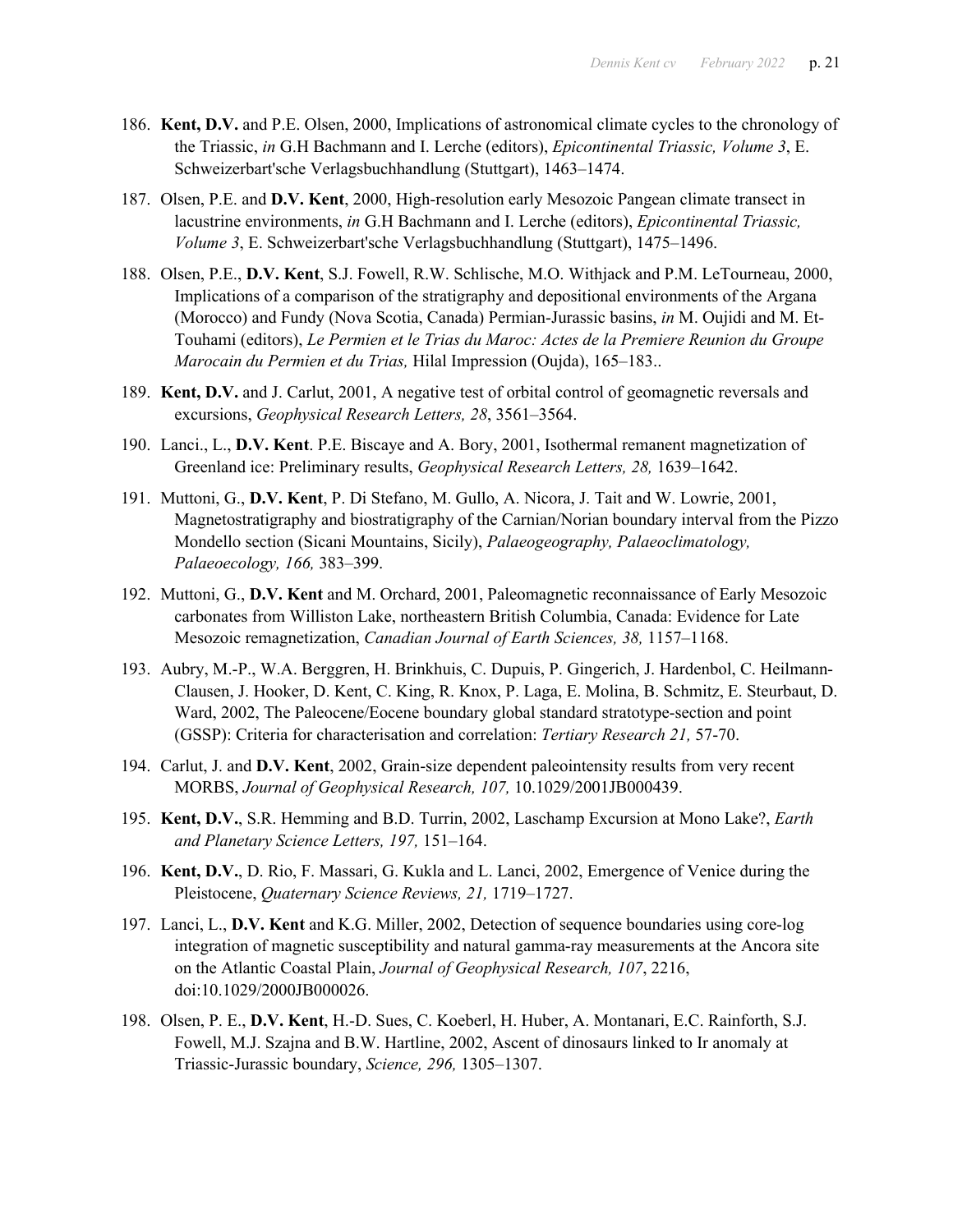- 199. Olsen, P.E., C. Koeberl, H. Huber, A. Montanari, S.J. Fowell, M. Et-Touhami and **D.V. Kent**, 2002, Continental Triassic-Jurassic boundary in central Pangea: Recent progress and preliminary report of an Ir anomaly, *GSA Special Paper 356,* 505–522.
- 200. Aubry, M.P., W.A. Berggren, J. A. Van Couvering, J. Ali, H. Brinkhuis, B. Cramer, **D.V. Kent**, C.C. Swisher, P.R. Gingerich, C. Heilmann-Clausen, R.W. Knox, P. Laga, E. Steurbaut, L.D. Stott and M. Thiry, 2003, Chronostratigraphic terminology at the Paleocene/Eocene boundary, *GSA Special Paper 369,* 551-565.
- 201. Aubry, M.P., C.C. Swisher, **D.V. Kent** and W.A. Berggren, 2003, Paleogene time scale miscalibration: Evidence from the dating of the North Atlantic igneous province. Comment. *Geology, 41,* 468-469.
- 202. Dupuis, C., M.P. Aubry, E. Steurbaut, W.A. Berggren, K. Ouda, R. Magioncalda, B.S. Cramer, **D.V. Kent**, R.P. Speijer and C. Heilmann-Clausen, 2003, The Dababiya Quarry section; Lithostratigraphy, clay mineralogy, geochemistry and paleontology, *Micropaleontology Special Issue, 49/1,* 41–60.
- 203. Cramer, B.S., J. D. Wright, **D.V. Kent** and M.P. Aubry, 2003, Orbital climate forcing of  $\delta^{13}C$ excursions in the late Paleocene–early Eocene (Chrons C24n–C25n), *Paleoceanography, 18*, 1097, doi:1029/2003PA000909.
- 204. **Kent, D.V.**, B.S. Cramer, L. Lanci, D. Wang, J. D. Wright and R. Van der Voo, 2003, A case for a comet impact trigger for the Paleocene/Eocene thermal maximum and carbon isotope excursion, *Earth and Planetary Science Letters, 211*, 13–26.
- 205. **Kent, D.V.**, B.S. Cramer, L. Lanci, D. Wang, J. D. Wright and R. Van der Voo, 2003, Reply to a comment on "A case for a comet impact trigger for the Paleocene/Eocene thermal maximum and carbon isotope excursion" by G.R. Dickens and J.M. Francis, *Earth and Planetary Science Letters, 217*, 201-205.
- 206. **Kent, D.V.** and C. Dupuis, 2003, Paleomagnetic study of the Paleocene-Eocene Tarawan Chalk and Esna Shale (Egypt): Dual polarity remagnetizations of Cenozoic sediments in the Nile Valley, *Micropaleontology Special Issue, 49/1*, 139-145.
- 207. **Kent, D.V.** and G. Muttoni, 2003, Mobility of Pangea: Implications for Late Paleozoic and Early Mesozoic paleoclimate, in P. M. LeTourneau and P. E. Olsen (editors), *The Great Rift Valleys of Pangea in Eastern North America, Volume 1. Tectonics, Structure and Volcanism*: New York, Columbia Univ. Press, 11-20.
- 208. Lanci., L. and **D.V. Kent**, 2003, Introduction of thermal activation in forward modeling of SD hysteresis loops and implications for the interpretation of Day diagrams, *Journal of Geophysical Research, 108(B3)*, 2142, doi:10.1029/2001JB000944.
- 209. Muttoni, G., **D.V. Kent**, E. Garzanti, P. Brack, N. Abrahamsen and M. Gaetani, 2003, Early Permian Pangea 'B' to Late Permian Pangea 'A', *Earth and Planetary Science Letters, 215,*  379–394.
- 210. Olsen, P.E., **D.V. Kent** and M. Et-Touhami, 2003, Chronology and stratigraphy of the Fundy and related Nova Scotia offshore basins and Morocco based on core and outcrop: *in* D. Brown (editor), *Conventional Core Workshop*, Geological Society of America (NE Section) and Atlantic Geoscience Society, Halifax, 51-63.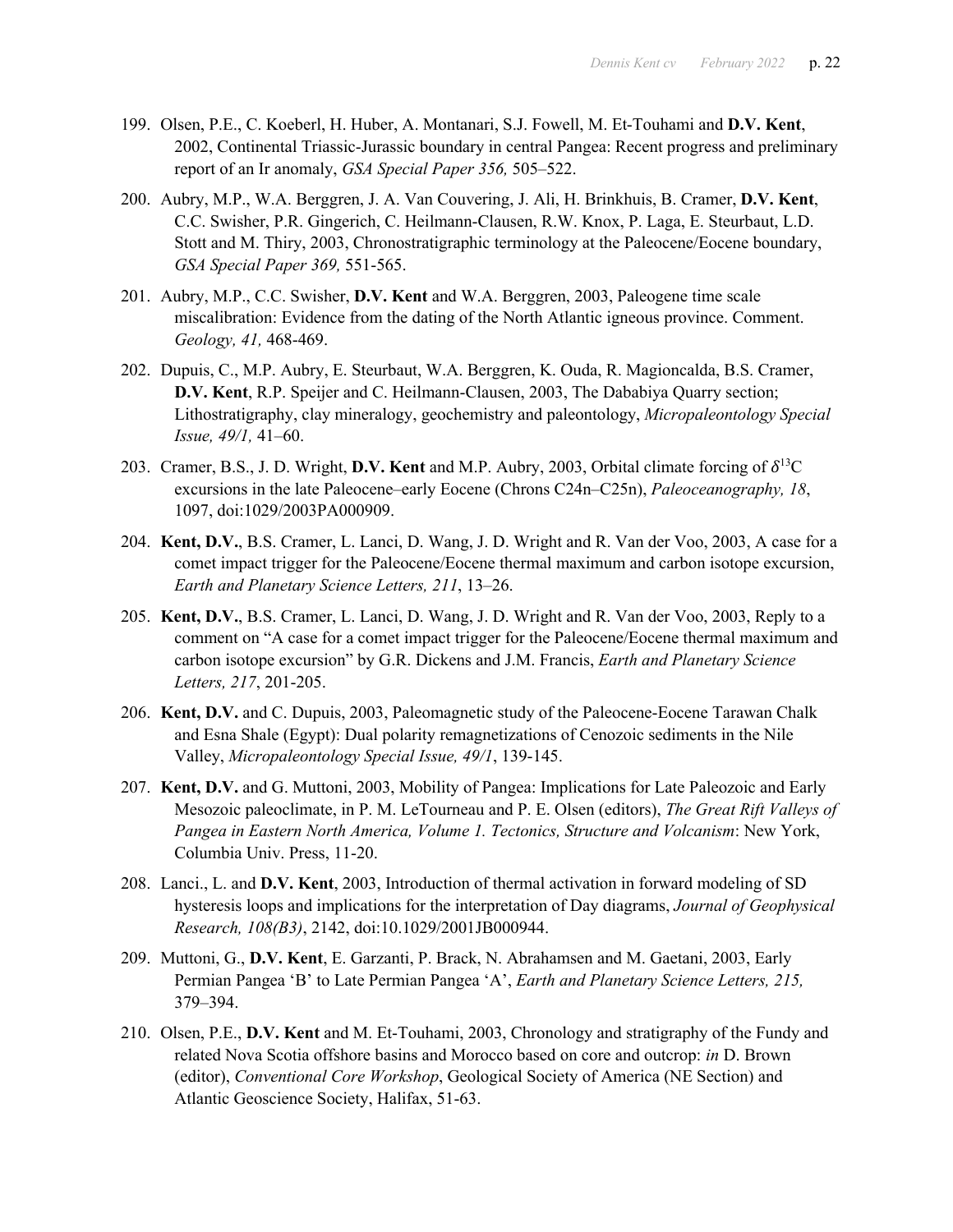- 211. Olsen, P.E., **D.V. Kent**, M. Et-Touhami and J. Puffer, 2003, Cyclo-, magneto- and biostratigraphic constraints on the duration of the CAMP event and its relationship to the Triassic-Jurassic boundary, *AGU Geophysical Monograph Series Volume 136,* 7–32.
- 212. Olsen, P. E., H.-D. Sues, E.C. Rainforth, **D.V. Kent**, C. Koeberl, H. Huber, A. Montanari, S.J. Fowell, M.J. Szajna and B.W. Hartline, 2003, Response to a comment on "Ascent of dinosaurs linked to Ir anomaly at Triassic-Jurassic boundary", *Science,* 301, 169c-170c.
- 213. Aguilar, J.-P., W. A. Berggren, M.P. Aubry, **D.V. Kent**, G. Clauzon, M. Benammi and J. Michaux, 2004, Mid-Neogene Mediterranean marine-continental correlations: An alternative interpretation, *Palaeogeography, Palaeoclimatology, Palaeoecology, 204,* 165–186.
- 214. Carlut, J., M.H. Cormier, **D.V. Kent**, K.E. Donnelly and C.H. Langmuir, 2004, Timing of volcanism along the northern East Pacific Rise based on paleointensity experiments on basaltic glasses, *Journal of Geophysical Research, 109, B04104*, 1–16, doi:10.1029/2003JB002672*.*
- 215. Horneman, A., A. van Geen, **D.V. Kent**, P. E. Mathe, Y. Zheng, R.K. Dhar, S.O'Connell, M. Hoque, Z. Aziz, M. Shamsudduha, A. Seddique and K.M. Ahmed, 2004, Decoupling of arsenic and iron release to Bangladesh groundwater under reducing conditions. Part I: Evidence from sediment profiles, *Geochimica and Cosmochimica Acta, 68*, 3459–3473.
- 216. **Kent, D.V.**, G. Muttoni and P. Brack, 2004, Magnetostratigraphic confirmation of a much faster tempo for sea-level change for the Middle Triassic Latemar platform carbonates, *Earth and Planetary Science Letters, 228,* 369–377.
- 217. Krijgsman, W. and **D.V. Kent**, 2004, Non-uniform occurrence of short-term polarity fluctuations in the geomagnetic field? New results from Middle to Late Miocene sediments of the North Atlantic (DSDP Site 608): *AGU Geophysical Monograph 145,* 161–174.
- 218. Lanci, L., **D.V. Kent**, P.E. Biscaye and J.P. Steffensen, 2004, Magnetization of Greenland ice and its relationship to dust content, *Journal of Geophysical Research, 109, D09104*, doi:10.1029/2003JD004433.
- 219. Lanci, L., J.P. Pares, J.E.T. Channell and **D.V. Kent**, 2004, Miocene magnetostratigraphy from equatorial Pacific sediments (ODP Site 1218, Leg 199), *Earth and Planetary Science Letters, 226*, 207–224.
- 220. Lowrie, W. and **D.V. Kent**, 2004, Geomagnetic polarity timescale and reversal frequency regimes: *AGU Geophysical Monograph 145,* 117–129.
- 221. Muttoni, G., **D.V. Kent**, P.E. Olsen, P. DiStefano, W. Lowrie, S. Bernasconi and F.M. Hernandez, 2004, Tethyan magnetostratigraphy from Pizzo Mondello (Sicily) and correlation to the Late Triassic Newark astrochronological polarity time scale, *Geological Society of America Bulletin, 116,* 1043–1058.
	- Muttoni, G., D.V. Kent, E. Garzanti, P. Brack, N. Abrahamsen and M. Gaetani, 2004, Erratum to "Early Permian Pangea 'B' to Late Permian Pangea 'A'" [Earth Planet. Sci. Lett. 215 (2003) 379–394]: *Earth and Planetary Science Letters, 218*, 539-540.
- 222. Muttoni, G., A. Nicora, P. Brack and **D.V. Kent**, 2004, Integrated Anisian-Ladinian boundary chronology, *Palaeogeography, Palaeoclimatology, Palaeoecology, 208,* 85–102.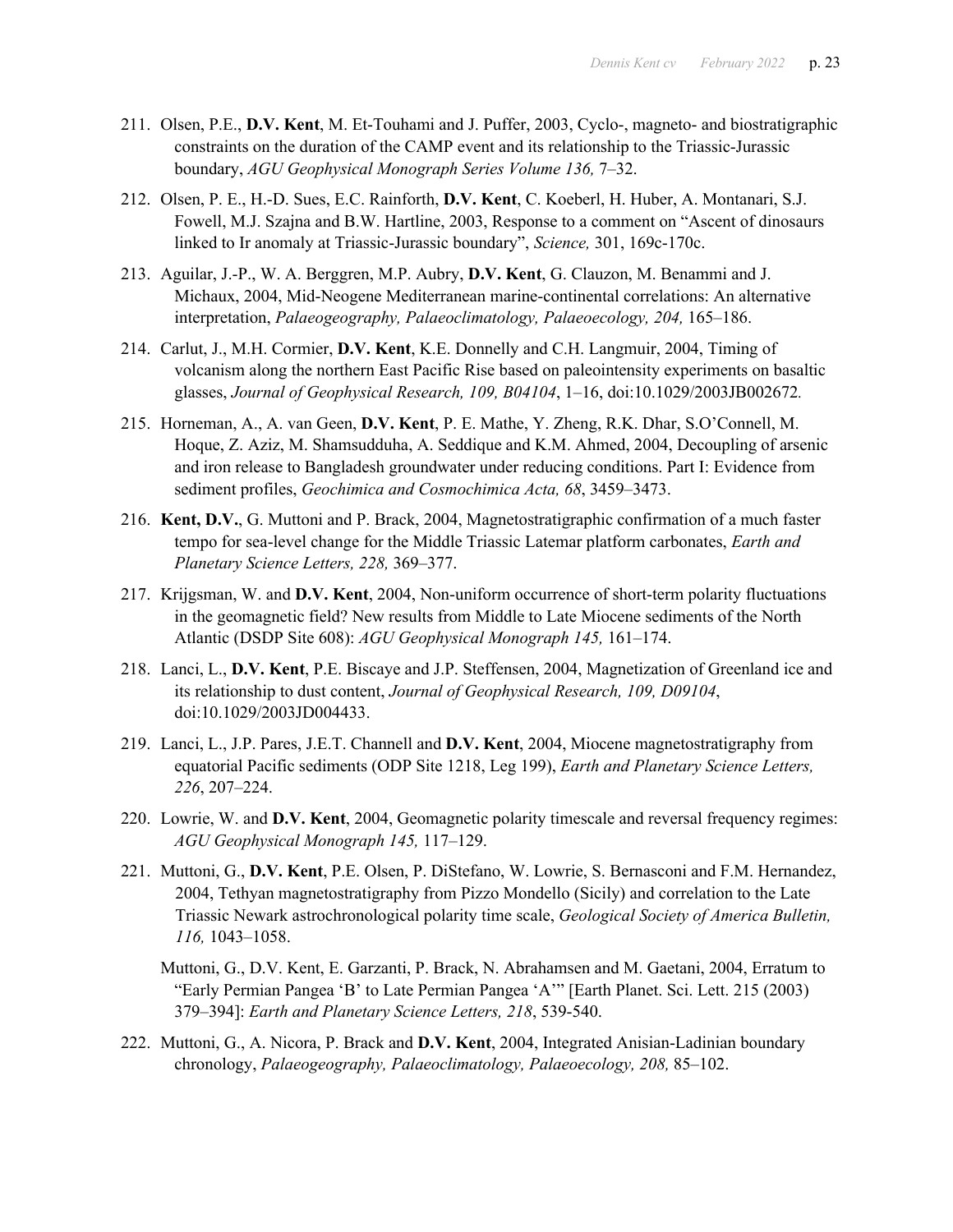- 223. Tauxe, L. and **D.V. Kent**, 2004, A simplified statistical model for the geomagnetic field and the detection of shallow bias in paleomagnetic inclinations: Was the ancient magnetic field dipolar?: *AGU Geophysical Monograph 145,* 101–115.
- 224. Bowles, J., J.S. Gee, **D.V. Kent**, E. Bergmanis and J. Sinton, 2005, Cooling rate effects on paleointensity estimates in submarine basaltic glass and implications for dating young flows, *Geochemistry, Geophysics, Geosystems, 6*, Q07002, doi:1029/2004GC000900.
- 225. Cramer, B.S. and **D.V. Kent**, 2005, Bolide summer: The Paleocene/Eocene thermal maximum as a response to an extraterrestrial trigger, *Palaeogeography, Palaeoclimatology, Palaeoecology, 224,* 144–166.
- 226. **Kent, D.V.** and L. Tauxe, 2005, Corrected Late Triassic latitudes for continents adjacent to the North Atlantic, *Science,* 307, 240–244.
- 227. Lanci, L., J.P. Pares, J.E.T. Channell and **D.V. Kent**, 2005, Oligocene magnetostratigraphy from equatorial Pacific sediments (ODP Sites 1218 and 1219, Leg 199), *Earth and Planetary Science Letters, 237*, 617–634.
	- Miller, K.G., D.B. Rowley, M.A. Kominz and **D.V. Kent**, 2005, Seafloor spreading, sea level and ocean chemistry changes (meeting report), *Eos, Transactions American Geophysical Union, 86,* 335.
- 228. Muttoni, G., E. Erba, **D.V. Kent** and V. Bachtadse, 2005, Mesozoic Alpine facies deposition as a result of past latitudinal plate motion, *Nature, 434,* 59–63.
- 229. Agnini, C., G. Muttoni, **D.V. Kent** and D. Rio, 2006, Eocene biostratigraphy and magnetic stratigraphy from Possagno, Italy: the calcareous nannofossil response to climate variability, *Earth and Planetary Science Letters, 241,* 815–830.
- 230. Bowles, J., J.S. Gee, **D.V. Kent**, M. Perfit, A. Soule and D. Fornari, 2006, Paleointensity applications to timing and extent of eruptive activity,  $9^{\circ}$ -10° N on the East Pacific Rise, *Geochemistry, Geophysics, Geosystems, 7,* Q06006, doi:10.1029/2005GC001141.
- 231. **Kent, D.V.**, G. Muttoni and P. Brack, 2006, Reply to Discussion of "Magnetostratigraphic confirmation of a much faster tempo for sea-level change for the Middle Triassic Latemar platform carbonates" by L. Hinnov, *Earth and Planetary Science Letters, 243,* 847–850.
- 232. Lanci, L. and **D.V. Kent**, 2006, Meteoritic smoke fallout revealed by superparamagnetism in Greenland ice, *Geophysical Research Letters, 33,* doi:10.1029/2006GL026480*.*
- 233. Zimmerman, S.R.H., S.R. Hemming, **D.V. Kent** and S.Y. Searle, 2006, Revised chronology for late Pleistocene Mono Lake sediments based on paleointensity correlation to the global reference curve, *Earth and Planetary Science Letters, 252,* 94–106.
- 234. Aubry, M.-P., K. Ouda, C. Dupuis, W. A. Berggren, J. A. V. Couvering, J. Ali, H. Brinkhuis, P. R. Gingerich, C. Heilmann-Clausen, J. Hooker, **D.V. Kent**, C. King, R. W. O. B. Knox, P. Laga, E. Molina, B. Schmitz, E. Steurbaut and D. R. Ward, 2007, The Global Standard Stratotype-section and Point (GSSP) for the base of the Eocene Series in the Dababiya section (Egypt), *Episodes, 30*, p. 271–286.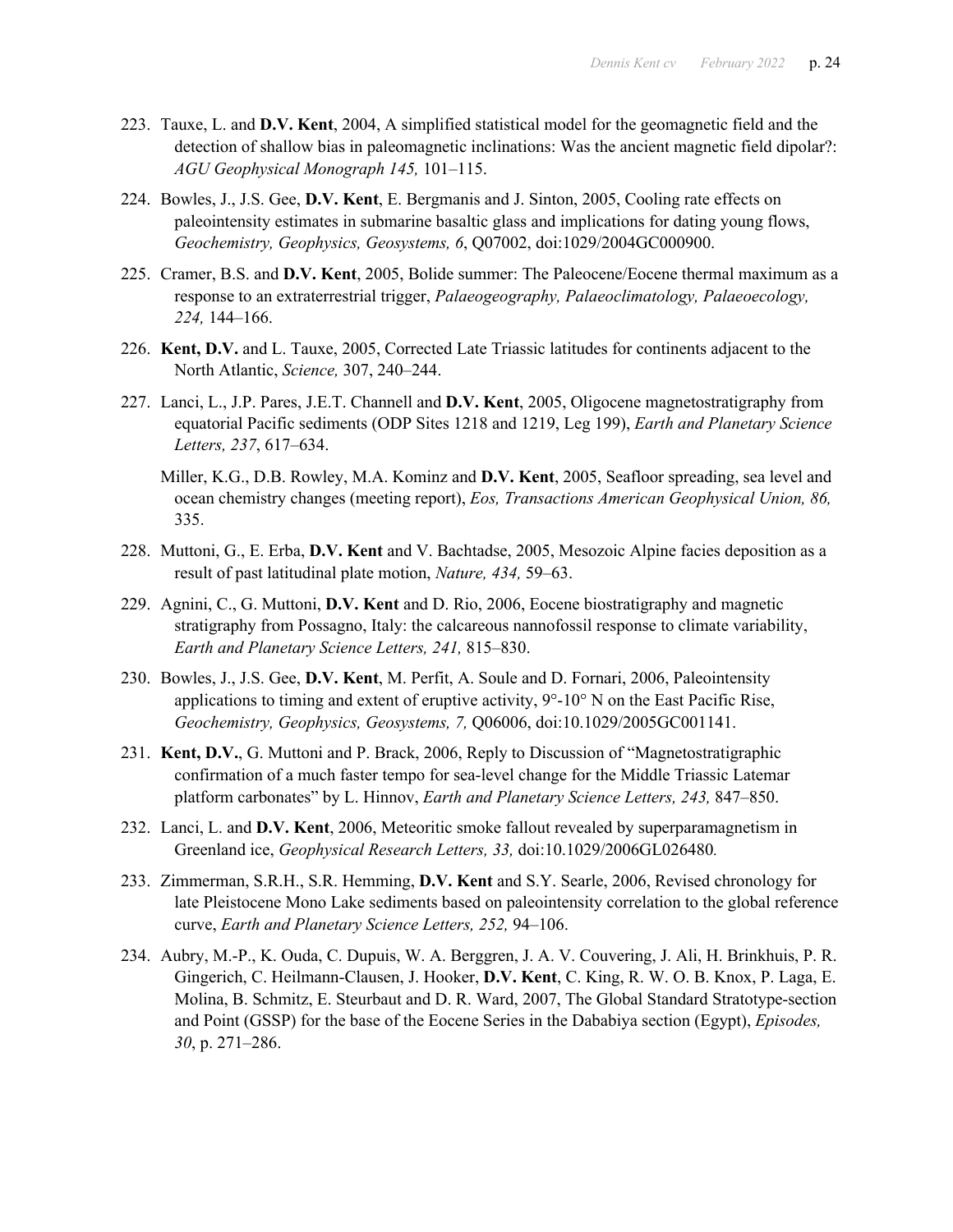- 235. Gee, J.S. and **D.V. Kent**, 2007, Source of oceanic magnetic anomalies and the geomagnetic polarity time scale, Chapter 12, in Kono, M., ed., Volume 5. Geomagnetism: *Treatise on Geophysics*: Amsterdam, Elsevier, pp. 455–507.
- 236. Lanci, L., **D.V. Kent** and P.E. Biscaye, 2007, Meteoric smoke concentration in the Vostok ice core estimated from superparamagnetic relaxation and some consequences for estimates of Earth accretion rate, *Geophysical Research Letters, 34,* L10803, doi:10.1029/2007GL029811.
- 237. Muttoni, G. and **D.V. Kent**, 2007, Widespread formation of cherts during the early Eocene climate optimum, *Palaeogeography, Palaeoclimatology, Palaeoecology, 253*, 348–362.
- 238. van de Schootbrugge, B., F. Tremolada, Y. Rosenthal, T. R. Bailey, S. Feist-Burkhardt, H. Brinkhuis, J. Pross, **D.V. Kent** and P.G. Falkowski, 2007, End-Triassic calcification crisis and blooms of organic-walled "disaster species", *Palaeogeography, Palaeoclimatology, Palaeoecology, 244,* 126–141.
- 239. Whiteside,J.H., P.E. Olsen, **D.V. Kent**, S.J. Fowell and M. Et-Touhami, 2007, Synchrony between the Central Atlantic Magmatic Province and the Triassic-Jurassic mass-extinction event?, *Palaeogeography, Palaeoclimatology, Palaeoecology, 244,* 345–367.
- 240. Gee, J.S., S.C. Cande, **D.V. Kent**, R. Partner and K. Heckman, 2008, Mapping geomagnetic field variations with Unmanned Airborne Vehicles, *Eos, Transactions American Geophysical Union, 89*, 178–179.
- 241. **Kent, D.V.** and G. Muttoni, 2008, Equatorial convergence of India and early Cenozoic climate trends, *Proceedings National Academy of Sciences, 105,* 16065–16070.
- 242. **Kent, D.V.** and P.E. Olsen, 2008, Early Jurassic magnetostratigraphy and paleolatitudes from the Hartford continental rift basin (eastern North America): Testing for polarity bias and abrupt polar wander in association with the Central Atlantic Magmatic Province, *Journal of Geophysical Research-Solid Earth, 113,* B06105, doi:10.1029/2007JB005407.
- 243. Lanci, L., B. Delmonte, V. Maggi, J.R. Petit and **D.V. Kent**, 2008, Ice magnetization in the EPICA-Dome C ice core: implication for dust sources during glacial and interglacial periods, *Journal of Geophysical Research-Atmospheres, 113,* D14207, doi:10.1029/2007JD009678.

Olsen, P.E., **D.V. Kent** and Geissman, J.W., 2008, One hundred million years of climatic, tectonic and biotic evolution in continental cores (meeting report): *Eos, Transactions American Geophysical Union, 89,* 118.

- 244. Olsen, P. E., **D.V. Kent** and J. W. Geissman, 2008, CPCP: Colorado Plateau Coring Project 100 million years of early Mesozoic climatic, tectonic and biotic evolution of an epicontinental basin complex, *Scientific Drilling, 6,* 62–66.
- 245. Tauxe, L., K. P. Kodama and **D.V. Kent**, 2008, Testing corrections for paleomagnetic inclination error in sedimentary rocks: a comparative approach, *Physics of the Earth and Planetary Interiors, 169,* 152–165, doi:10.1016/j.pepi.2008.05.006*.*
- 246. Whiteside, J.H., P.E. Olsen, **D.V. Kent**, S.J. Fowell and M. Et-Touhami, 2008, Reply to Comment by Marzoli et al. on "Synchrony between the Central Atlantic magmatic province and the Triassic-Jurassic mass-extinction event?" *Palaeogeography, Palaeoclimatology, Palaeoecology, 262,* 194–198.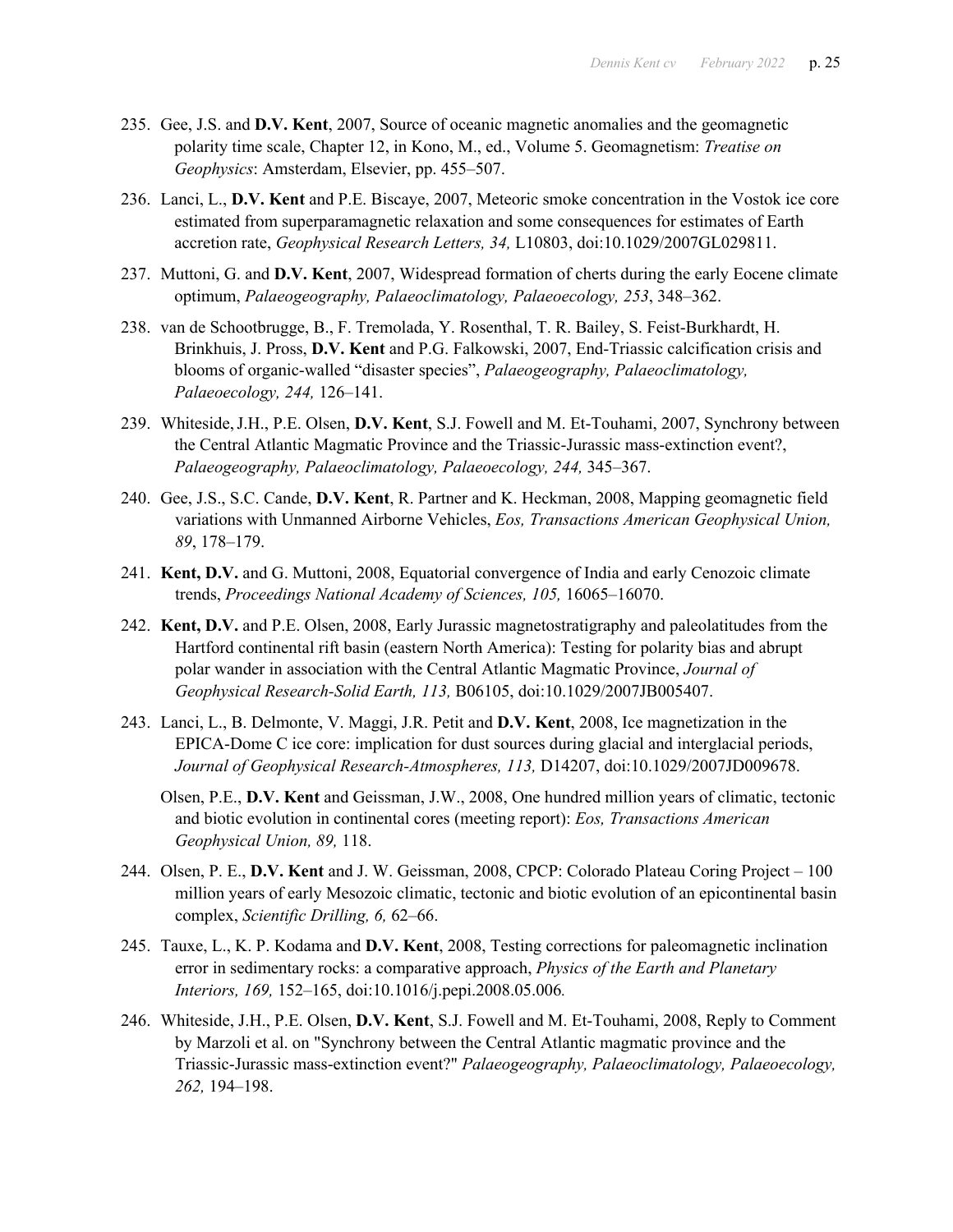- 247. Muttoni, G., M. Gaetani, **D.V. Kent**, D. Sciunnach, L. Angiolini, F. Berra, E. Garzanti, M. Mattei and A. Zanchi, 2008, Opening of the Neo-Tethys Ocean and the Pangea B to Pangea A transformation during the Permian: *GeoArabia, 14,* 17–48*.*
- 248. Muttoni, G., G. Scardia, **D.V. Kent**, C.C. Swisher and G. Manzi, 2009, Pleistocene magnetochronology of early hominin sites at Ceprano and Fontana Ranuccio, Italy: *Earth and Planetary Science Letters, 286,* 255-268.
- 249. Pusz, A.E., K.G. Miller, J.D. Wright, M.E. Katz, B.S. Cramer and **D.V. Kent**, 2009, Stable isotopic response to Late Eocene extraterrestrial impacts: *Geological Society of America Special Paper 252,* 1–13.
- 250. Van Couvering, J.V., M.-P. Aubry, W.A. Berggren, F.M. Gradstein, F. J. Hilgen, **D.V. Kent**, L.J. Lourens and B. McGowran, 2009, What, if anything, is Quaternary?, *Episodes, 32,* 1-2.

Geissman, J.W., P.E. Olsen and **D.V. Kent**, 2010, Site selected for Colorado Plateau coring (workshop report), *Eos, Transactions American Geophysical Union, 91,* 128.

- 251. Goldberg, D.S., **D.V. Kent** and P.E. Olsen, 2010, Potential on-shore and off-shore reservoirs for CO2 sequestration in Central Atlantic Magmatic Province basalts, *Proceedings of the National Academy of Sciences, 107,* 1327-1332.
- 252. **Kent, D.V.** and E. Irving, 2010, Influence of inclination error in sedimentary rocks on the Triassic and Jurassic apparent polar wander path for North America and implications for Cordilleran tectonics, *Journal of Geophysical Research, 115,* B10103, doi:10.1029/2009JB007205.
- 253. **Kent, D.V.**, H. Wang and P. Rochette, 2010, Equatorial paleosecular variation of the geomagnetic field from 0-3 Ma lavas from the Galapagos Islands: *Physics of the Earth and Planetary Interiors, 183,* 404-412.
- 254. Lepre, C.J. and **D.V. Kent**, 2010, New magnetostratigraphy for the Olduvai Subchron in the Koobi Fora Formation, northwest Kenya, with implications for early *Homo*: *Earth and Planetary Science Letters, 290,* 362-374.
- 255. Muttoni, G., **D.V. Kent**, F. Jadoul, P.E. Olsen, M. Rigo, M.T. Galli and A. Nicora, 2010, Rhaetian magnetobiostratigraphy from the Southern Alps (Italy): constraints on Triassic chronology: *Palaegeography, Palaeoclimatology, Palaeoecology, 285,* 1-16.
- 256. Muttoni, G., G. Scardia and **D.V. Kent**, 2010, Human migration into southern Europe during the late Early Pleistocene climate transition: *Palaeogeography, Palaeoclimatology, Palaeoecology, 296,* 79–93*.*
- 257. Olsen, P. E., **D.V. Kent**, J.W. Geissman, G. Bachmann, R.C. Blakey, G. Gehrels, R.B. Irmis, W. Kuerschner, R. Molina-Garza, R. Mundil and J.G. Sha, 2010, The Colorado Plateau Coring Project (CPCP): 100 Million Years of Earth System History: *Earth Science Frontiers, 17*, 55-63.
- 258. Opdyke, N.D., **D.V. Kent**, K. Huang, D.A. Foster and J.P. Patel, 2010, Equatorial paleomagnetic time-averaged field results from 0-5 Ma lavas from Kenya and the latitudinal variation of angular dispersion: *Geochemistry, Geophysics, Geosystems, 11,* Q05005, doi:10.1029/2009GC002863.
	- **Kent, D.V.** and Y. Pan, 2011, Dynamos, Domains and Paleomagnetic Poles (meeting report): *Eos, Transactions American Geophysical Union, 92,* 164.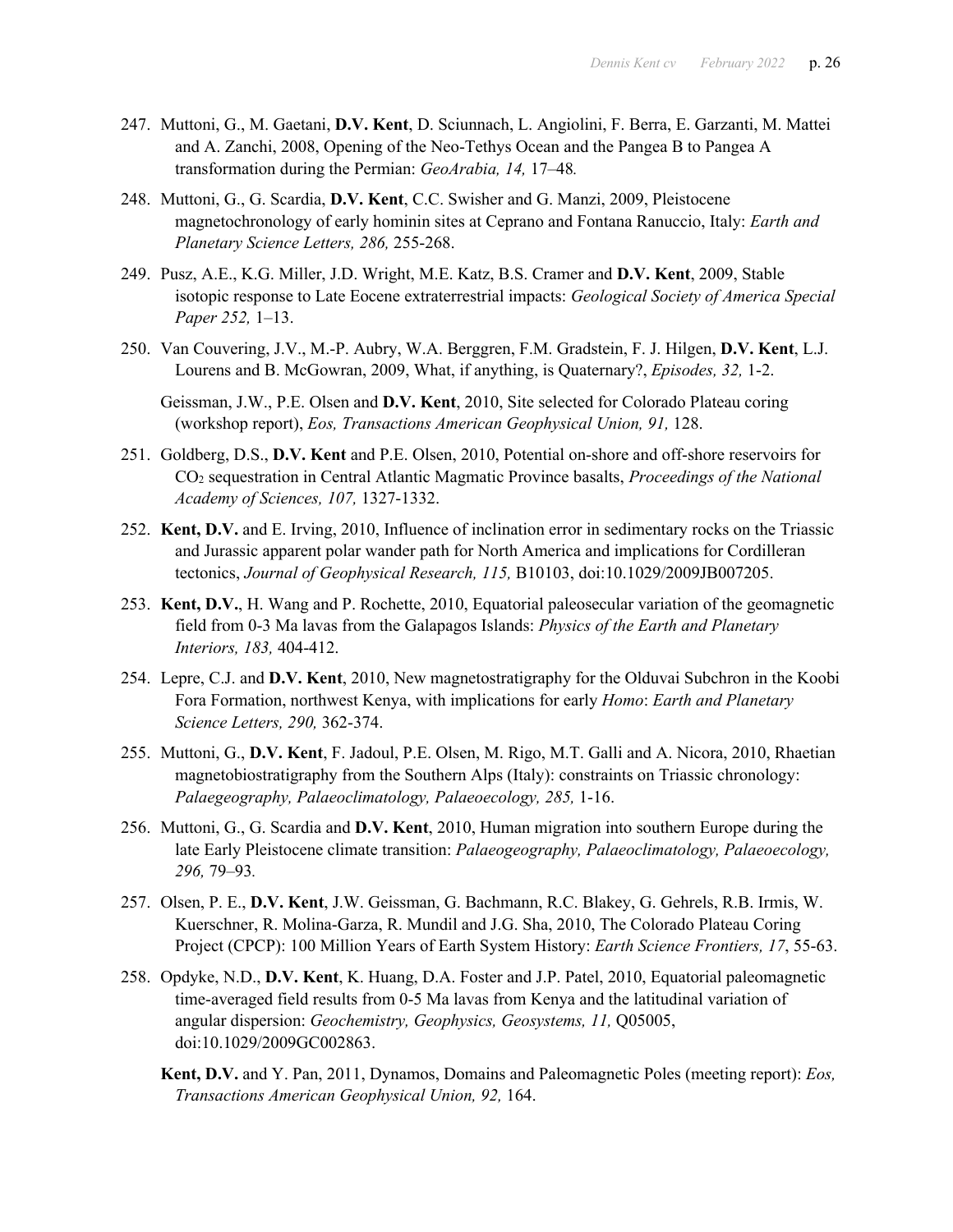- 259. Lepre, C. J., H. Roche, **D.V. Kent**, S. Harmand, R.L. Quinn, J.-P. Brugal, A. Lenoble, P.-J. Texier and C.S. Feibel, 2011, An earlier origin for the Acheulean: *Nature, 477*, 82-85.
- 260. Montañez, I.P., R.D. Norris, T. Algeo, M.A. Chandler, K.R. Johnson, M.J. Kennedy, **D.V. Kent**, J.T. Kiehl, L.R. Kump, A.C. Ravelo and K.K. Turekian, 2011, Understanding Earth's Deep Past: Lessons for Our Climate Future: Washington, D.C., National Academy Press, 161 p.
- 261. Muttoni, G., G. Scardia, **D.V. Kent**, E. Morsiani, F. Tremolada, M. Cremaschi and C. Peretto, 2011, First dated human occupation of Italy at  $\sim$ 0.85 Ma during the late Early Pleistocene climate transition: *Earth and Planetary Science Letters, 307,* 241-252.
- 262. Olsen, P.E., **D.V. Kent** and J.H. Whiteside, 2011, Implications of the Newark Supergroup-based astrochronology and geomagnetic polarity time scale (Newark-APTS) for the tempo and mode of the early diversification of the Dinosauria: *Transactions of the Royal Society of Edinburgh, 101,* 201-229*.*
- 263. Santi Malnis, P., **D.V. Kent**, C.E. Colombi and S.E. Geuna, 2011, Quebrada de la Sal magnetostratigraphic section, Los Colorados Formación, Upper Triassic Ischigualasto-Villa Unión basin, Argentina: *Latinmag Letters, 1,* B15, 1-7.
- 264. Schaller, M.F., J.D. Wright and D.V. Kent, 2011, Atmospheric *P*CO<sub>2</sub> perturbations associated with the Central Atlantic Magmatic Province: *Science, 331,* 1404-1409.
- 265. Schaller, M. F., J.D. Wright and D.V. Kent, 2011, Reply to Comment on "Atmospheric *P*CO<sub>2</sub> Perturbations Associated with the Central Atlantic Magmatic Province" by M. R. Rampino and K. Caldeira: *Science, 334*, 594-c.
- 266. Whiteside, J.H., D.S. Grogan, P.E. Olsen and **D.V. Kent**, 2011, Climatically driven biogeographic provinces of Late Triassic tropical Pangea: *Proceedings of the National Academy of Sciences, 108,* 8972 - 8977.
- 267. Berggren, W. A., L. Alegret, M. P. Aubry, B. S. Cramer, C. Dupuis, S. Goolaerts, **D.V. Kent**, C. King, R. W. O. Knox, N. Obaidalla, S. Ortiz, K. A. K. Ouda, A. Abdel-Sabour, R. Salem, M. M. Senosy, M. F. Soliman and A. Soliman, 2012, The Dababiya Corehole, Upper Nile Valley, Egypt: Preliminary Results: *Austrian Journal of Earth Sciences, 105,* 161-168.
- 268. **Kent, D.V.**, 2012, Foreward to 'The Continental Drift Controversy. Volume II: Paleomagnetism and Confirmation of Drift' by H.R. Frankel, Cambridge Univ. Press, Cambridge, 525 p.
	- **Kent, D.V.** and G. Muttoni, 2012, Modulation of Late Cretaceous and Cenozoic climate by variable drawdown of atmospheric pCO2 from weathering of basaltic provinces on continents drifting through the equatorial humid belt: *Climate of the Past Discussions, 8,* 4513–4564.
- 269. Lanci, L., B. Delmonte, **D.V. Kent**, V. Maggi, P.E. Biscaye and J.-R. Petite, 2012, Magnetization of polar ice: a measurement of terrestrial dust and extraterrestrial fallout: *Quaternary Science Reviews, 33*, 20-31.
- 270. Schaller, M.F., J.D. Wright, **D.V. Kent** and P.E. Olsen, 2012, Rapid emplacement of the Central Atlantic Magmatic Province as a net sink for CO2: *Earth and Planetary Science Letters, 323- 324*, 27–39.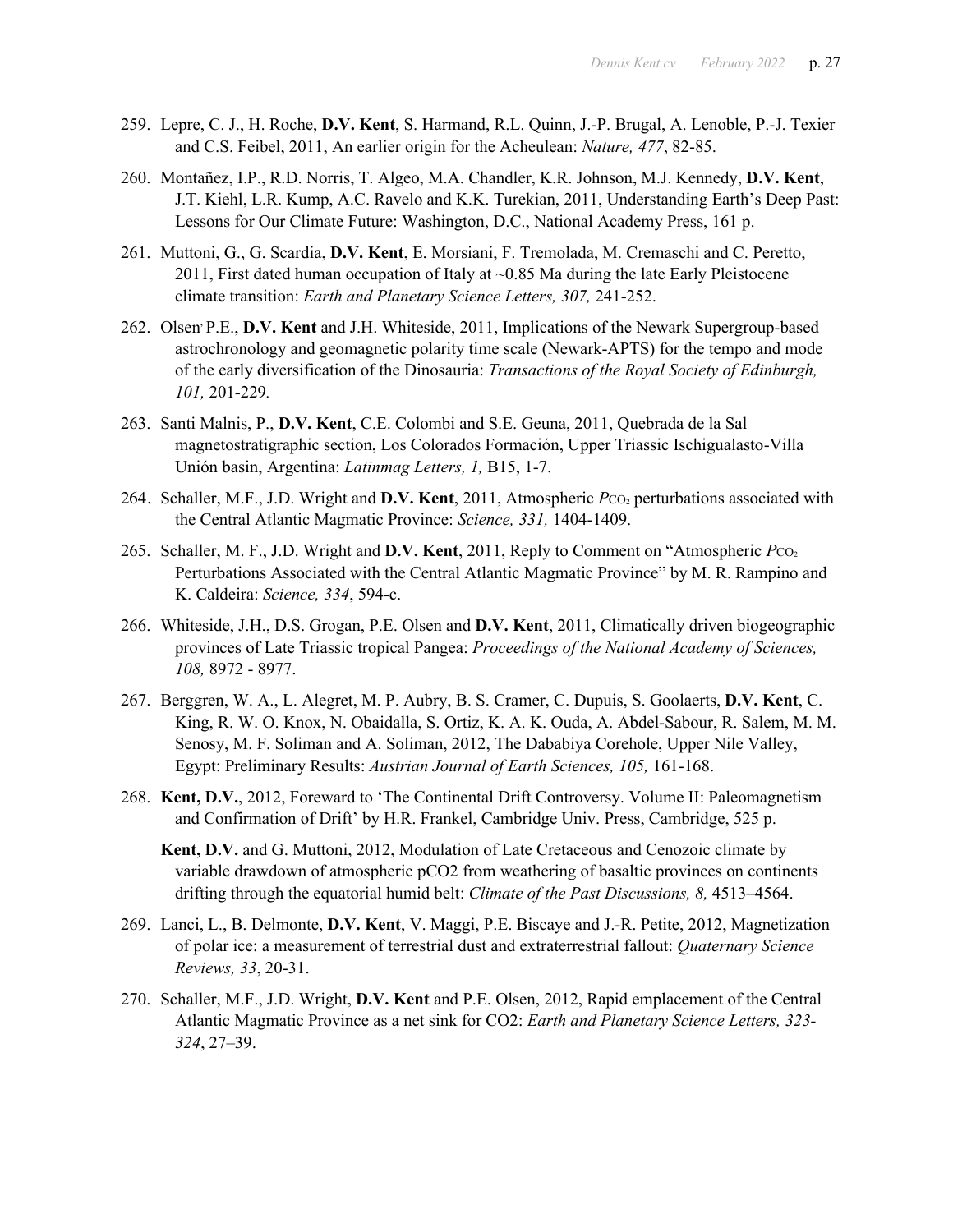- 271. Blackburn, T.J., P.E. Olsen, S.A. Bowring, N.M. McLean, **D.V. Kent**, J. Puffer, G. McHone, E.T. Rasbury and M. Et-Touhami, 2013, Zircon U-Pb Geochronology Links the End-Triassic Extinction with the Central Atlantic Magmatic Province: *Science, 340,* 941-945.
- 272. **Kent, D.V.** and G. Muttoni, 2013, Modulation of Late Cretaceous and Cenozoic climate by variable drawdown of atmospheric pCO2 from weathering of basaltic provinces on continents drifting through the equatorial humid belt: *Climate of the Past, 9*, 525-546.
- 273. Muttoni, G., G. Scardia and **D.V. Kent**, 2013, A critique of evidence for human occupation of Europe older than the Jaramillo Subchron  $(\sim 1 \text{ Ma})$ : Comment on "The oldest human fossil in Europe from Orce (Spain)" by Toro-Moyano et al. (2013): *Journal of Human Evolution, 65,* 746-749.
- 274. Wang, H. and **D.V. Kent**, 2013, A paleointensity technique for multidomain igneous rocks: *Geochemistry Geophysics Geosystems, 14,* 4195-4213.
- 275. Wang, H., **D.V. Kent** and M.J. Jackson, 2013, Evidence for abundant isolated magnetic nanoparticles at the Paleocene-Eocene boundary: *Proceedings of the National Academy of Sciences, 110,* 425-430.
- 276. **Kent, D.V.**, P.S. Malnis, C. Colombi, O. Alcober and R.N. Martínez, 2014, Age constraints on the dispersal of dinosaurs in the Late Triassic from magnetochronology of the Los Colorados Formation (Argentina): *Proceedings of the National Academy of Sciences, 111,* 7958-7963.
- 277. Muttoni, G., **D.V. Kent**, G. Scardia and E. Monesi, 2014, Migration of hominins with megaherbivores into Europe via the Danube-Po Gateway in the late Matuyama climate revolution: *Rivista Italiana di Paleontologia e Stratigrafia, 120,* 351–365.
- 278. Muttoni, G., M. Mazza, D. Mosher, M.E. Katz, **D.V. Kent** and M. Balini, 2014, A Middle–Late Triassic (Ladinian–Rhaetian) carbon and oxygen isotope record from the Tethyan Ocean: *Palaegeography, Palaeoclimatology, Palaeoecology, 399,* 246-259*.*
- 279. Harmand, S., J.E. Lewis, C.S. Feibel, C.J. Lepre, S. Prat, A. Lenoble, X. Boës, R. L. Quinn, M. Brenet, S. Clément, G. Daver, J.-P. Brugal, L. Leakey, R.A. Mortlock, J.D. Wright, S. Lokorodi, C. Kirwa, **D.V. Kent** and H. Roche, 2015, 3.3 Ma Stone Tools from Lomekwi 3, West Turkana, Kenya: *Nature, 521,* 310–315.
- 280. **Kent, D.V.**, B.A. Kjarsgaard, J.S. Gee, G. Muttoni and L.M. Heaman, 2015, Tracking the Late Jurassic Apparent (or True) Polar Shift in U-Pb dated Kimberlites from Cratonic North America (Superior Province of Canada): *Geochemistry Geophysics Geosystems, 16,* 983–994.
- 281. Lepre, C.J. and **D.V. Kent**, 2015, Chronostratigraphy of KNM-ER 3733 and other Area 104 hominins from Koobi Fora: *Journal of Human Evolution, 86*, 99–111.
- 282. Muttoni, G., **D.V. Kent**, G. Scardia and R.A. Martin, 2015, Bottleneck at Jaramillo for human migration to Iberia and rest of Europe?: *Journal of Human Evolution, 80*, 187–190.
- 283. Muttoni, G., G. Scardia, V. Dimitrijević, **D.V. Kent**, E. Monesi, N. Mrdjic, and M. Korać, 2015, Age of *Mammuthus trogontherii* from Kostolac, Serbia, and the entry of megaherbivores into Europe during the Late Matuyama climate revolution: *Quaternary Research, 84,* 439–447*.*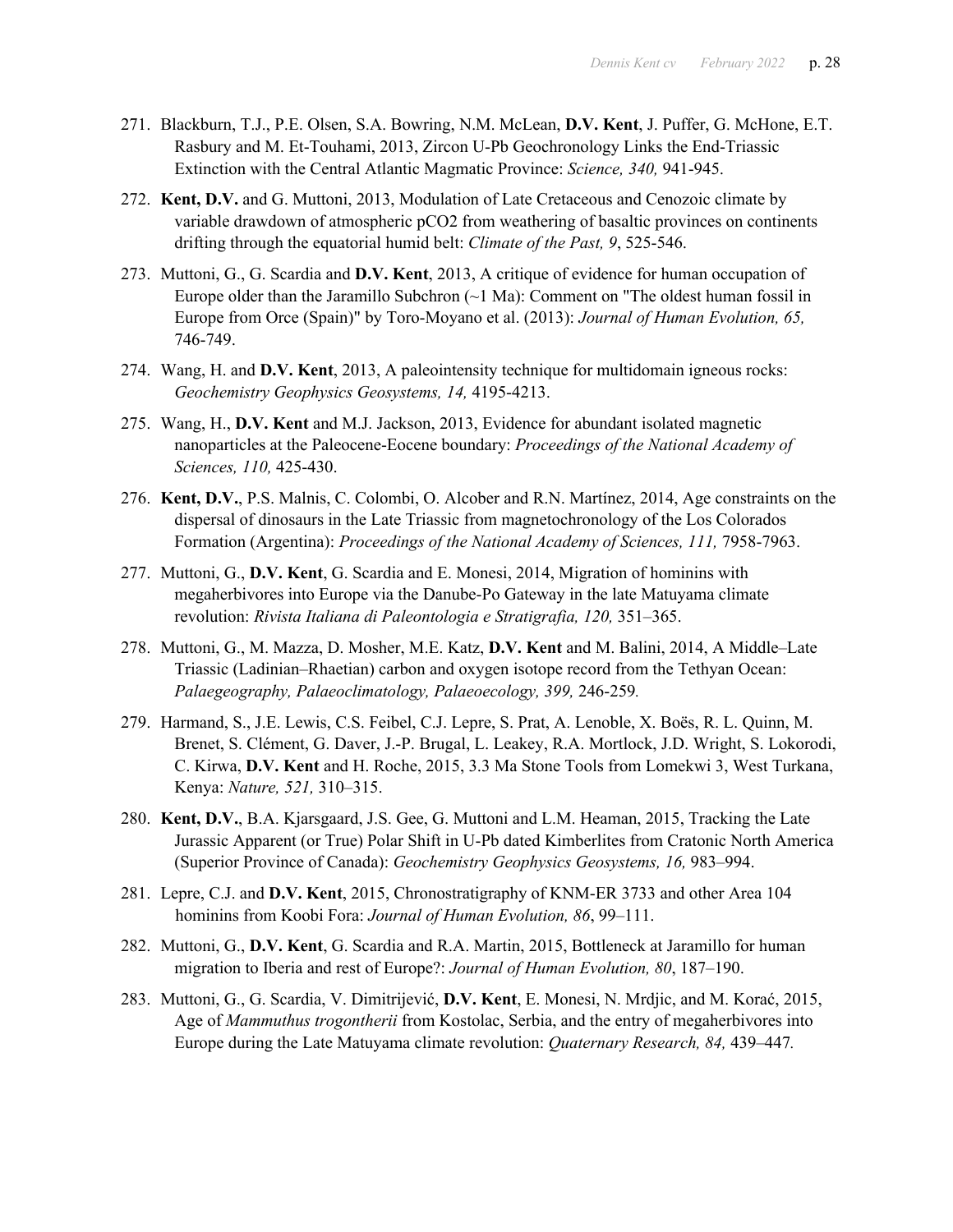- 284. Olsen, P.E., J.C. Reid, K. Taylor, J.H. Whiteside and **D.V. Kent**, 2015, Revised Stratigraphy of Late Triassic Age Strata of the Dan River Basin (Virginia and North Carolina, USA) Based on Drill Core and Outcrop Data: *Southeastern Geology, 51,* 1-31.
- 285. Opdyke, N.D., **D.V. Kent**, D.A. Foster and K. Huang, 2015, Paleomagnetism of Miocene volcanics on Sao Tome: Paleosecular variation at the Equator and a comparison to its latitudinal dependence over the last 5 Myr: *Geochemistry Geophysics Geosystems, 16,* 3870–3882.
- 286. Schaller, M. F., J.D. Wright and **D.V. Kent**, 2015, A 30 Myr record of Late Triassic pCO2 variation supports a fundamental control of the carbon-cycle by changes in continental weathering: *Geological Society of America Bulletin, 127,* 661-671.
- 287. Wang, H., J. Wang, Y.-C.K. Chen-Wiegart and **D.V. Kent**, 2015, Quantified abundance of magnetofossils at the Paleocene-Eocene boundary from synchrotron-based transmission X-ray microscopy: *Proceedings of the National Academy of Sciences, 112*, 12598–12603.
- 288. Wang, H., **D.V. Kent** and P. Rochette, 2015, Weaker axially dipolar time-averaged paleomagnetic field based on multidomain-corrected paleointensities from Galapagos lavas: *Proceedings of the National Academy of Sciences, 112,* 15036–15041*.*
- 289. Balbas, A., A.A.P. Koppers, **D.V. Kent**, K. Konrad, and P.U. Clark, 2016, Identification of the short-lived Santa Rosa geomagnetic excursion in lavas on Floreana Island (Galapagos) by 40Ar/39Ar geochronology: *Geology, 44,* 359–362.
- 290. **Kent, D.V.**, 2016, In memoriam George Kukla (1930–2014): A pioneer using magnetostratigraphy for land-sea climate correlations: *Quaternary Perspectives, 23,* 15–16.
- 291. Muttoni, G. and **D.V. Kent**, 2016, A novel plate tectonic scenario for the genesis and sealing of some major Mesozoic oil fields: *GSA Today, 26*, 4–10.
- 292. Olsen, P. E., S.T. Kinney, N.V. Zakharova, R.W. Schlische, M.O. Withjack, **D.V. Kent**, D.S. Goldberg, and B.E. Slater, 2016, New Insights on Rift Basin Development and the Geological Carbon Cycle, Mass Extinction, and Carbon Sequestration from Outcrops, and New Core, Drill Holes and Seismic Lines from the Northern Newark Basin (New York and New Jersey) *in* A. E. Gates, and J. B. Bennington, eds., *New York State Geological Society Annual Field Conference, Rutgers Univ.-Newark, October 1st and 2nd, Field Trips A-6 and B-6,* 85p.
- 293. Schaller, M.F., M.K. Fung, J.D. Wright, M.E. Katz, and **D.V. Kent**, 2016, Impact ejecta at the Paleocene-Eocene boundary*: Science, 354*, 225–229.
- 294. Zakharova, N.V., D.S. Goldberg, P.E. Olsen, **D.V. Kent**, S. Morgan, Q. Yang, M. Stute, and J.M. Matter, 2016, New insights into lithology and hydrogeology of the northern Newark Rift Basin: *Geochemistry Geophysics Geosystems, 17*, 2070–2094.
- 295. Astini, R.A., C.E. Colombi, J.C. Candiani, **D.V. Kent**, C.C. Swisher, and B.D. Turrin, 2017, Early Miocene stratified volcanic agglomerates and volcanogenic conglomerates at the base of the Cenozoic series at Campo de Talampaya: stratigraphic interpretation and geologic significance: *Revista de la Asociación Geológica Argentina, 74*, 423-448.
- 296. **Kent, D.V.**, L. Lanci, H. Wang, and J.D. Wright, 2017, Enhanced magnetization of the Marlboro Clay as a product of soil pyrogenesis at the Paleocene-Eocene boundary?: *Earth and Planetary Science Letters, 473, 303–312.*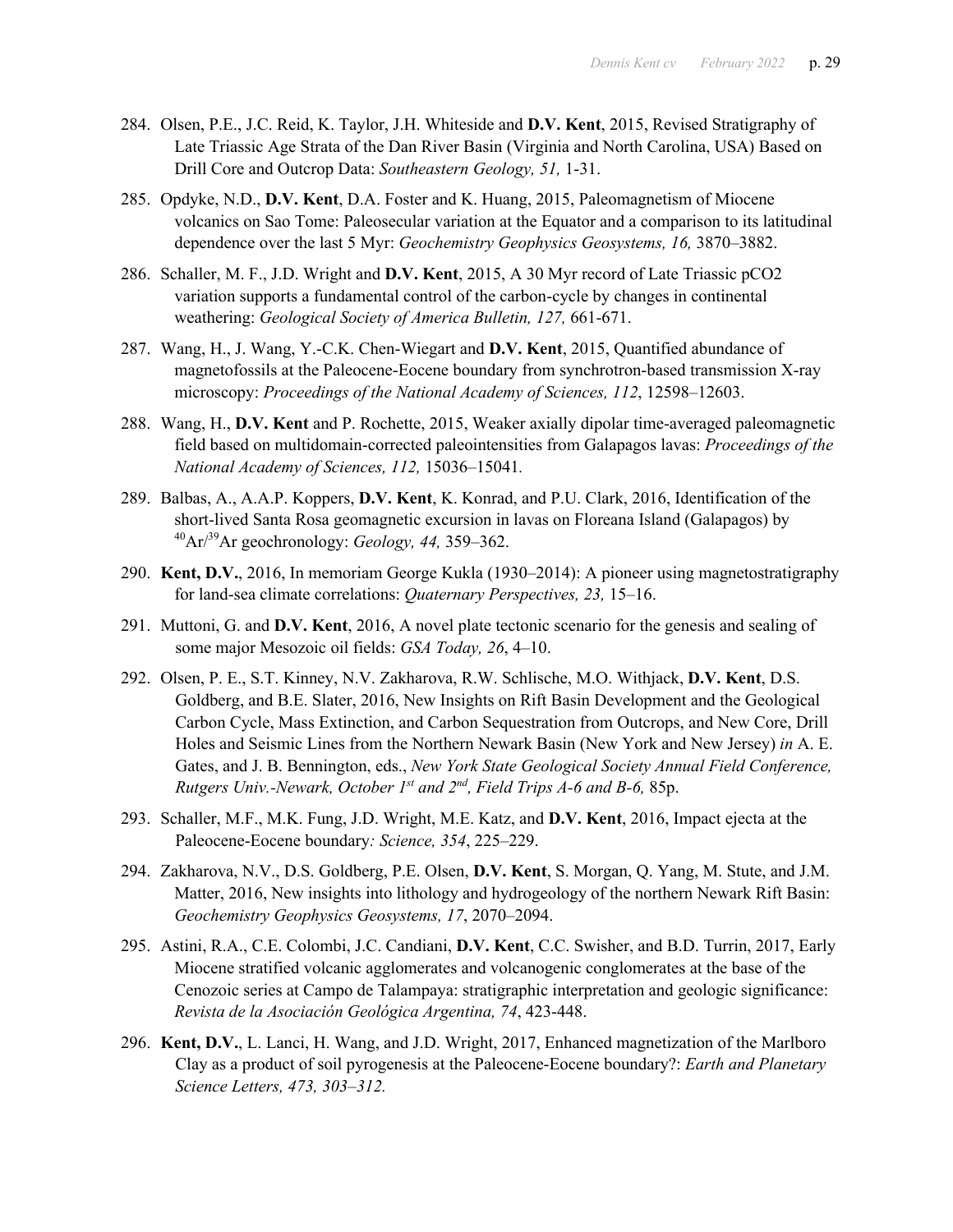- 297. **Kent, D.V.**, P.E. Olsen and G. Muttoni, 2017, Astrochronostratigraphic polarity time scale (APTS) for the Late Triassic and Early Jurassic from continental sediments and correlation with standard marine stages: *Earth-Science Reviews, 166, 153–180.*
- 298. Muttoni, G., N. Sirakov, J.-L. Guadelli, E. Monesi, **D.V. Kent,** G. Scardia, A. Zerboni, and E. Ferrara, 2017, An early Brunhes (<0.78 Ma) age for the Lower Paleolithic tool-bearing Kozarnika cave sediments, Bulgaria: *Quaternary Science Reviews, 178, 1–13.*
- 299. Bachtadse, V., K. Aubele, G. Muttoni, A. Ronchi, U. Kirscher, and **D.V. Kent**, 2018, New Early Permian paleopoles from Sardinia confirm intra-Pangea mobility: *Tectonophysics, 749,* 21-34.
- 300. Fu, R.R., and **D.V. Kent**, 2018, Anomalous Late Jurassic motion of the Pacific Plate with implications for true polar wander: *Earth and Planetary Science Letters, 490*, 20–30.
- 301. **Kent, D.V.**, P.E. Olsen, C. Rasmussen, C. Lepre, R. Mundil, R.B. Irmis, G.E. Gehrels, D. Giesler, J.W. Geissman and W.G. Parker, 2018, Empirical evidence for stability of the 405-kiloyear Jupiter-Venus eccentricity cycle over hundreds of millions of years: *Proceedings of the National Academy of Sciences*, *115,* 6153–6158. www.pnas.org/cgi/doi/10.1073/pnas.1800891115.
- 302. Lanci, L. and **D.V. Kent**, 2018, Forward modeling of thermally activated single-domain magnetic particles applied to First Order Reversal Curves: *Journal of Geophysical Research-Solid Earth, 123,* 3287-3300. doi:10.1002/2018JB015463.
- 303. Muttoni, G., G. Scardia, and **D.V. Kent**, 2018, Early hominins in Europe: The Galerian migration hypothesis: *Quaternary Science Reviews, 180*, 1-29.
- 304. Olsen, P. E., J. W. Geissman, **D.V. Kent**, G. E. Gehrels, R. Mundil, R. B. Irmis, C. Lepre, C. Rasmussen, D. Giesler, W. G. Parker, N. Zakharova, W. M. Kürschner, C. Miller, V. Baranyi, M. F. Schaller, J. H. Whiteside, D. Schnurrenberger, A. Noren, K. B. Shannon, R. O'Grady, M. W. Colbert, J. Maisano, D. Edey, S. T. Kinney, R. Molina-Garza, G. H. Bachman, J. Sha, and CPCP Team, 2018, Colorado Plateau Coring Project, Phase I (CPCP-I): A continuously cored, globally exportable chronology of Triassic continental environmental change from Western North America: *Scientific Drilling, 24*, 15-40.
- 305. **Kent, D.V.**, P.E. Olsen, C. Lepre, C. Rasmussen, R. Mundil, G.E. Gehrels, D. Giesler, R.B. Irmis, J.W. Geissman, and W.G. Parker, 2019, Magnetochronology of the entire Chinle Formation (Norian age) in a scientific drill core from the Petrified Forest National Park (Arizona, USA) and implications for regional and global correlations in the Late Triassic: *Geochemistry Geophysics Geosystems*, *20,* doi:10.1029/ 2019GC008474.
- 306. Mana, S., S. Hemming, **D.V. Kent**, and C. J. Lepre, 2019, Temporal and stratigraphic framework for paleoanthropology sites within East-Central Area 130, Koobi Fora, Kenya: *Frontiers in Earth Science*, *7:230,* 1-13, 10.3389/feart.2019.00230
- 307. Maron, M., G. Muttoni, M. Rigo, P. Gianolla, and **D.V. Kent**, 2019, New magnetobiostratigraphic results from the Ladinian of the Dolomites and implications for the Early and Middle Triassic geomagnetic polarity timescale: *Paleogeography, Paleoclimatology, Paleocology, 517*, 52–73.
- 308. Muttoni, G., and **D.V. Kent**, 2019, Adria as promontory of Africa and its conceptual role in the Tethys Twist and Pangea B to Pangea A transformation in the Permian: *Rivista Italiana di Paleontologia e Stratigrafia, 125(1)*, 249-269.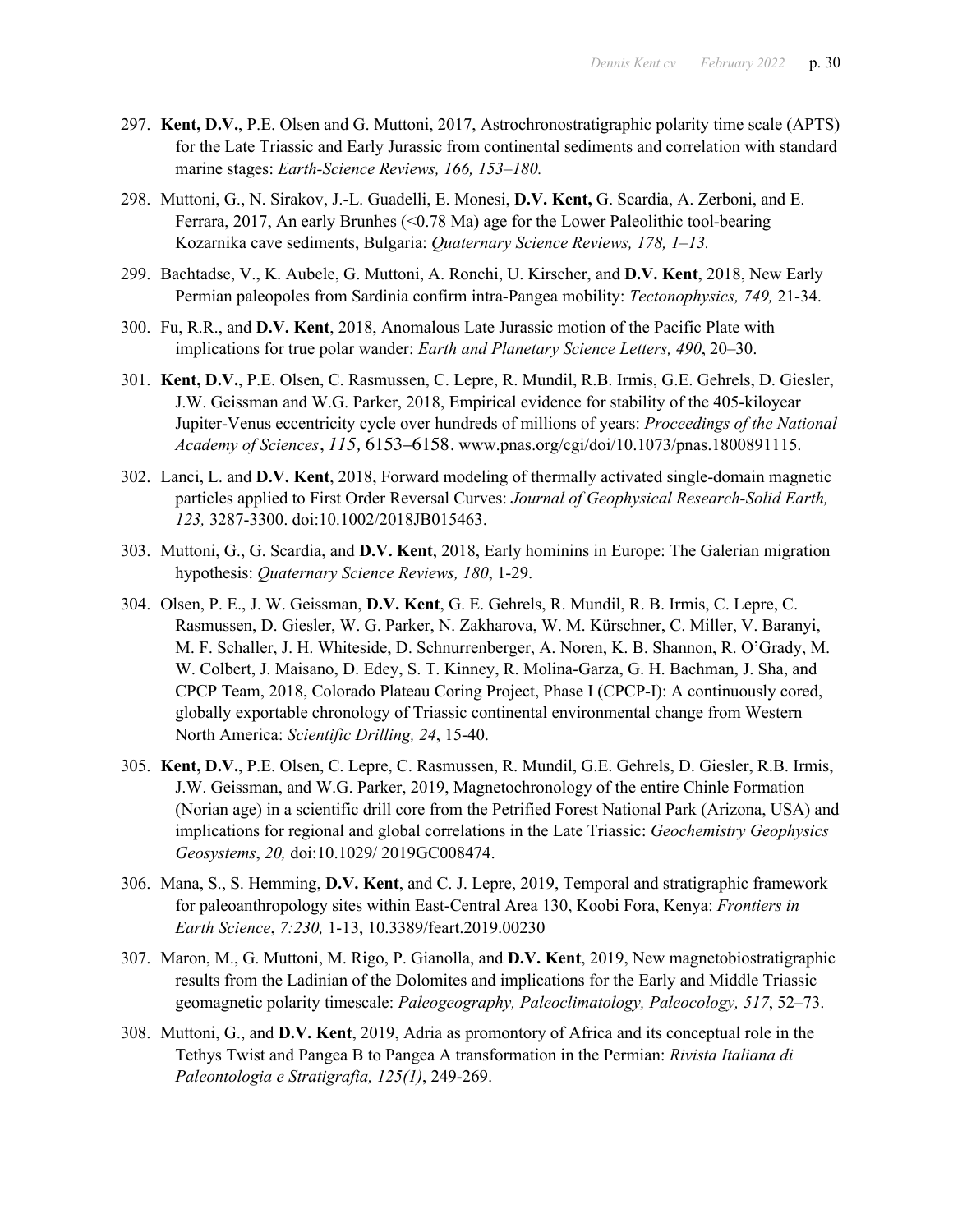- 309. Muttoni, G., and **D.V. Kent**, 2019, Jurassic monster polar shift confirmed by sequential paleopoles from Adria, promontory of Africa: *Journal of Geophysical Research: Solid Earth, 124*, 10.1029/2018JB017199.
- 310. Muttoni, G., A. Nicora, M. Balini, M. Katz, M. Schaller, **D.V. Kent**, M. Maron, S. Meço, R. Rettori, V. Doda, and S. Nazaj, 2019, A candidate GSSP for the base of the Anisian from Kçira, Albania: *Albertiana, 45*, 39–49.
- 311. Olsen, P.E., J. Laskar, **D.V. Kent**, S.T. Kinney, D.J. Reynolds, J. Sha, and J.H. Whiteside, 2019, Mapping solar system chaos with the Geological Orrery: *Proceedings of the National Academy of Sciences, 22,* 10664–10673, doi:10.1073/pnas.1813901116.
- 312. Clemmensen, L.B., **D.V. Kent**, M. Mau, O. Mateus, and J. Milàn, 2020, Triassic lithostratigraphy of the Jameson Land Basin (central East Greenland), with emphasis on the new Fleming Fjord Group, *Bulletin of the Geological Society of Denmark*, *68,* 95–132.
- 313. Fu, R.R., **D.V. Kent**, S. R. Hemming, P. Gutiérrez, and J.R. Creveling, 2020, Testing the occurrence of Late Jurassic true polar wander using the La Negra volcanics of northern Chile: *Earth and Planetary Science Letters*, *529,* doi:10.1016/j.epsl.2019.115835.
- 314. Gehrels, G.E., D. Giesler, P.E. Olsen, **D.V. Kent**, A. Marsh, W.G. Parker, C. Rasmussen, R. Mundil, R.B. Irmis, J.W. Geissman, and C.J. Lepre, 2020, LA-ICPMS U-Pb geochronology of detrital zircon grains from the Coconino, Moenkopi, and Chinle Formations in the Petrified Forest National Park (Arizona): *Geochronology*, *2,* 257–282.
- 315. **Kent, D.V.** and G. Muttoni, 2020, Pangea B and the Late Paleozoic Ice Age: *Palaegeography, Palaeoclimatology, Palaeoecology,* 553, 1–20, doi:10.1016/j.palaeo.2020.109753.
- 316. Rasmussen, C., R. Mundil, R.B. Irmis, D. Giesler, G. E. Gehrels, P.E. Olsen, **D.V. Kent**, C.J. Lepre, S.T. Kinney, J.W. Geissman, and W.G. Parker, 2020, U-Pb zircon geochronology and depositional age models for the Upper Triassic Chinle Formation (Petrified Forest National Park, Arizona, USA): implications for Late Triassic paleoecological and paleoenvironmental change: *Geological Society of America Bulletin, 132,* doi:10.1130/B35485.1
- 317. Zakharova, N.V., D.S. Goldberg, P.E. Olsen, D. Collins, and **D.V. Kent**, 2020, Reservoir and sealing properties of the Newark Rift basin formations: implications for carbon sequestration: *The Leading Edge*, *39,* 38-46.
- 318. Clemmensen, L.B., S. Lindström, O. Mateus, M. Mau, J. Milàn, and **D.V. Kent**, 2021, A new vertebrate fossil-bearing layer in the Rhætelv Formation of the Kap Stewart Group of central East Greenland: evidence of a Hettangian marine incursion into the continental Jameson Land Basin: *Lethaia*, https://doi.org/10.1111/let.12449.
- 319. **Kent, D.V**. and L.B. Clemmensen, 2021. Northward dispersal of dinosaurs from Gondwana to Greenland at the mid-Norian (215 Ma, Late Triassic) big dip in atmospheric pCO2: *Proceedings of the National Academy of Sciences, 118(8),* e2020778118.
- 320. **Kent, D.V.**, P.E. Olsen, G. Muttoni, and M. Et-Touhami, 2021. A Late Permian paleopole from the Ikakern Formation (Argana basin, Morocco) and the configuration of Pangea: *Gondwana Research, 92,* 266-278.